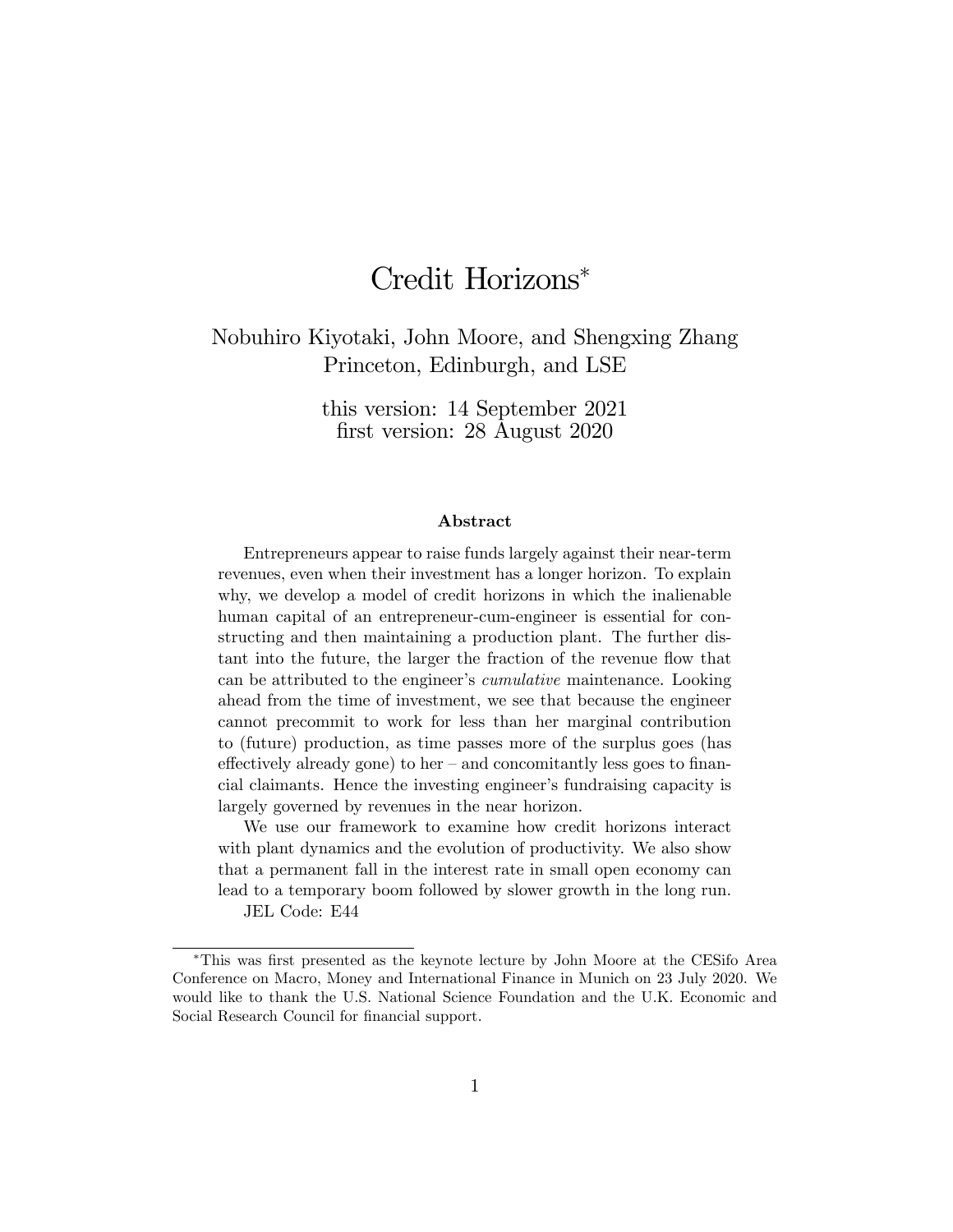## 1 Introduction

To Önance investment, entrepreneurs usually raise external funding against their future cash flows as well as put up their fixed assets as collateral.<sup>1</sup> But the funds raised are typically only a few years' worth of revenue.<sup>2</sup> It can thus be said that borrowing is largely near-term even when investment projects are long-term.

In this paper, we develop a model of credit horizons in which the human capital of an entrepreneur-cum-engineer is essential for the construction and then maintenance of a production facility. To get a flavour of our model, think of an engineer, Emma, investing in goods and a building in which to construct plant. There is no obstacle to Emma raising funds against the plant: it can be freely sold at the time of investment. What cannot be sold is Emmaís engineering expertise, her human capital, which we assume is acquired through learning-by-doing associated with her gross investment. This inalienability constrains Emmaís fund-raising ability, so the scale of her investment is limited by her net worth.<sup>3</sup>

A saver, Sam, who buys the plant will subsequently need an engineer's expertise to maintain its productivity. Without adequate maintenance, productivity would deteriorate. We adopt a form of 'roundabout' technology, inspired by Böhm-Bawerk  $(1889)$ : we suppose that tomorrow's plant productivity is a function of both today's productivity and today's engineering input. Hence, although on any given date the plant's current productivity is historically given, its long-run future productivity will mostly depend upon the forthcoming cumulative maintenance effort.

Crucially, because her human capital is inalienable, Emma cannot commit at the time of investment, ex ante, subsequently to supply her maintenance services to Sam. The division of ex post surplus could be determined through competition or bargaining. In the body of the paper, we assume there is no

<sup>&</sup>lt;sup>1</sup>Lian and Ma  $(2021)$  examine firm-level data of US non-financial corporations to document that approximately  $80\%$  of corporate borrowing is backed by future cash flow and only  $20\%$  by collateral assets  $-$  though this 4:1 ratio tends to be lower for smaller US firms and lower in other countries like Japan. Drechsel (2020) also documents that much of US corporate borrowing is constrained by firms' current earnings.

<sup>&</sup>lt;sup>2</sup>Lian and Ma  $(2021)$  further examine debt covenants to find that, at the 25 percentile, the cash-flow-based debt is restricted by 3 years' worth of EBITDA (earnings before interest, taxes, depreciation and amortization) and, at the 75 percentile, by 4.5 years' worth.

 ${}^{3}$ Hart and Moore (1994).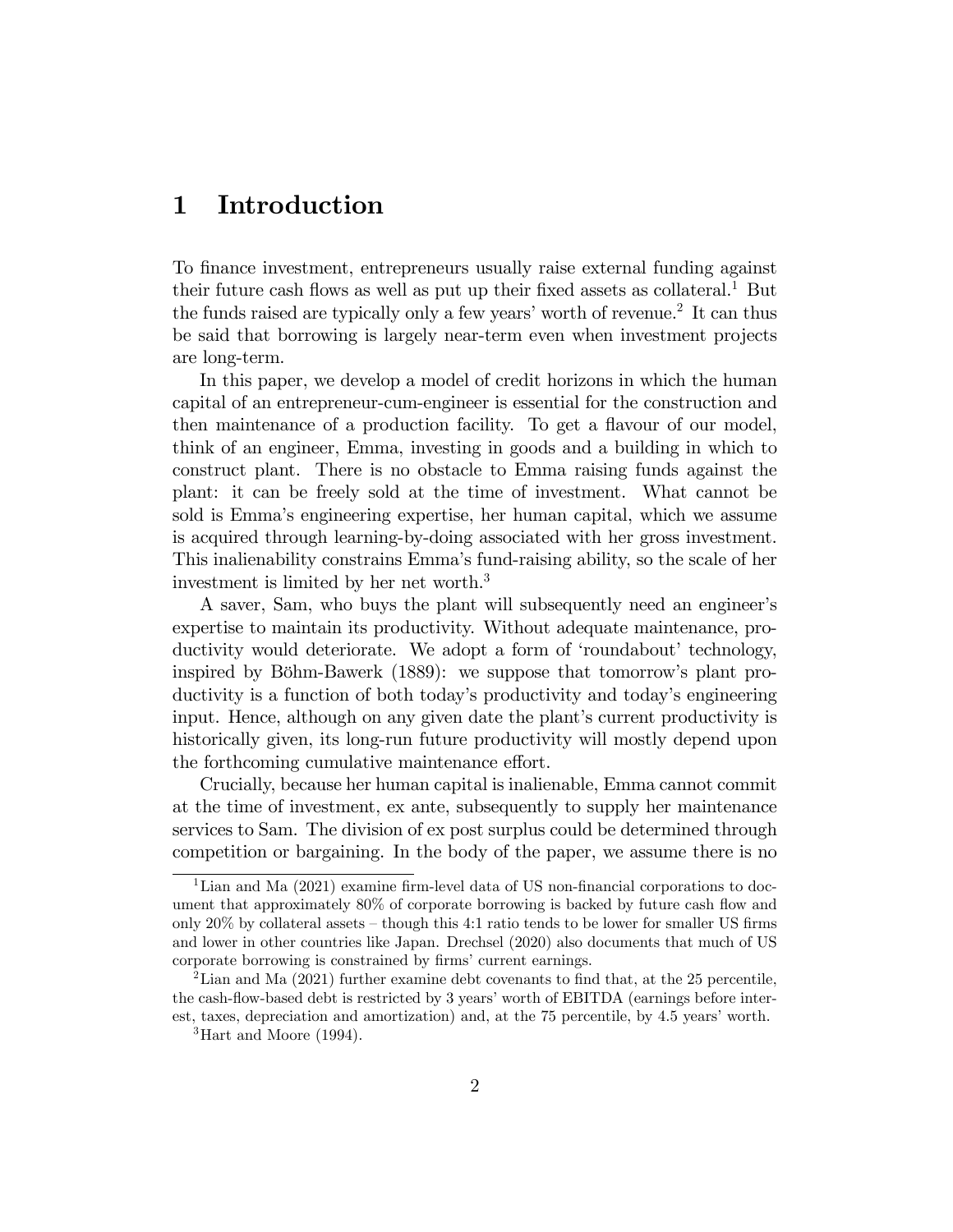specificity of match between plant and engineers  $\overline{\phantom{a}}$  Sam can hire any engineer to maintain his plant and Emma can work for any plant owner  $-$  so Emmaís ex post remuneration is determined competitively. Here, our sole departure from the Arrow-Debreu model is the assumption that Emma is unable to commit to work for less than the ex post competitive wage; this form of constraint is sometimes called a non-exclusivity constraint.<sup>4</sup> Aside from avoiding the need to make some auxiliary assumption about a bargaining protocol, the great merit of the competitive model for us is that it faciltitates analysis of a number of important questions, such as how does an economy with heterogeneous plant behave dynamically  $\sim$  questions that we couldn't readily investigate within a bargaining framework. Nonetheless, it should be admitted that our competitive model has novel features that require a little digestion. So, for the moment, let us look at a simple bargaining model that should feel familiar from the corporate Önance literature, and use it to discuss the basic economics of our theory of credit horizons.

Let us suppose  $h$  here in the Introduction only  $-\theta$  that Emma's specific expertise is needed to maintain the plant she sells to Sam. Then the ex post division of surplus will be determined through a sequence of bargains between them. Consider the following example. To construct a unit of plant, Emma has to outlay x goods, as well as acquire a building at cost  $q = f$  $/(R - 1)$  where f is the building's alternative (generic) daily use value and  $R > 1$  is the daily gross interest rate (ignore depreciation). To raise funds, she sells the plant to Sam for some amount  $b -$  to be determined below  $$ which, in our case of interest, is strictly less than  $x + q$ . Think of b as Emma's borrowing capacity per unit of investment. The gap,  $x + q - b$ , is the required downpayment per unit of investment that she must find from her own resources.

Each unit thereafter delivers its owner, Sam, a gross daily return of a, provided the plant has been maintained by Emma (in this bargaining example, she is the only person capable of looking after it). Assume that if she misses a day, although the plant generates the return  $a$  on that day, it thereafter becomes permanently worthless  $-$  an extreme form of roundaboutness. Every day Sam has to bargain with Emma about the level of her pay to maintain it, bearing in mind that the stakes are high (failure to agree would be fatal to the future of the project) and that on every subsequent day Emma

<sup>4</sup>See, for example, Allen (1985), Townsend (1989), Cole and Kocherlakota (2001) and Attar, Mariotti and Salanie (2011).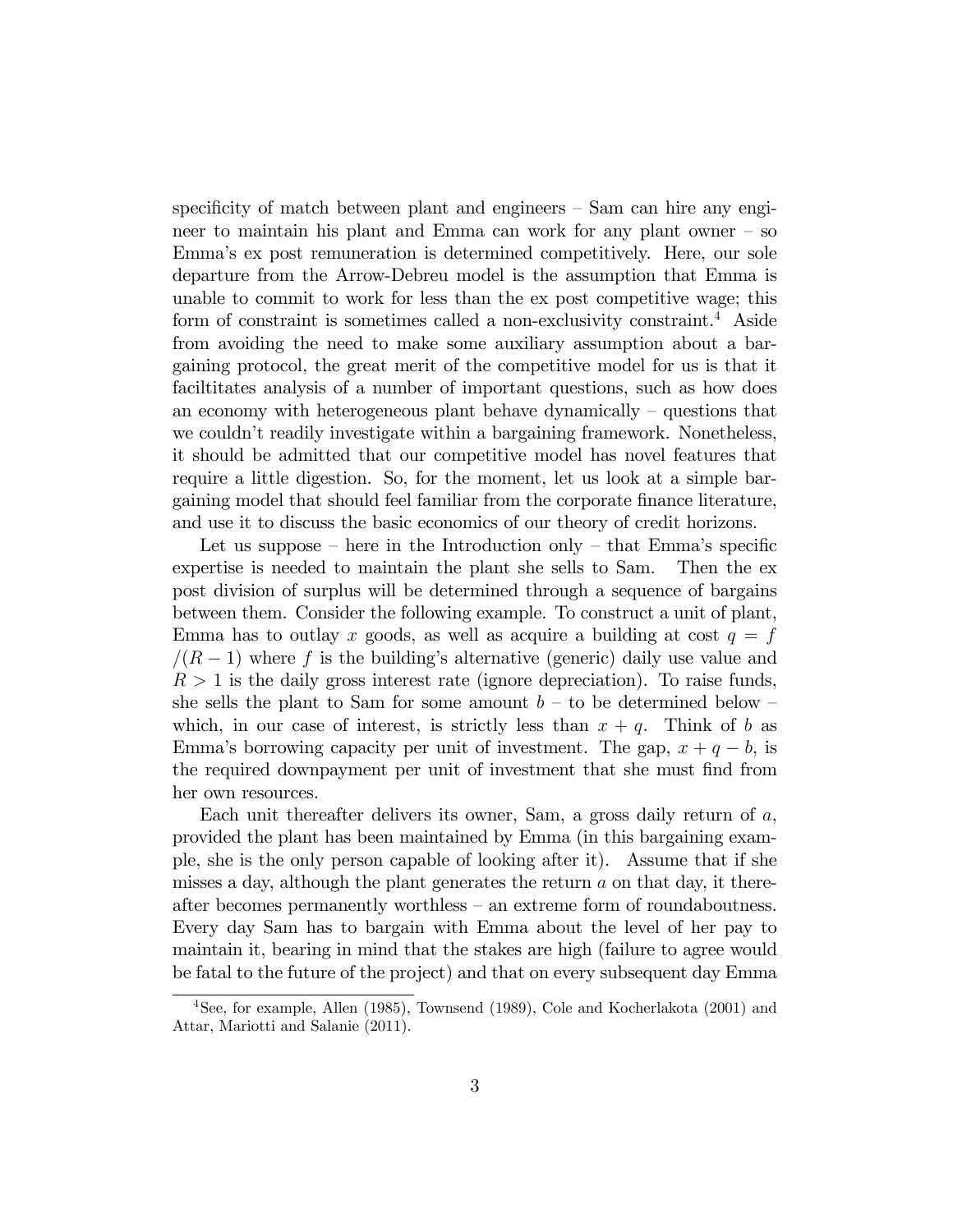will be back for more (she cannot commit her future labour).

Assume a simple bargaining protocol: on each day following the initial investment, Emma extracts – in the form of a payment  $w$  – some fraction  $(1 - \theta)$  of Sam's end-of-day discounted future surplus, V. That is, V and w solve

$$
V = \frac{1}{R} (a - w + V)
$$

$$
w = (1 - \theta)V.
$$

Before moving on, we should make two points about interpretation. First, although we think in terms of credit horizons, the initial contract between Emma and Sam is really a sales contract whereby Sam, as the new owner, buys all control rights over the plant, including not only the right to decide its future maintenance schedule but also the right to liquidate it (to return the building to its alternative use). Hence external finance is similar to equity  $f$  finance  $-\theta$  though since for the most part we assume no uncertainty at plant level, the distinction between debt and equity is moot. Second, for brevity we will often refer to w as Emma's wage. But w is not a wage in the usual sense: it should be seen as the return to a key member of personnel, say the chief engineer/scientist/chef/founder. In this context,  $w$  is more akin to inside equity.

Now Emmaís borrowing capacity, b; equals the amount Sam is willing pay per unit of new plant, namely V: It helps to write this out as

$$
b = V = \frac{a}{R - \theta} = \frac{1}{R}a + \frac{1}{R^2}\theta a + \frac{1}{R^3}\theta^2 a + \frac{1}{R^4}\theta^3 a + \dots
$$

Notice how, because of the geometric decay  $1, \theta, \theta^2, \theta^3, \dots$ , Sam's expost net returns are in effect front-loaded. As a result, at the time of investment Emma is less able to borrow against the more distant future by selling the plant ownership to Sam. Her credit horizon is foreshortened.

A straightforward intuition can be offered for this front loading: the later the return comes in, the more opportunities Emma has to bite chunks out of it. On the face of it, though, this intuition seems at odds with the fact that V is simply the discounted sum of the daily revenue  $a$  net of the wage  $w$ :

$$
b = V = \frac{1}{R}(a - w) + \frac{1}{R^2}(a - w) + \frac{1}{R^3}(a - w) + \frac{1}{R^4}(a - w) + \dots
$$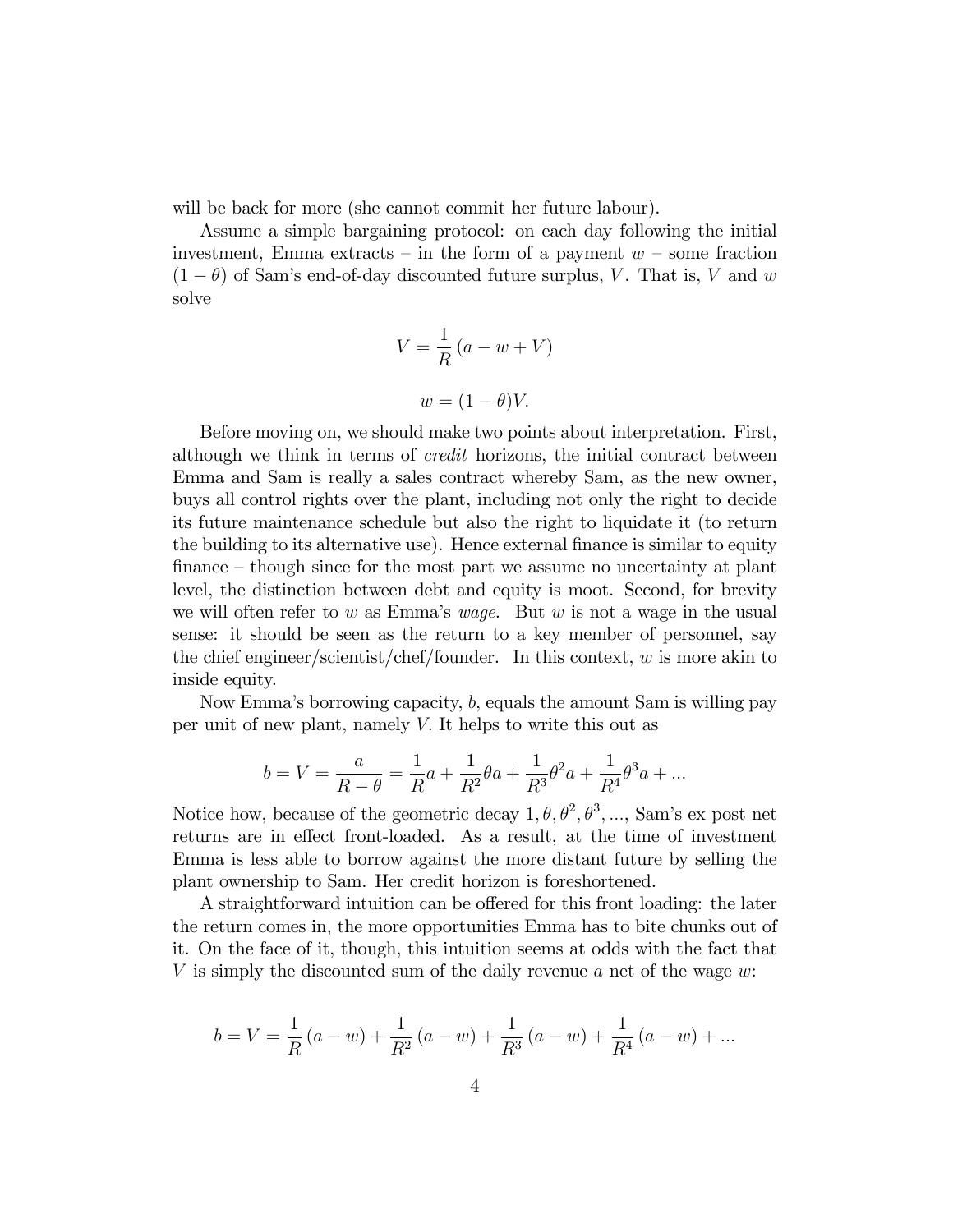And since a and w are both stationary, where is the front-loading? The answer is that  $w$  is itself forward-looking:

$$
w = (1 - \theta)V = \frac{1 - \theta}{R}a + \frac{1 - \theta}{R^2}\theta a + \frac{1 - \theta}{R^3}\theta^2 a + \frac{1 - \theta}{R^4}\theta^3 a + \dots
$$

Substituting this formula for  $w$  back into the discounted sum of net revenues,  $(a - w)$ , and collecting like terms, we obtain yet another way of writing b and  $V$ :

$$
b = V = \frac{1}{R}a + \frac{1}{R^2}[a - (1 - \theta)a]
$$
  
+  $\frac{1}{R^3}[a - (1 - \theta)\theta a - (1 - \theta)a]$   
+  $\frac{1}{R^4}[a - (1 - \theta)\theta^2 a - (1 - \theta)\theta a - (1 - \theta)a]$   
+...

This expression reveals more of the economics. Following the initial investment, the first day's revenue  $\alpha$  belongs entirely to Sam, insofar as the impact of Emmaís maintenance contribution on that day only kicks in from the next day. A portion,  $(1 - \theta)a$ , of the second day's revenue a has effectively already been paid to Emma, on the first day. On the third day, two portions,  $(1 - \theta)\theta a$  and  $(1 - \theta)a$ , of the revenue a have effectively already been paid to Emma – respectively,  $(1 - \theta)\theta a$  on the first day and  $(1 - \theta)a$  on the second. And so on. Overall, Sam's share of revenue is dropping through time.

There may appear to be an error in our economic logic, which we should address: Samís valuation of plant net of the opportunity cost of the building,  $V - q$ , can be written

$$
V - q = \frac{1}{R}[a - f] + \frac{1}{R^2}[a - (1 - \theta)a - f]
$$
  
+ 
$$
\frac{1}{R^3}[a - (1 - \theta)\theta a - (1 - \theta)a - f]
$$
  
+ 
$$
\frac{1}{R^4}[a - (1 - \theta)\theta^2 a - (1 - \theta)\theta a - (1 - \theta)a - f]
$$
  
+...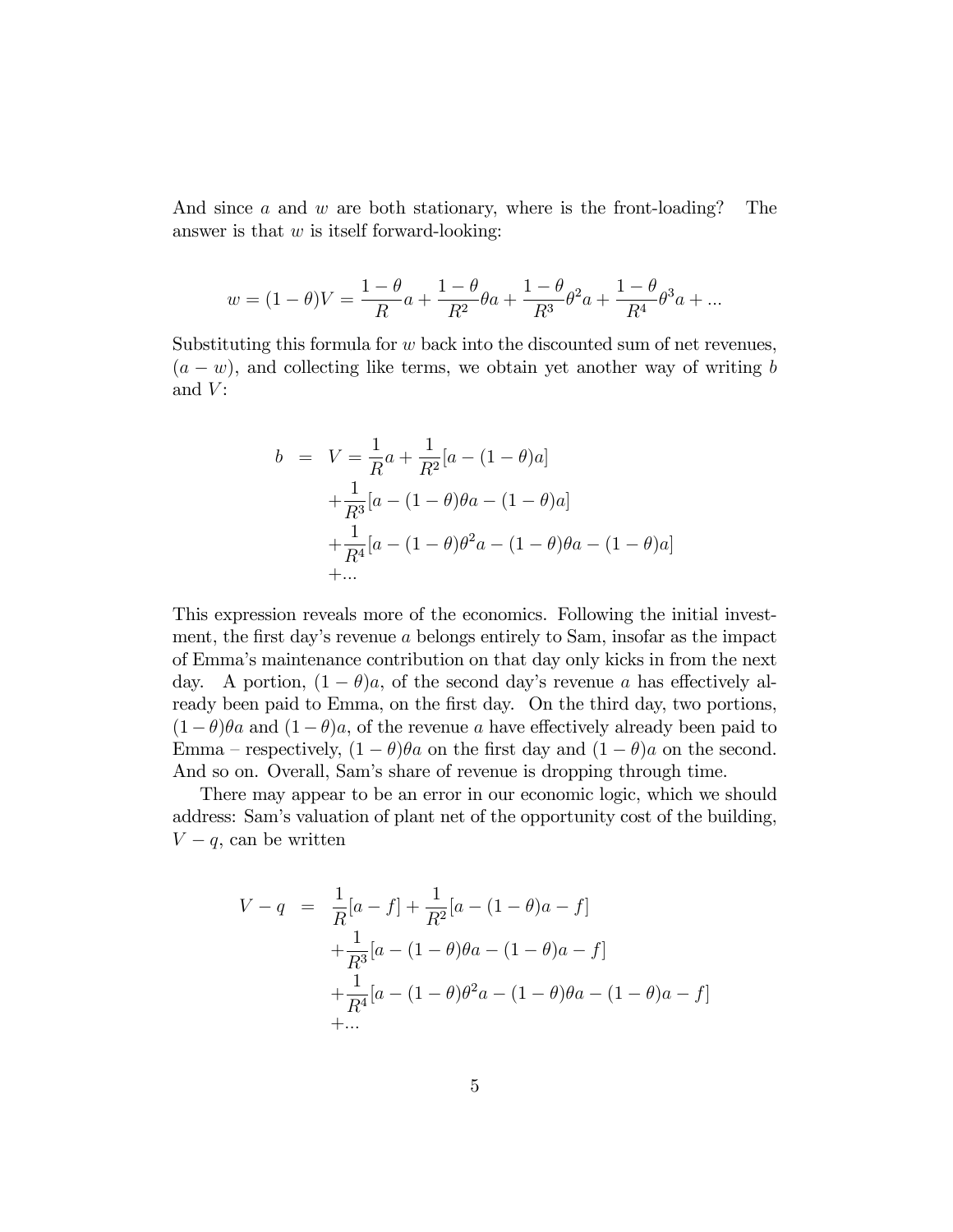Notice that in this summation, all the longer-horizon terms  $-$  beyond a certain date in the future  $\sim$  become *negative*. But then, from that date, why would Sam continue with a project whose net payoff appears to have turned negative? Wouldn't he be better off shutting the project down at that point and selling the building for  $q$  (thereby either returning it to generic use or handing it on to someone starting a new project)? No. Because the negative components  $(1-\theta)a$ ,  $(1-\theta)\theta a$ ,  $(1-\theta)\theta^2 a$ , ... reflect wages that have already been paid to Emma and are therefore sunk costs. And looking forward from any given day, Sam's net flow of receipts,  $a - w - f$ , stays constant and positive.

These insights from the bargaining example carry over to our competitive model where engineers' expertise is not specific to the plant. The further distant we are into the future, the larger the fraction of the revenue flow that can be attributed to engineers' *cumulative* maintenance. Looking ahead from the time of investment, we see that because engineers cannot precommit to work for less than their marginal contribution to future production, as time passes more of the surplus goes (has effectively already gone) to engineers  $$ and concomitantly less goes to the initial plant owner. Hence the price of new plant  $-$  an investing engineer's fundraising capacity  $-$  is largely governed by revenues in the near horizon.

Parenthetically, we note that an often made criticism of a capitalist economy is that the horizons of shareholders and managers are too short-term. This idea finds an echo in our model. Plant owners  $-$  who are akin to shareholders and managers  $-\overline{\phantom{a}}$  derive value mainly from the plant's near-term revenues, insofar as they are obliged to pay engineers  $-$  their key workers  $$ a forward-looking reward to maintain the plant.<sup>5</sup>

Our model displays a rich interaction between credit horizons and Örm/plant dynamics. As the owner of new plant, Sam has to decide on a plan for its future maintenance. He has a distinct choice. Either he curbs maintenance costs and allows productivity to deteriorate slowly, to some point when he decides to exit and liquidate plant as a generic building  $-\text{call this his stop-}$ ping strategy. Or he pays the costs needed to maintain, or even improve, productivity with a view to staying in production over the long haul  $-$  call this his continuing strategy.

This dichotomous decision  $-\text{either planning to stop within a finite hori-}$ 

 ${}^{5}$ De la O and Myers (2021) find that expectations of cash flow growth in the near future explain most movements in the S&P 500 price-dividend and price-earnings ratios.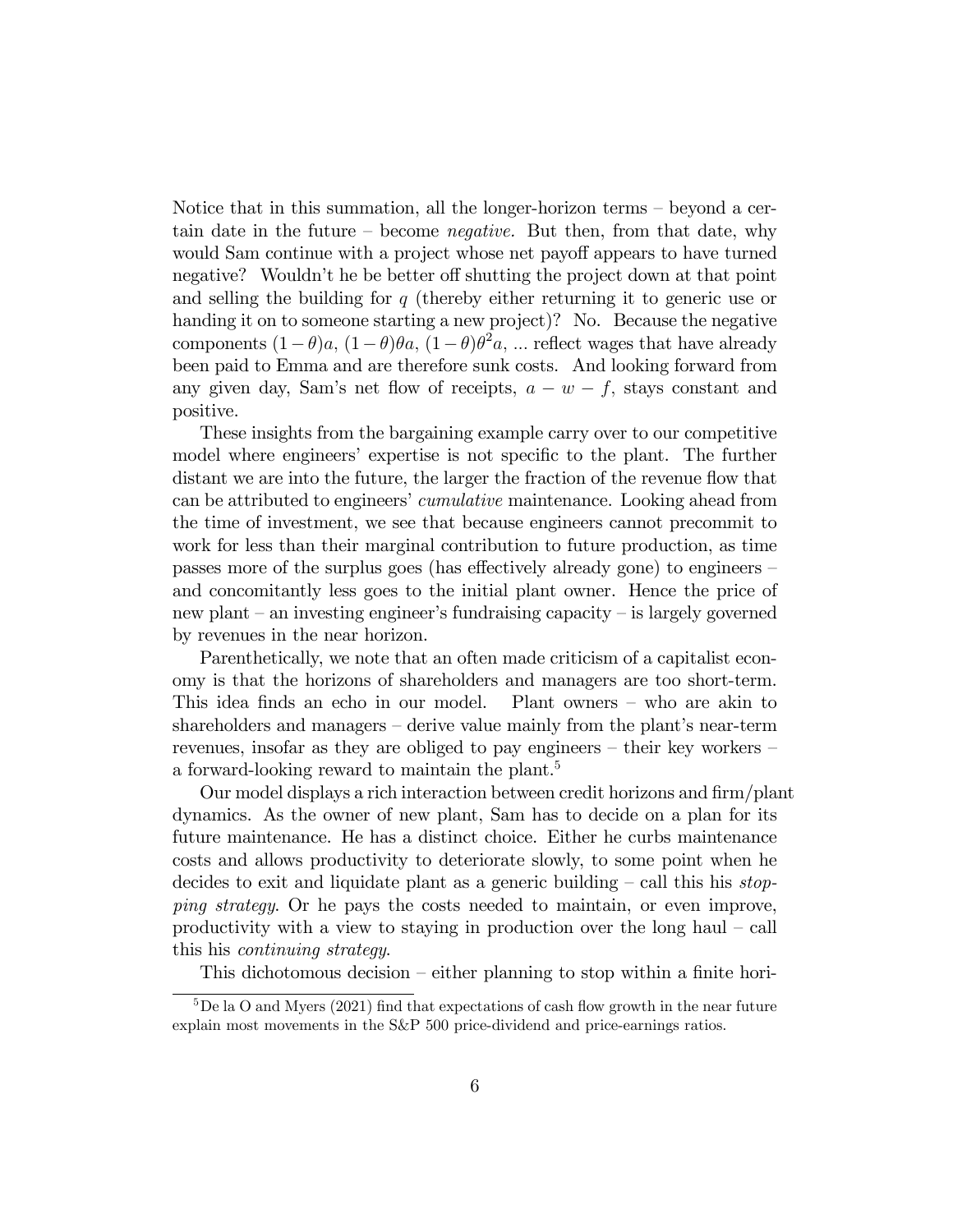zon, or planning to continue for the long haul  $-$  reveals an intriguing feature of equilibrium. For an open set of parameters, even though all plant starts o§ identical in productivity, their qualities diverge over time: some plant improves in productivity and other plant deteriorates and eventually shuts down. (Allowing for initial heterogeneity would purify this mixed-strategy equilibrium so that plant owners would, more realistically, follow pure strategies.<sup>6</sup> Incidentally, this is where the competitive framework comes into its own; we doubt that these complex dynamics would be tractable in a bargaining model.) In the complementary part of the parameter space, all owners of new plant choose the continuing strategy and their qualities do not diverge. We think all this may be a fruitful new vein for research into firm/plant dynamics, which should inform the study of how aggregate productivity evolves.

A question of particular concern to us is whether persistently low real interest rates can stiffe aggregate investment and growth. The question is motivated by Japan, where the economy struggles to regain robust growth despite interest rates having been close to zero for over two decades. Recently, this has become a concern for other developed economies too. With this in mind, we model a small open economy where the world interest rate,  $R$ , is taken to be exogenous. What happens if the real interest rate  $R$  falls permanently?

Let us go back to our bargaining example. Because Emma's pledgeable return is predominantly near horizon, when  $R$  is lower, Sam's willingness to pay for new plant, b, does not increase much:  $b = a/(R - \theta)$  is not very sensitive to R (unless  $\theta$  is close to 1). On the other hand, Emma's investment cost,  $x + q$ , includes the building cost, q, which has a longer duration:  $q = f$  $/(R-1)$  is much more sensitive to R. Now consider the impact of a permanent fall in R. Because the building has a longer duration than Sam's valuation of plant, q can rise more than b with a fall in R. In which case, Emma's required downpayment per unit of investment,  $x + q - b$ , will rise – contrary to the usual notion that lower interest rates help borrowers.

The scale of Emma's investment,  $I$ , will be given by a critical ratio, now common in macroeconomic models of investment under financing constraints: her net worth (net of her consumption), N, divided by the required downpayment per unit of plant,

$$
I = \frac{N}{x+q-b},
$$

 $6$ Aumann et al. (1983).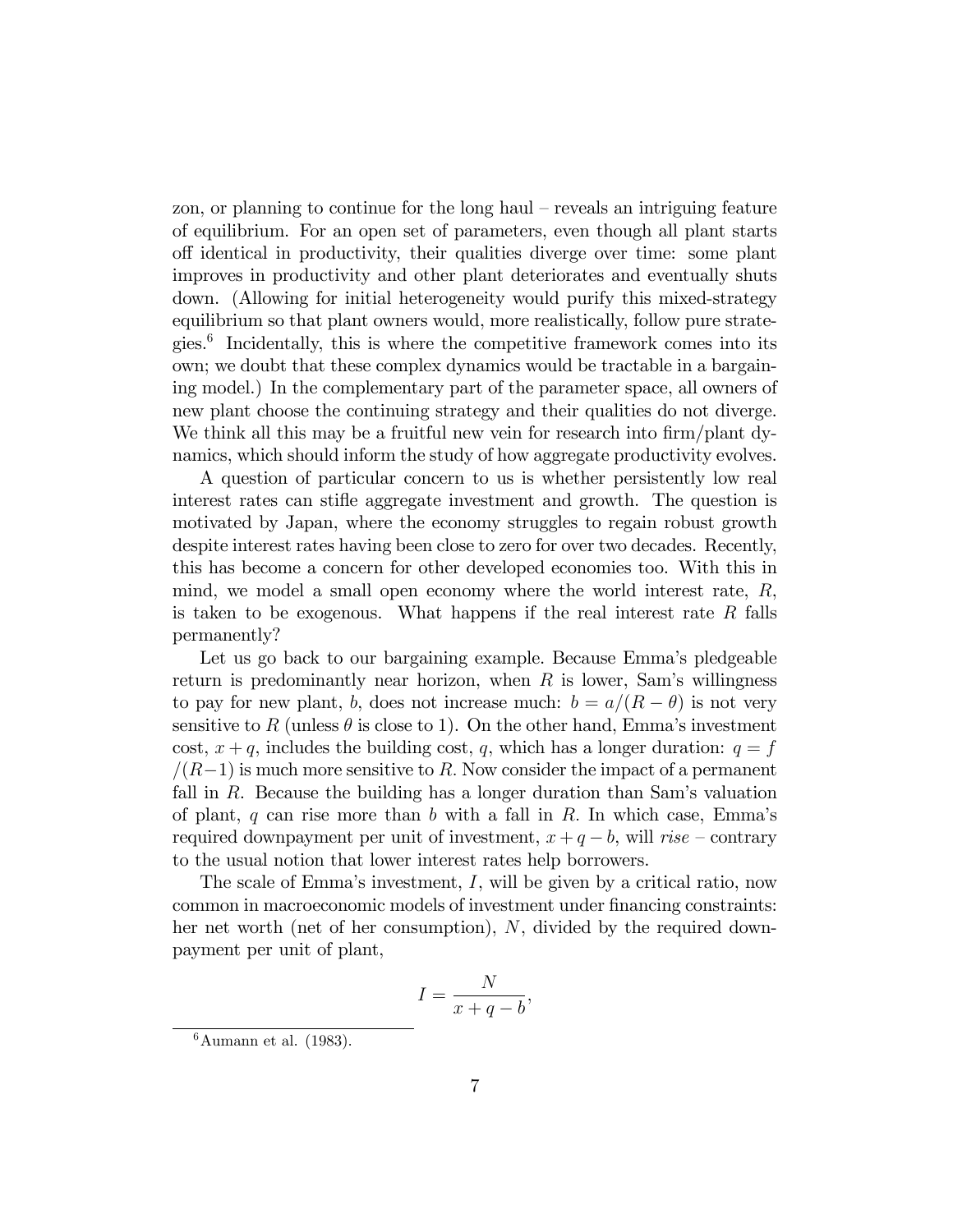We show that, as might be expected, when  $R$  falls, the numerator of this critical ratio, net worth  $N$ , rises. (N is largely determined by the wage w, which rises as R falls.) However, because the pledgeable returns have a shorter duration than investment cost, the denominator can also rise  $-$  the more so, the more major an element of cost is the building.

There may be a parallel here with the housing market. When interest rates fall persistently, we often observe housing prices rising more than borrowing capacities. As a result, first-time buyers have a hard time getting onto the housing ladder. On the other hand, people who already own their houses enjoy a large increase in net worth and can afford to move into larger properties.<sup>7</sup> In the long run, the housing market may stagnate if not many new buyers enter into the market.

Along a time path following an unexpected fall in  $R$ , the rise in net worth initially dominates the rise in the required downpayment, leading to a temporary boom – especially if the liability to foreign creditors is not indexed. But the rise in the required downpayment can eventually overwhelm the rise in net worth. Overall, we demonstrate that domestic investment can fall with a fall in world interest rates, as can the growth rate in the long run. Further, we show that the welfare of all domestic agents  $-$  their discounted utilities calculated at the time of the fall in  $R$  so as to include any beneficial effects of the temporary boom  $-$  can fall too.

We believe the dynamic path we uncover here  $-\epsilon$  especially the disjunction between the initial rise in the value of total investment (including real estate) versus the subsequent fall in underlying productive investment in plant and human capital  $-$  may provide a sobering account of a number of propertyfuelled booms sparked by lower interest rates. In particular, it may give a less rosy picture of, say, the Japanese property boom in the late 1980s, or the property boom in southern Europe following the introduction of the euro in the early 2000s, than more popular narratives based on asset price bubbles.

Lastly, in terms of policy intervention, we show there can be scope for an investment subsidy, financed by a plant-level payroll tax on engineers' maintenance services. This policy can improve welfare by implementing a form of additional group borrowing by the engineers, although the success of any such policy depends on exactly what the government is able to monitor.

The plan of the paper is as follows. In the next section, we lay out the model. Section 3 describes equilibrium in the part of the parameter space

<sup>7</sup>Kiyotaki and Moore (1997).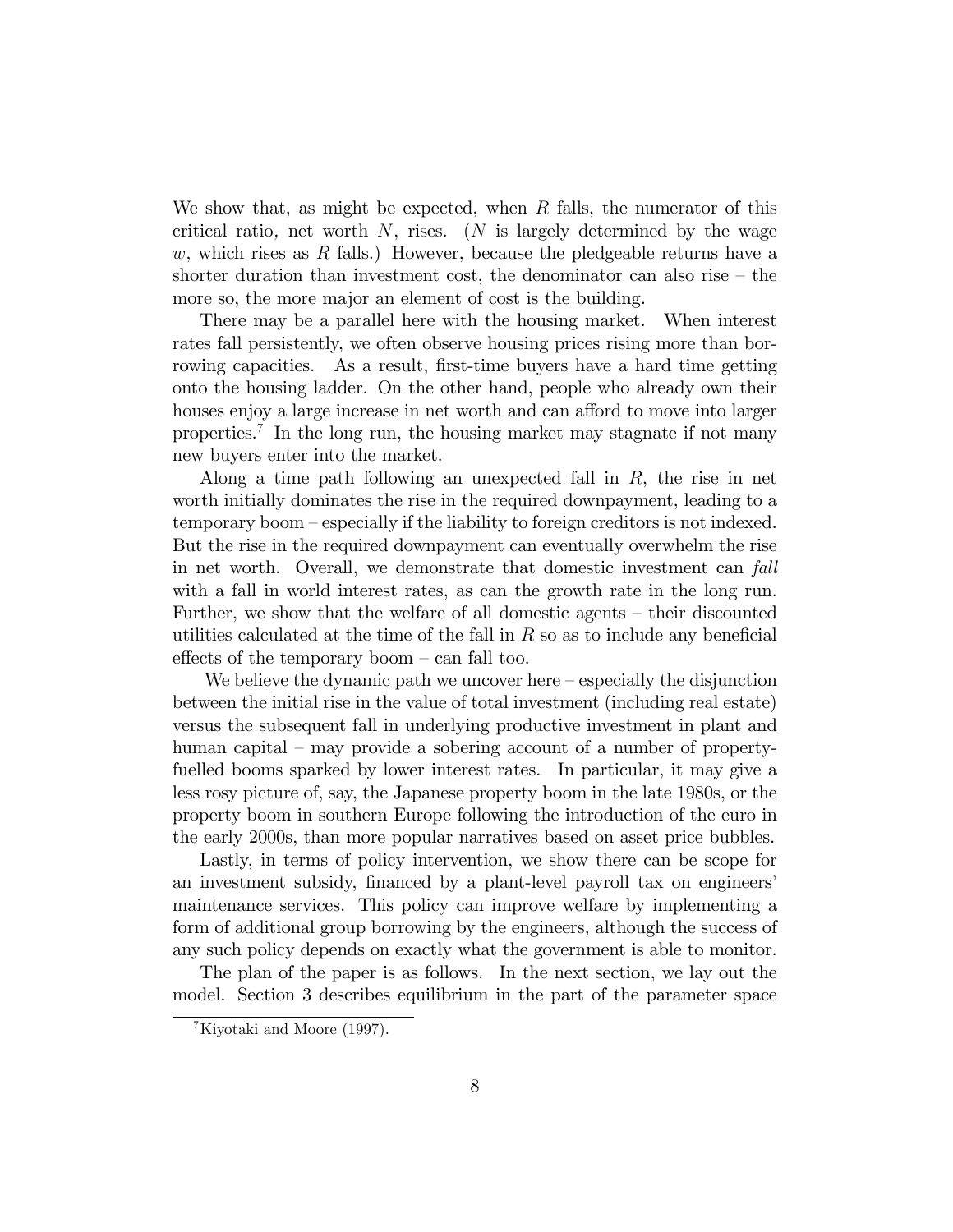where no plant owner chooses the stopping strategy  $-\omega$  what we call the Pure Equilibrium with No Stopping. Section 4 considers the complemetary part of the parameter space, where some plant owners choose to stop and others choose to continue  $-\omega$  what we call the Mixed Equilibrium. Section 5 looks at the effects of a fall in the interest rate. Section 6 extends the model to allow for idiosyncratic uncertainty across plant. Finally, Section 7 considers policy intervention.

## 2 Model

We consider a small open economy with an exogenous world real interest rate R. There is no aggregate uncertainty and, for the moment, we focus on steady state equilibrium (later, we will examine the effects of an unanticipated persistent drop in  $R$ ). There is a homogeneous perishable consumption/investment good at each date  $t = 0, 1, 2, \ldots$  We use this good as numeraire as we consider a non-monetary economy.

There is a continuum of domestic agents, each maximizing utility of consumption  $c_t$  from the present to the infinite future:

$$
E_0 \left[ \sum_{t=0}^{\infty} \beta^t \ln c_t \right], \tag{1}
$$

where  $\beta \in (0,1)$  is the utility discount factor and  $\ln c$  is the natural logarithm of c. We assume that the exogenous world interest rate is nonnegative in net terms and lower than the subjective interest rate:

$$
1 \le R < \frac{1}{\beta}.\tag{2}
$$

Each agent sometimes has an investment opportunity (being an entrepreneur or simply "engineer"), and sometimes not ("saver"). The transition probabilities of being an engineer conditional on being an engineer or a saver in the previous period are given by

Prob (engineer at 
$$
t
$$
 | engineer at  $t-1$ ) =  $\pi^E$ ,  
Prob (engineer at  $t$  | saver at  $t-1$ ) =  $\pi^S$ .

We assume the arrival of an investment opportunity is persistent to a limited degree so that  $0 \leq \pi^S \leq \pi^E < 1$ .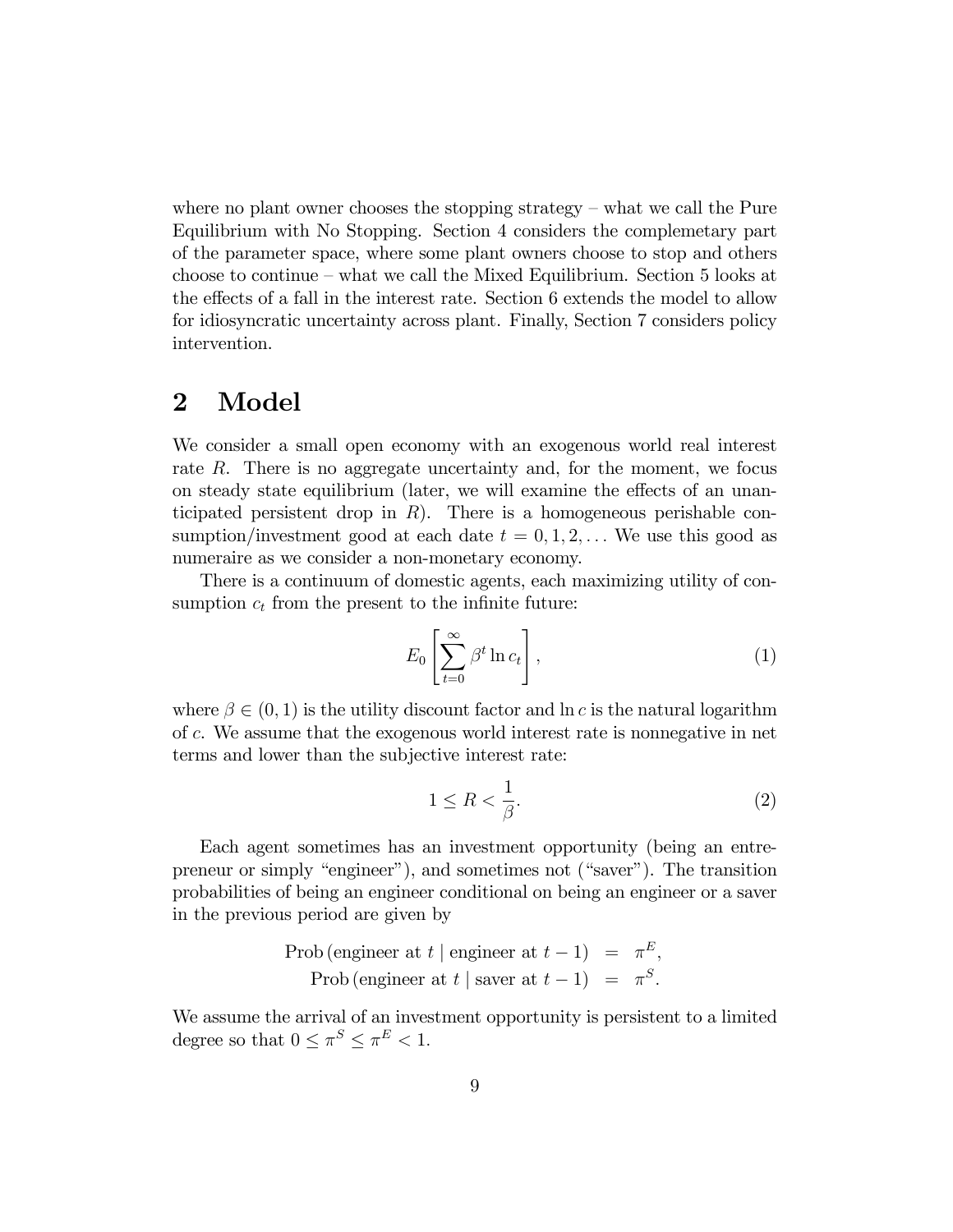At each date t, an engineer E can jointly produce plant and tools from goods and building: within the period, per unit of plant,

$$
\begin{array}{c}\nx \text{ goods} \\
1 \text{ building}\n\end{array}\n\right\} \rightarrow\n\begin{cases}\n\text{plant of productivity 1} \\
1 \text{ E-tool}\n\end{cases}.\n\tag{3}
$$

The investment technology is constant returns to scale and scalable by any positive number i. Plant and tools are ready for use from date  $t + 1$ . Here we can think of tools as the engineer's human capital acquired through her learning by doing. As in Arrow (1962), the learning by doing is associated with gross investment instead of regular production.

Each tool (or human capital) is specific to the engineer ( $E$ -tool<sup>n</sup>) in that only she knows how to use it  $-$  unless she sells it to another engineer and teaches him. Because the engineer cannot usefully sell her tools to savers and her human capital is inalienable, she raises funds by selling all that she can, the plant.

The plant owner has a constant returns to scale production technology. Match between plant and engineer is not specific. At each date, the owner of one unit of plant of productivity z can hire any number  $h \geq 0$  of tools (hiring each tool along with the engineer who knows how to use it) at a competitive rental price  $w$  ("wage") to produce goods and maintain plant productivity: within the period, per unit of plant,

$$
\text{plant of productivity } z \quad h \text{ tools} \quad \left\{ \begin{array}{c} y = az \text{ goods} \\ \lambda \text{ plant of productivity } z' = z^{\theta} h^{\eta} \quad . \quad (4) \\ \lambda h \text{ tools} \end{array} \right.
$$

 $a > 0$  is the common productivity of all plant and  $z'$  is plant productivity after maintenance.  $\lambda < 1$  reflects depreciation, by which a fraction  $1 - \lambda$ of plant and tools are destroyed after use. The parameter  $\theta$  is the share of present plant productivity and  $\eta$  is the share of engineers' tools (human capital) in maintaining plant productivity. We assume that  $\theta, \eta > 0$ , and  $\theta + \eta \leq 1$ . We can think of physical plant as tangible capital, productivity of plant as intangible capital, and both contributing to production at present and future.

A brief word about interpretation is in order here. Although we call w the engineer's "wage", it is important to distinguish it from the simple wage of, say, an unskilled worker. The engineerís remuneration is like payment to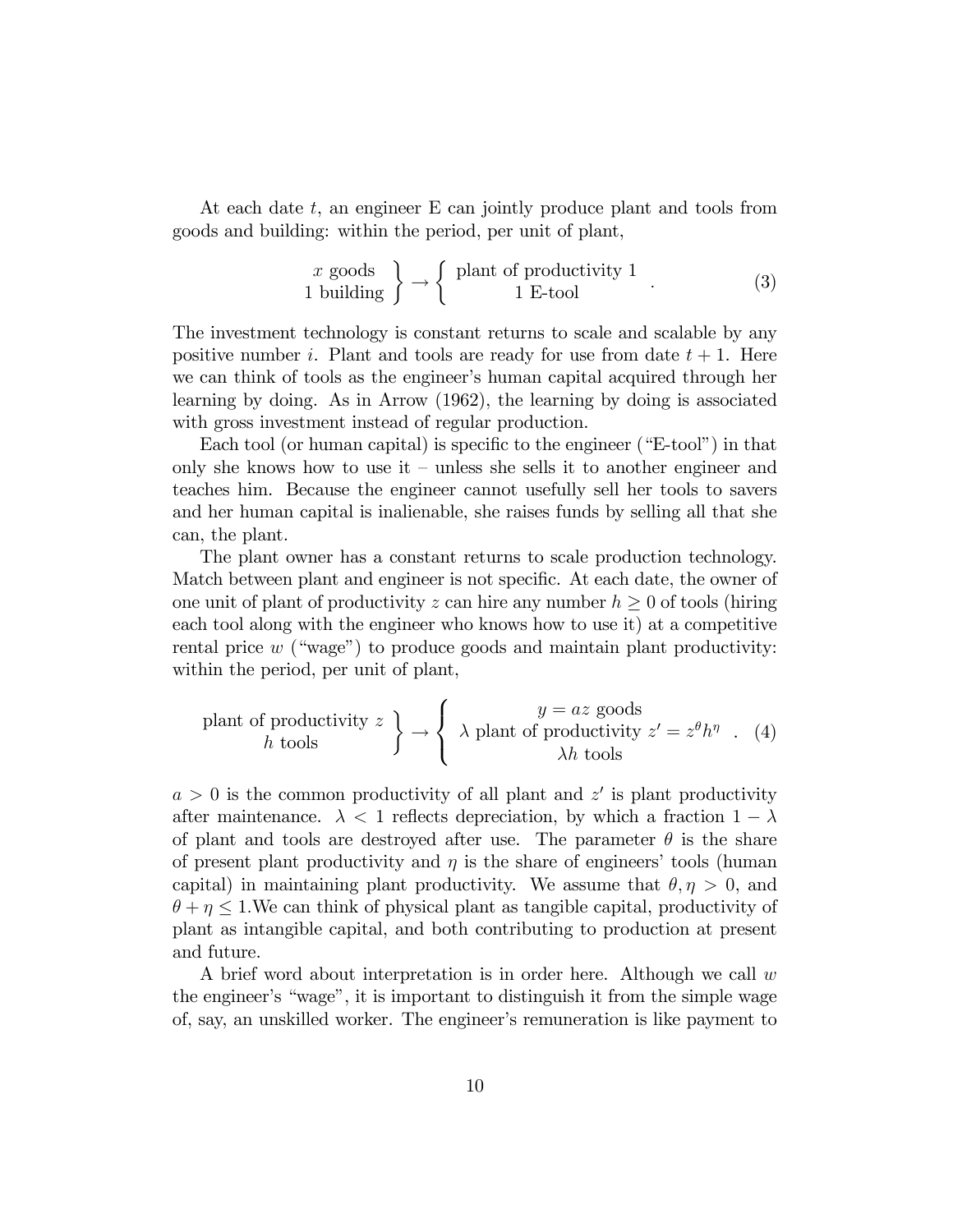a skilled core employee who influences the firm's future productivity.<sup>8</sup> Notice that, unlike in a more fleshed-out macroeconomic framework, we assume a simple reduced-form production of output: proportional to the productivity of the plant. In Appendix A we show that this formulation is justified when output is a general decreasing returns to scale function of plant productivity and unskilled labor, where unskilled labor is hired by plant owners in a competitive market.

New buildings are supplied by foreigners. We assume foreign builders have an alternative use of building to produces a fixed amount of goods  $f$ per unit every period and the a building depreciate at the same rate as plant as

$$
1 \text{ building} \rightarrow \left\{ \begin{array}{c} f \text{ goods} \\ \lambda \text{ building} \end{array} \right..
$$

Because foreigners are indifferent between supplying building to home engineers and using building themselves, the price building  $q$  is

$$
q = \frac{f}{R} + \frac{\lambda f}{R^2} + \frac{\lambda^2 f}{R^3} + \dots = \frac{f}{R - \lambda}.
$$

Competitive foreign builders have enough capacity to satisfy the building demand of the domestic economy at their marginal cost  $q$ . We introduce foreign builders to ease the exposition.<sup>9</sup> Alternatively we can think engineers and plant owners rent building and pay the rent f per unit every period. Whether building is owned or rented by plant owners does not matter much the economic implication.<sup>10</sup>

The plant owner always has the option to stop and convert the plant into generic building. The value of a unit of plant of productivity z at the end of

<sup>8</sup>Whether the remuneration is a spot payment or a claim to future revenue of the plant does not matter, because, to finance downpayment, an investing engineer can equally use a spot payment or the sale of a claim.

 $9$ Any difference between the building purchase price and the construction cost is the profit of foreign builders. If builders were domestic agents, we would need to take into account the impact of their income and wealth on the domestic economy  $-$  although we do not expect this would qualitatively change our findings.

<sup>&</sup>lt;sup>10</sup>More generally, we can think plant owner needs to pay fixed cost f per period to operate the plant. If  $f$  is fixed cost for production, total fixed cost should be subtracted from GDP. Otherwise, it does not matter much whether  $f$  is opportunity cost of using building (as in text), rental price, or fixed cost of production.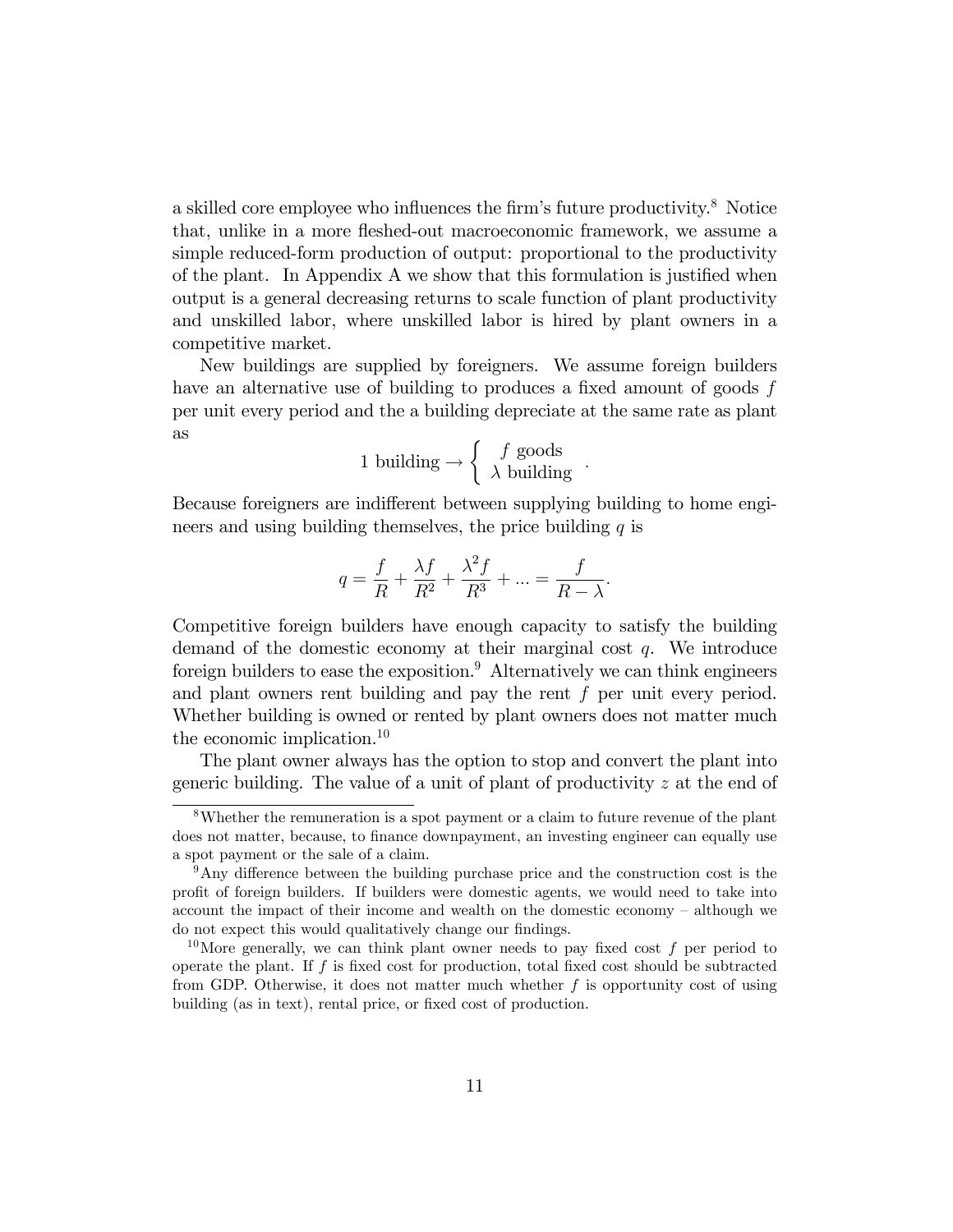the period is given by

$$
V(z; w, R) = \max \left\{ q, \frac{1}{R} M_{h} a x \left[ az - wh + \lambda V \left( z^{\theta} h^{\eta}; w, R \right) \right] \right\}.
$$
 (5)

The value q inside the braces is the value of stopping, while the second term is the value of continuing  $-\theta$  the sum of net cash flow (gross revenue minus wage) and the capital value of the remaining  $\lambda$  units of plant with productivity  $z' = z^{\theta} h^{\eta}$ .

Knowing that the return from maintaining plant productivity depends upon his future production and maintenance choices, the plant owner must devise a long-term plan: Either stop after a finite number of periods  $T$ , or continue forever  $(T = \infty)$ ? For each  $T = 0, 1, 2, \ldots$ , define recursively the owner's value of a unit of plant of current productivity  $z$  stopping in  $T$ periods:

$$
S^{0}(z; w, R) = q,
$$
  
\n
$$
S^{1}(z; w, R) = \frac{1}{R}(az + \lambda q),
$$
  
\n
$$
S^{2}(z; w, R) = \frac{1}{R} \underset{h}{Max} \left[ az - wh + \frac{\lambda}{R}(az^{\theta}h^{\eta} + \lambda q) \right],
$$
  
\n
$$
S^{T}(z; w, R) = \frac{1}{R} \underset{h}{Max} \left[ az - wh + \lambda S^{T-1} \left( z^{\theta}h^{\eta}; w, R \right) \right].
$$
 (6)

If the plant is shut down tonight, the value  $S^0(z; w, R)$  is q. If the plant owner shuts down tomorrow night, he will not hire tools tomorrow and the value  $S^1(z; w, R)$  equals the present value of tomorrow's revenue plus building value after depreciation. If the plant owner shuts down in two nights' time, he hires tomorrow's tools to balance the cost and benefit of maintaining plant productivity for production two days later. Generally, the owner's value of a unit of plant of current productivity z stopping in T periods,  $S<sup>T</sup>(z;w,R)$ , equals the present value of the sum of tomorrow's net cash flow and the value of  $\lambda$  units of plant of productivity  $z^{\theta}h^{\eta}$  stopping in  $T-1$  periods.

Now, for all value of  $z$ , the plant owner chooses the optimal stopping time so that

$$
V(z; w, R) \equiv \sup_{T \ge 0} S^T(z; w, R). \tag{7}
$$

Because new plant that she sells to a saver at the time of investment has productivity 1, the engineer raises, per unit of plant,

$$
b = V(1; w, R). \tag{8}
$$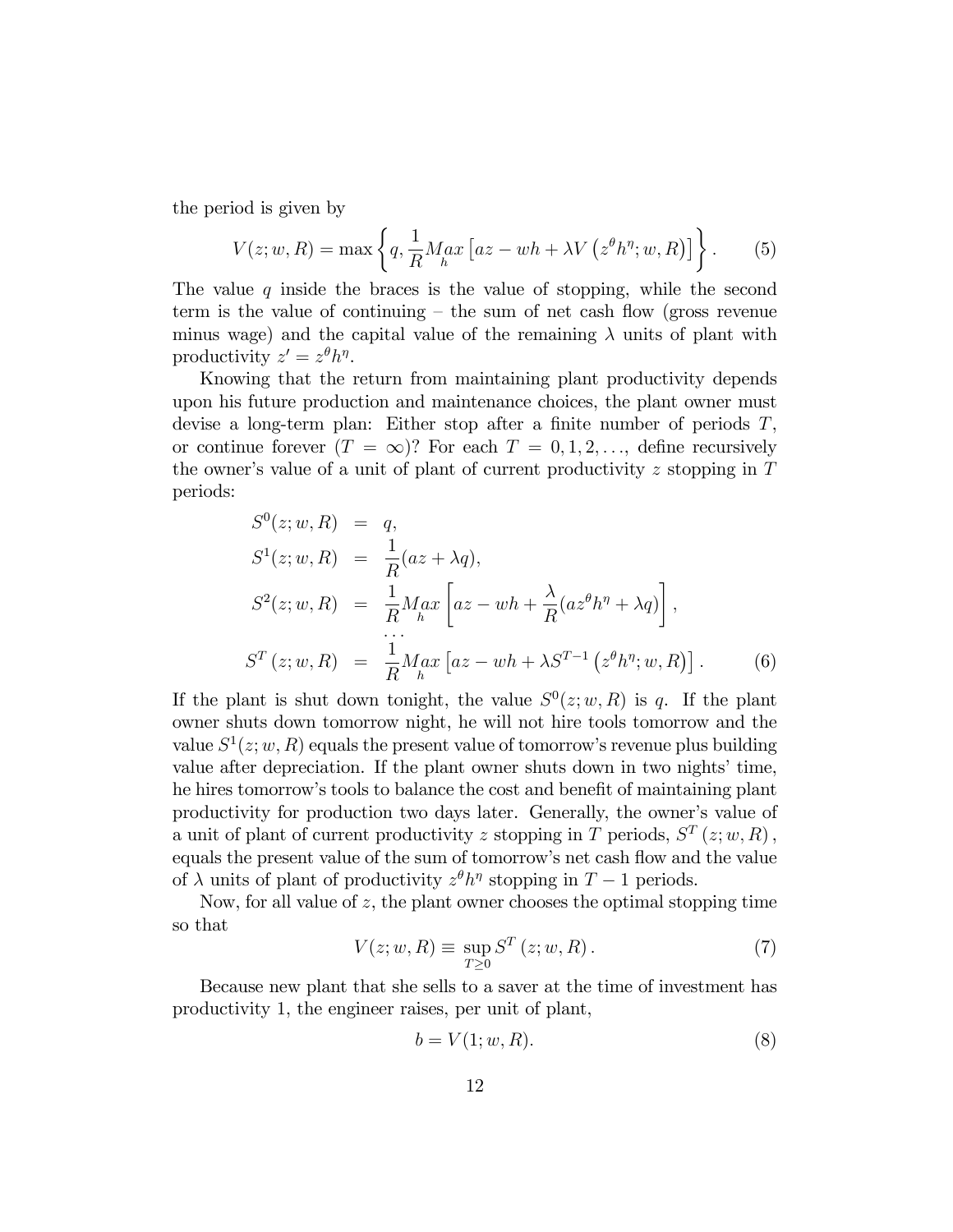The value  $b$  can be thought of as the engineer's fund-raising capacity per unit of investment.

The required own-funds (downpayment) per unit of investment equals the gap between the investment cost and the fund-raising capacity:

$$
x+q-b.
$$

We assume that a new saver  $-$  an engineer yesterday who switched to being a saver today  $-$  can sell her tools (after use today) to an engineer, and teach him how to use them, at a competitive price  $x + q - b$ .

The budget constraint of an agent at date t who has  $h_t$  tools and  $d_t$ Önancial assets is

$$
c_t + (x + q - b)i_t + \frac{d_{t+1}}{R} = wh_t + d_t,
$$

where  $h_t$  is positive only if the agent was an engineer yesterday. Here, financial assets consist of the value of plant ownership as well as maturing one-period discount bonds. The discount bond is traded internationally at the interest rate R. Only if the agent is an engineer today, investment  $i_t$  can be positive and her tools tomorrow will be

$$
h_{t+1} = \lambda h_t + i_t.
$$

The budget constraint can be rewritten as

$$
c_t + (x + q - b)h_{t+1} + \frac{d_{t+1}}{R} = [w + \lambda(x + q - b)]h_t + d_t = n_t,
$$

where  $n_t$  is net worth – the sum of flow return (wage) and capital value (replacement cost or resale value) of tools, plus financial assets.

The rate of return for an engineer investing with maximal fund-raising is given by

$$
R^{E} = \frac{w + \lambda(x + q - b)}{x + q - b},
$$
\n<sup>(9)</sup>

the ratio of total returns of one tool to the downpayment of investment. (Remember she sells plant to a saver at the time of investment and so does not receive the return on plant.) If the return on investment  $R<sup>E</sup>$  exceeds the interest rate  $R$ , then, thanks to the logarithmic utility function, the engineer's consumption and investment are

$$
c_t = (1 - \beta)n_t, \qquad (10a)
$$

$$
(x + q - b)h_{t+1} = \beta n_t.
$$
 (10b)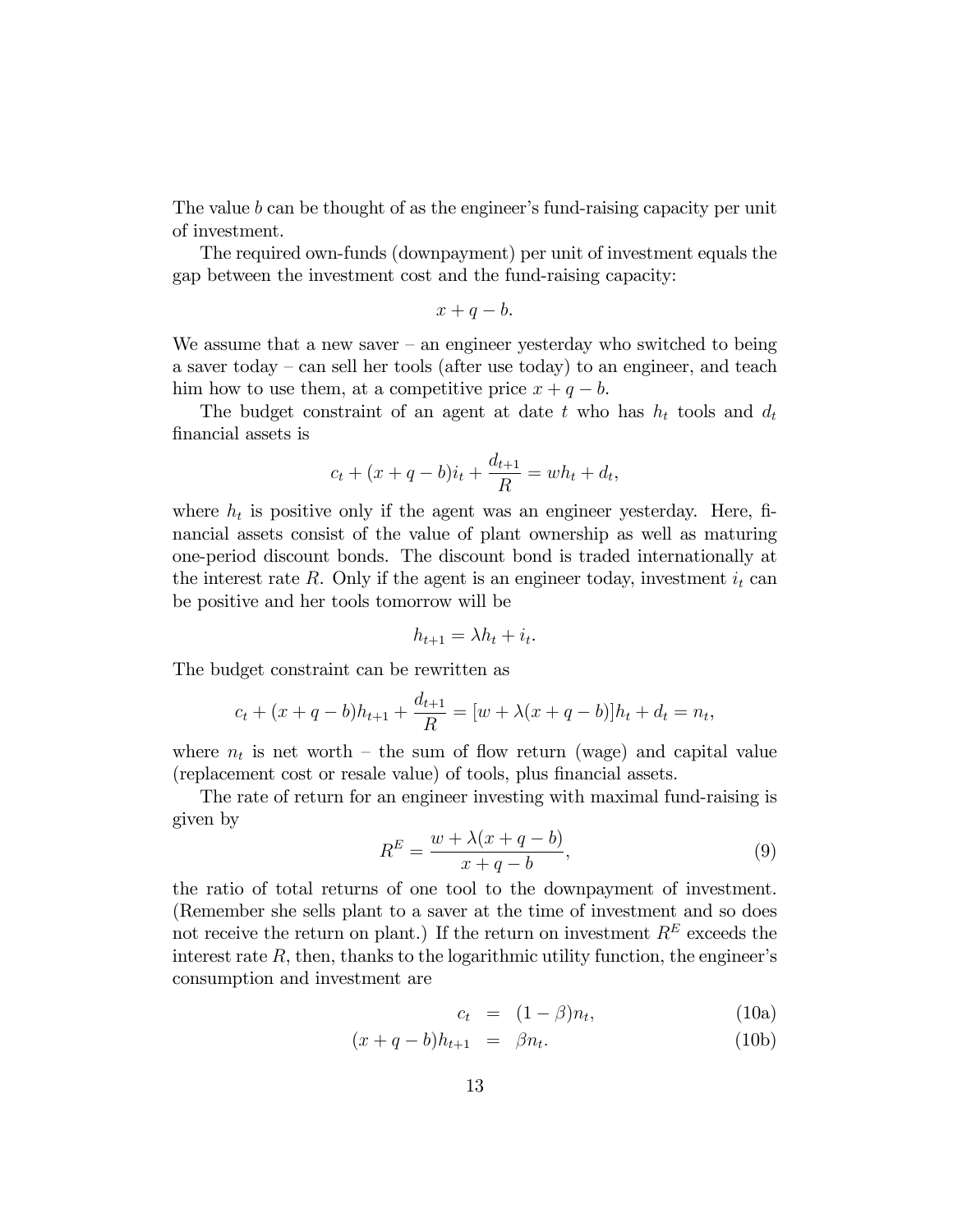And a saver's consumption and asset holdings are

$$
c_t = (1 - \beta)n_t, \tag{11a}
$$

$$
\frac{d_{t+1}}{R} = \beta n_t. \tag{11b}
$$

Notice that individual consumption depends only on present net worth and not on whether the agent has an investment opportunity today. Because marginal utility is independent of whether or not there is an investment opportunity, there are no gains from insurance (such as the agent receives a bonus if she has an investment opportunity while pays a premium if not).

A steady state equilibrium of our small open economy is characterized by the wage  $w$  and the new plant price  $b$ , together with the quantity choices of savers/plant owners  $(c, d, h, z, y)$ , engineers  $(c, h, i)$ , and foreigners (who have net asset holdings  $D^*$ ), such that the markets for goods, tools, plant, and bonds all clear.

## 3 Pure Equilibrium with No Stopping

We use a guess and verify method to characterize equilibrium. Suppose that in the steady state, no plant owner shuts down his plant until it depreciates exogenously. Then the value function  $(5)$  is the present value of net cash flow into the indefinite future:

$$
V(z; w, R) = \frac{1}{R}(y_t - wh_t) + \frac{\lambda}{R^2}(y_{t+1} - wh_{t+1}) + \frac{\lambda^2}{R^3}(y_{t+2} - wh_{t+2}) + \dots
$$

An optimal sequence  $\{h_t, z_{t+1}, h_{t+1}, z_{t+2}, h_{t+2}, \ldots\}$  equates the discounted sum of marginal product to the wage (see Appendix B for the derivation):

$$
w = \frac{\lambda}{R} a \eta \frac{z_{t+1}}{h_t} + \left(\frac{\lambda}{R}\right)^2 a \eta \frac{z_{t+1}}{h_t} \theta \frac{z_{t+2}}{z_{t+1}} + \left(\frac{\lambda}{R}\right)^3 a \eta \frac{z_{t+1}}{h_t} \theta \frac{z_{t+2}}{z_{t+1}} \theta \frac{z_{t+3}}{z_{t+2}} + \dots (12)
$$

The first term on the right hand side is the marginal impact of a date-t tool on output  $y_{t+1}$  through its impact on plant productivity  $z_{t+1}$ . The second term is the marginal impact of the date-t tool on  $y_{t+2}$  through its impact on  $z_{t+1}$  which impacts  $z_{t+2}$ . The third term is the marginal impact of the date-t tool on  $y_{t+3}$  through its impact on  $z_{t+1}$  which impacts  $z_{t+2}$  which in turn impacts  $z_{t+3}$ .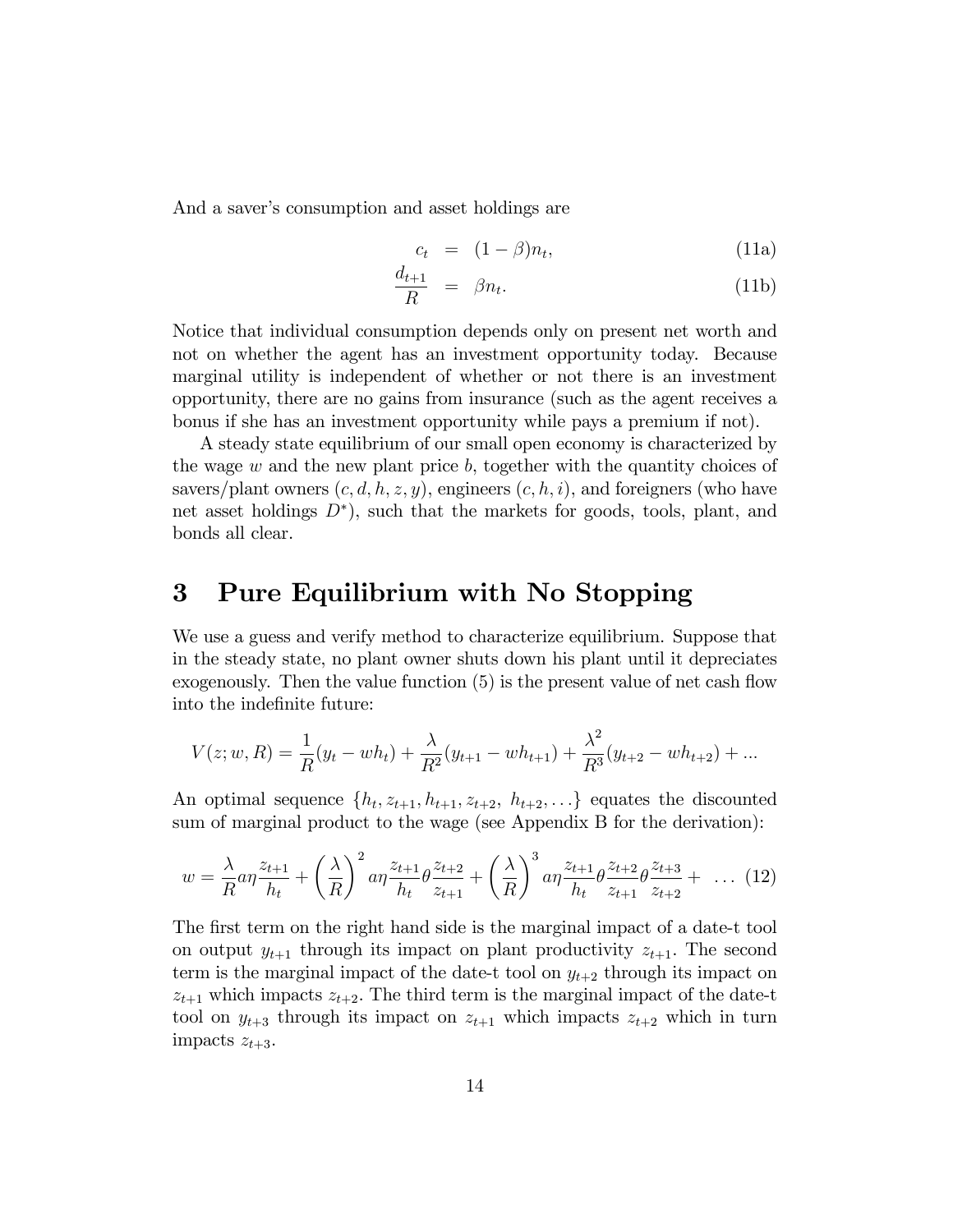Multiplying through by  $h_t$  and simplifying, we get

$$
wh_t = \frac{\lambda}{R} \eta y_{t+1} + \frac{\lambda^2}{R^2} \eta \theta y_{t+2} + \frac{\lambda^3}{R^3} \eta \theta^2 y_{t+3} + \dots
$$
 (13)

The present wage bill for engineers equals the present discounted value of a fraction  $\eta$  of tomorrow's output, plus a fraction  $\eta\theta$  of output two periods later, plus a fraction  $\eta\theta^2$  of output three periods later, etc.

An engineer raises funds by selling new plant at price

$$
b = V(1; w, R)
$$
  
=  $\frac{1}{R}a + \frac{\lambda}{R^2}y_{t+1}(1-\eta) + \frac{\lambda^2}{R^3}y_{t+2}(1-\eta-\eta\theta) + \dots$  (14)

All plant starts with productivity  $z = 1$ . Moreover, investment generates an equal number of plant and tools, which have the same technological depreciation rate  $1 - \lambda$ . If no plant is stopped, the ratio of tools to plant stays one-to-one. Then because

$$
z' = z^{\theta}h^{\eta} = 1
$$
 when  $z = h = 1$ ,

all plant is maintained at initial productivity  $z = 1$  until the exogenous death of plant through depreciation. Output per unit of plant is unchanged from the initial level:

$$
y_{t+1} = y_{t+2} = y_{t+3} = \ldots = a.
$$

The engineer's fund-raising capacity  $b$  becomes

$$
b = \frac{1}{R}a + \frac{\lambda}{R^2}a(1-\eta) + \frac{\lambda^2}{R^3}a(1-\eta - \eta \theta) + \dots
$$
 (15)

Notice how the plant owner's share declines in more distant future output:  $1, 1 - \eta, 1 - \eta - \eta \theta, \ldots$ 

In Figure 1, the horizontal axis is time horizon:  $t$  measures how far distant future is from present. The vertical axis is output, and the shares of future output for the plant owner and engineers as functions of time horizon. The parameters and equilibrium wage rate  $w$  shown in the figure. In pure equilibrium with no stopping, output is  $y_t = a$ . The downward sloping curve is the share of future output the plant owner obtains. Think of this as his rightful reward for his "contribution" to those revenues, stemming from the initial productivity  $z = 1$  of the plant that he paid to own.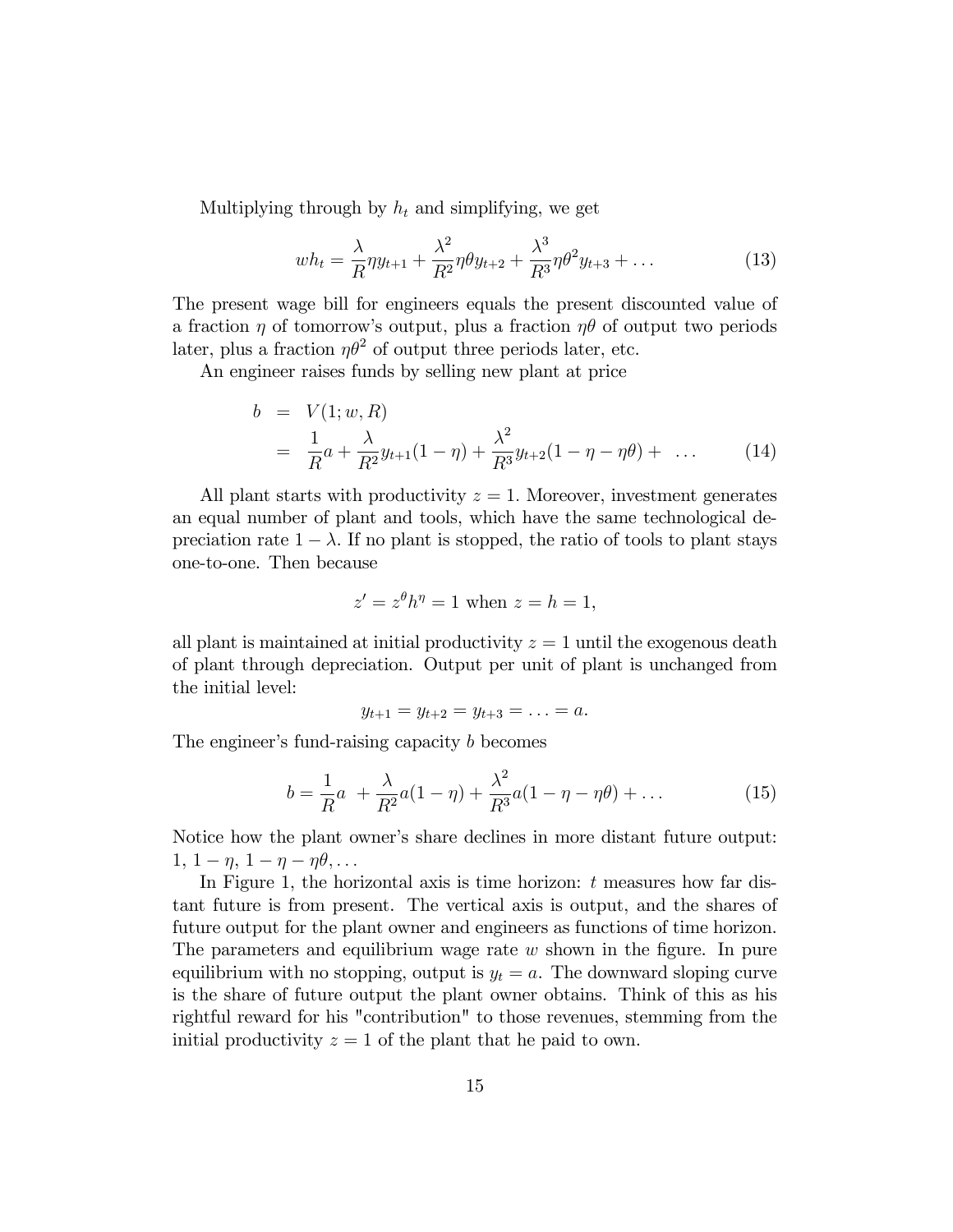

Figure 1: Horizons of owner's contribution to firm's revenues.

By calculating the present value of the engineers' payoff from new plant

$$
\frac{1}{R}w + \frac{\lambda}{R^2}w + \frac{\lambda^2}{R^3}w + \dots
$$
\n
$$
= 0 + \frac{\lambda}{R^2}a\eta + \frac{\lambda^2}{R^3}a(\eta + \eta\theta) + \frac{\lambda^3}{R^4}a(\eta + \eta\theta + \eta\theta^2) + \dots \tag{16}
$$

we see that, correspondingly, the engineers' share rises in more distant future output: 0,  $\eta$ ,  $\eta + \eta \theta$ ,  $\eta + \eta \theta + \eta \theta^2$ , . . The gap between output and the owner's share in Figure 1 is the engineers' share of future output. Intuitively, as the cumulative contribution of engineers' human capital to plant productivity rises with horizon, the effects of the plant's initial productivity  $-$  essentially what a saver gets when he buys a new plant  $-$  tails off. Figure 1 illustrates why the plant owner's share (investing engineer's pledgeable return) is largely near-term, and she raise funds against near future revenue.<sup>11</sup>

 $11$ Notice that Figure 1 shows which shares of future output belongs to the plant owner vs. engineers as a function of time horizon  $-$  how distant is the future from now. Because wage reflects contribution to future output and past wage payment is sunk cost, the realized division of output does not change with the age of plant in Pure Equilibrium with No Stopping:  $a - w$  to the plant owner and w to engineers.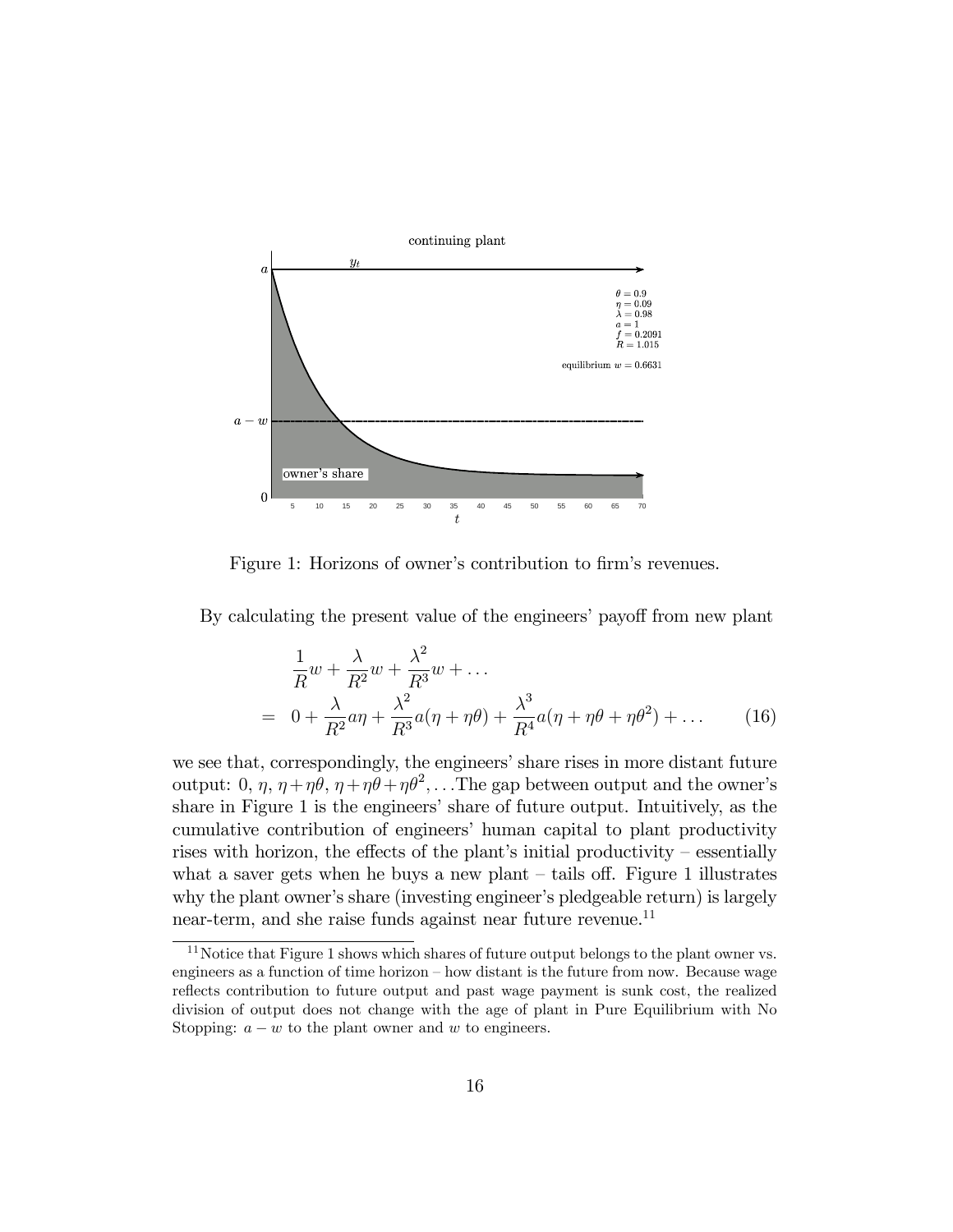Take a special case of constant returns to scale maintenance technology  $\eta + \theta = 1$  and no depreciation  $\lambda = 1$ . The value function of plant with no stopping is

$$
V(z) = \frac{1}{R} M_n a x \left[ az - wh + V(z^{\theta} h^{1-\theta}) \right].
$$

The first order condition for  $h$  implies

$$
w = (1 - \theta)V'(z')\frac{z'}{h} = (1 - \theta)V'(z')\left(\frac{z}{h}\right)^{\theta}.
$$
 (17)

We guess the value function to be proportional to z as

$$
V(z) = vz = \frac{1}{R} [az + \theta vz']
$$
  
=  $\frac{1}{R} [az + \theta V(z')].$  (18)

Because h and z' are proportional to z from (17) and  $V'(z) = v$ , we verify the guess.

This expression (18) is identical to the bilateral bargaining between Emma (engineer) and Sam (plant owner) if the bargaining powers of Sam and Emma are  $\theta$  and  $1 - \theta$ . In bilateral bargaining, because Sam needs Emma every period, he only obtains  $\theta < 1$  fraction of the continuation value of the plant at the end of next period. In our baseline model, because the wage bill of engineers equals a fraction  $1 - \theta$  of the next period value  $V'(z')z' = V(z')$ under constant returns to scale maintenance technology from  $(17)$ , the plant owner captures only  $\theta$  fraction of the continuation value as in (18).

In particular, in Pure Equilibrium with No Stopping, we have  $z = h =$  $1 = z'$  and

$$
b = V(1) = v = \frac{a}{R - \theta}.
$$

In both bilateral bargaining and competitive market cases, the saver (Sam) is willing to provide fund to the investing engineer (Emma) at the time of investment only against near-term revenue. An advantage of using a competitive framework with non-exclusivity constraint is that we can analyze dynamics of economy without specifying details of bilateral bargaining when each agent may or may not have an investment opportunities at each future date.

Returning to the general baseline model, we can aggregate across engineers and savers to obtain aggregate tool holdings  $H_{t+1}$ , financial asset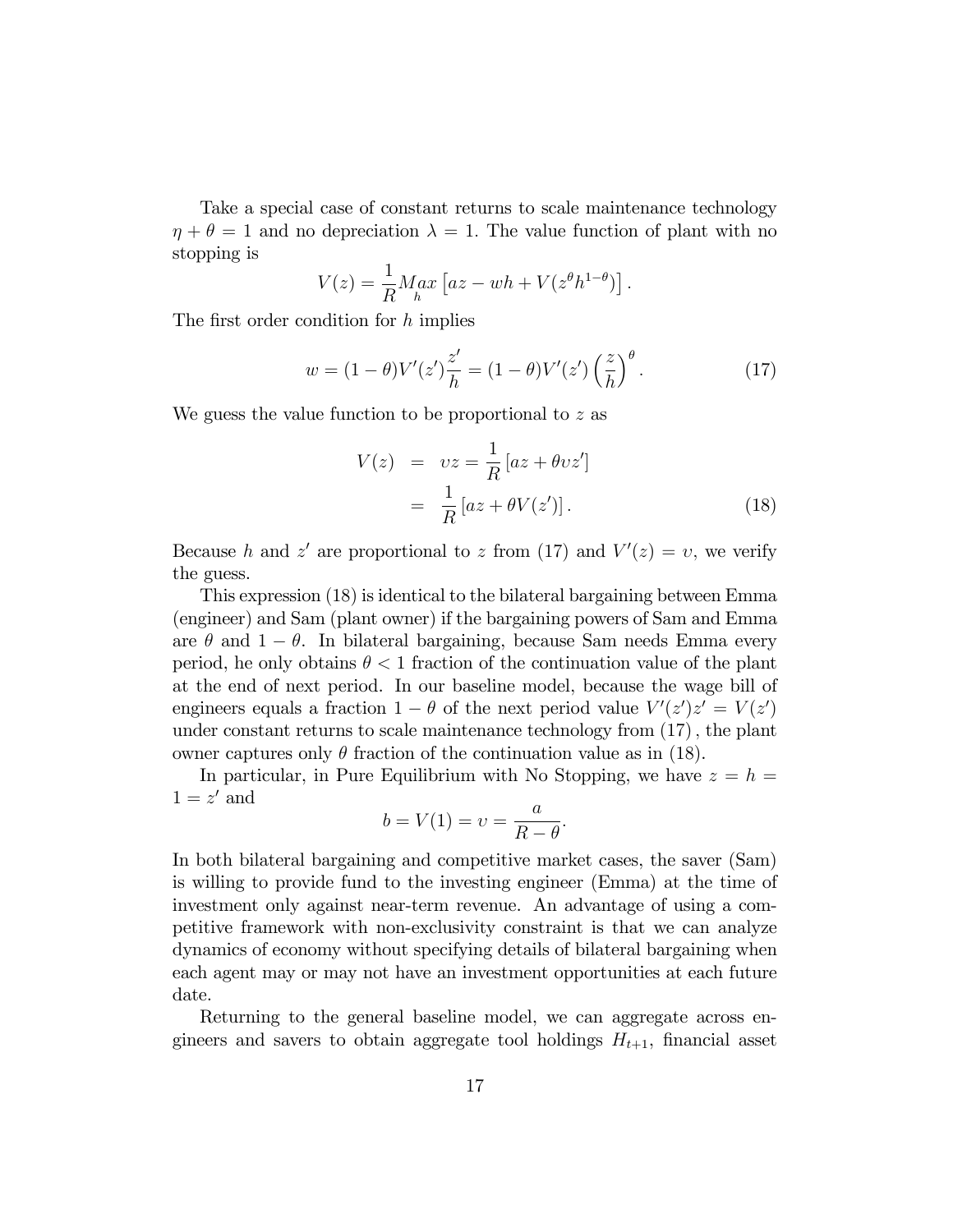holdings  $D_{t+1}/R$ , consumption  $C_t$ , and net worth of engineers and savers  $(N_t^E \text{ and } N_t^S)$ :

$$
(x+q-b)H_{t+1} = \beta N_t^E, \qquad (19a)
$$

$$
\frac{D_{t+1}}{R} = \beta N_t^S, \tag{19b}
$$

$$
C_t = (1 - \beta) (N_t^E + N_t^S), \tag{19c}
$$

$$
N_t^E = \pi^E \left[ w + \lambda (x + q - b) \right] H_t + \pi^S D_t, \tag{19d}
$$

$$
N_t^S = (1 - \pi^E) [w + \lambda (x + q - b)] H_t + (1 - \pi^S) D_t. (19e)
$$

Equation  $(19a)$  says the aggregate capital value of tools equals the aggregate net worth of engineers after subtracting their consumption, and equation (19b) says the aggregate value of Önancial assets equals the aggregate net worth of savers after consumption. In equation  $(19c)$ , aggregate consumption equals a fraction  $1 - \beta$  of the aggregate net worth of domestic residents. The aggregate net worth of engineers is the sum of the net worth of continuing and new engineers in equation (19d), and the aggregate net worth of savers is sum of the net worth of new and continuing savers in equation (19e).

The economy exhibits endogenous growth  $G$ : along a steady state path, such that

$$
\frac{H_{t+1}}{H_t} = \frac{D_{t+1}}{D_t} = \frac{C_{t+1}}{C_t} = G,
$$

$$
GN_t^E = N_{t+1}^E = \pi^E R^E \beta N_t^E + \pi^S R \beta N_t^S,
$$
  
\n
$$
GN_t^S = N_{t+1}^S = (1 - \pi^E) R^E \beta N_t^E + (1 - \pi^S) R \beta N_t^S.
$$

Substituting out  $\frac{N_t^s}{N_t^E}$ , we find that G solves

$$
G = \pi^E R^E \beta + \pi^S R \beta \frac{(1 - \pi^E) R^E \beta}{G - (1 - \pi^S) R \beta}.
$$
\n
$$
(20)
$$

The growth rate depends on the rates of return for engineers and savers as well as on the wealth distribution between them.

Now, under certain conditions, we can verify our initial guess that no plant owner stops in the steady state:<sup>12</sup>

 $12$ All proofs and details of derivations are in Appendix B. Proposition 3(b) is demonstrated numerically.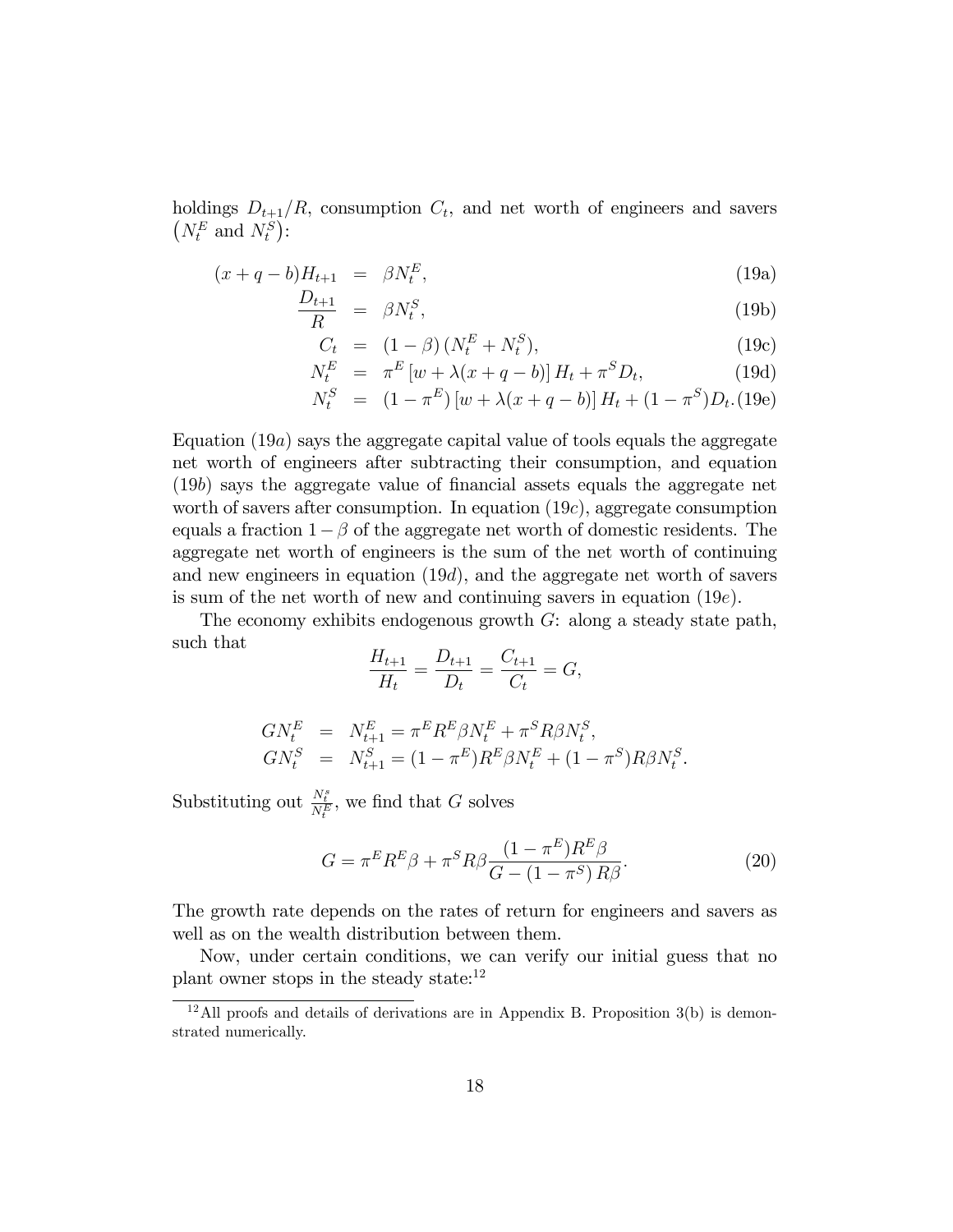**Proposition 1:** If the opportunity cost for using building for production is smaller than some critical value  $f<sup>critical</sup>$ , then there is a steady state equilibrium in which

- (a) no plant owner stops;
- (b) the aggregate ratio of tools to plant stays one-to-one:  $h = 1$ ;
- (c) all plant is maintained at the initial productivity level:  $z = z^* = 1$ ;
- (d) All plant has output  $y = a$ .

We call this a **Pure Equilibrium with No Stopping**, that exists when the model's parameters lie in the **P-Region**. In Appendix B, we derive a sufficient (but not necessary) condition for the existence of a pure equilibrium with no stopping:

$$
f < a \frac{R(1 - \theta - \eta)}{\lambda(1 - \theta)} \left[ 1 - \frac{R - \lambda}{R} \left( \frac{R - \lambda \theta}{R} \right)^{\frac{\eta}{1 - \theta - \eta}} \right].
$$
 (21)

## 4 Mixed Equilibrium

What happens if the condition for the pure equilibrium with no stopping is violated, i.e. the opportunity cost is higher than the critical level  $f<sup>critical</sup>$  in Proposition 1? It turns out there is a clear dichotomy for the plant owner between continuing forever and stopping after a finite number of periods (for a given wage and interest rate):

### Lemma:

(a) If the current plant productivity z is below some cutoff value,  $z^{\dagger}$ , it is optimal for the plant owner to stop after, say,  $T_{\text{max}}(z) < \infty$  periods.

(b) If z is above  $z^{\dagger}$ , it is optimal to continue forever.

(c) The cutoff value  $z^{\dagger}$  increases with the opportunity cost f. It is also a function of the wage rate and the interest rate.

In Figure 2, we plot the per-unit plant value, as a function of the current productivity  $z$ , for a given wage  $w$  and interest rate  $R$ , and for different stopping horizons T. The function  $S^{\infty}(z;w,R)$  is the value when the plant owner chooses to maintain production forever. The upper envelope of all these functions is the value function of plant  $V(z; w, R)$  with an optimal choice of stopping (including non-stopping). If  $z$  is very low, then it is optimal for the owner to shut down the plant immediately. If z is higher than  $f/a$ ,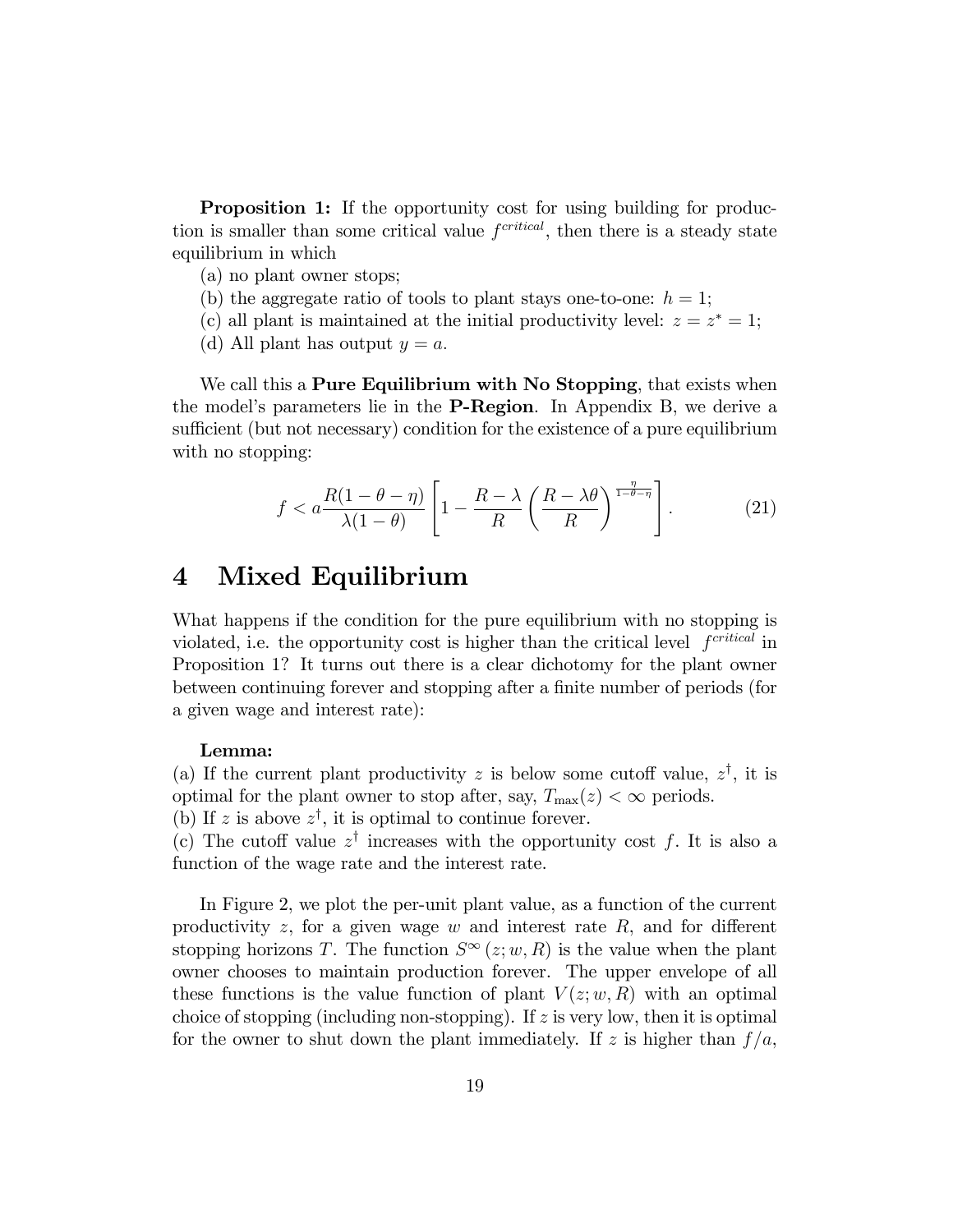

Figure 2: Value functions and stopping horizons.

then it is optimal to continue at least for one period because, minimally, the plant owner can obtain output which is larger than the opportunity cost of operating plant by hiring no engineers. Thus, if z is higher than  $f/a$  but lower than  $z^{\dagger}$ , the owner will shut down plant not immediately but in a finite horizon, where the horizon is an increasing function of z. At  $z = z^{\dagger}$ , the plant owner is indifferent between continuing forever and shutting down in a finite time (for this numerical example, in 20 periods). If z is higher than  $z^{\dagger}$ , the plant owner will continue forever  $-$  that is, until the plant dies exogenously.

In Figure 3, we plot  $S^T(z; w, R)$  as a function of horizon T for three different levels of plant productivity,  $z = 0.9z^{\dagger}, z^{\dagger}$ , and  $1.1z^{\dagger}$ . If plant productivity is relatively low, at  $z = 0.9z^{\dagger}$ , then the value reaches a maximum with finite horizon: for our example, around  $T = 15$  so that the owner will shut down in 15 periods. If plant productivity is exactly equal to  $z^{\dagger}$ , then the plant owner is indifferent between shutting down in 20 periods  $(T = 20)$  and continuing forever  $(T = \infty)$ . If plant productivity is relatively high, at  $z = 1.1z^{\dagger}$ , then the owner finds that  $S^{\infty}(z;w,R) > S^{T}(z;w,R)$  for any finite T so that he will continue forever.

In general equilibrium, the wage rate w and the value of  $z^{\dagger}$  are endoge-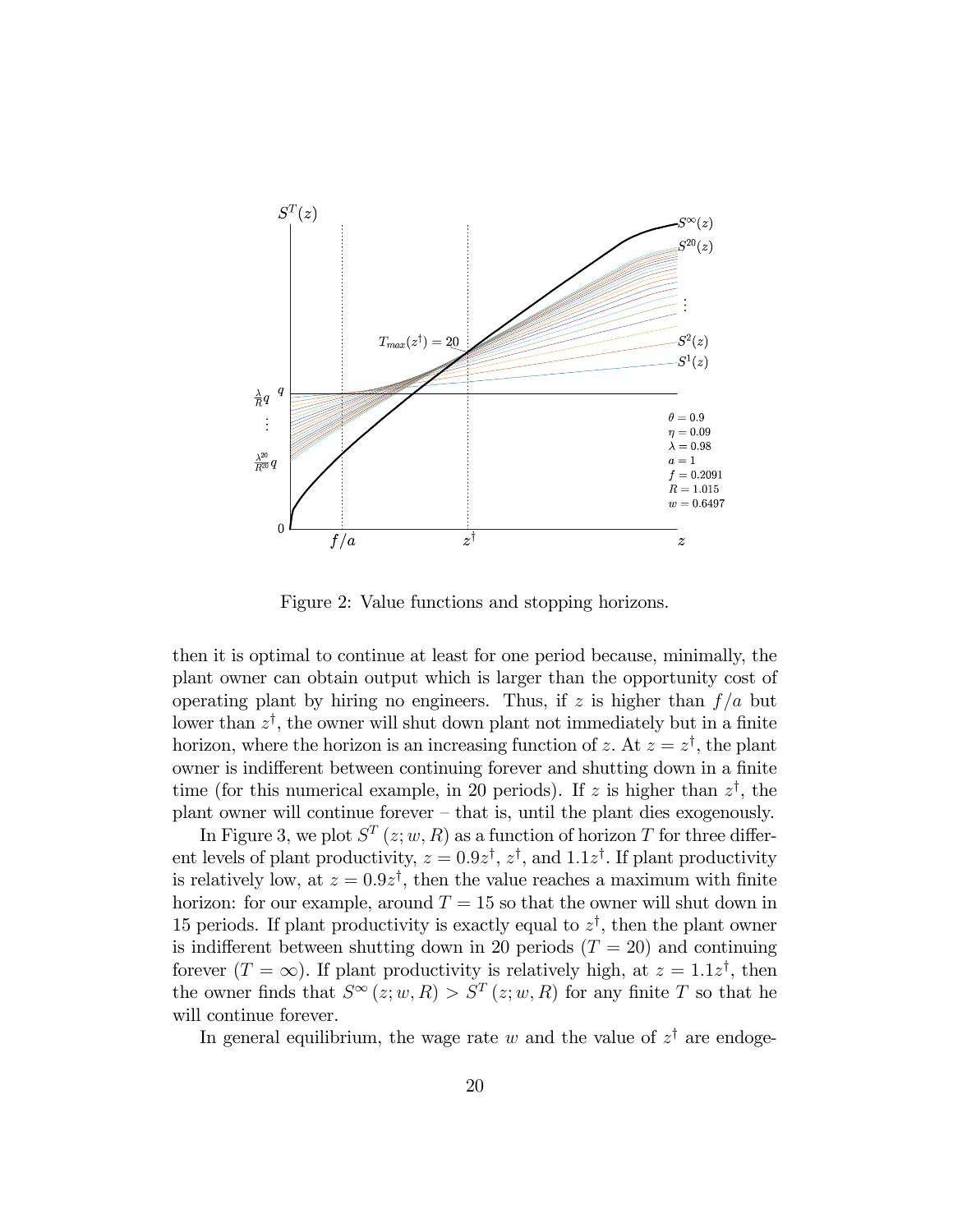

Figure 3: Value functions  $S<sup>T</sup>(z)$  near threshold  $z<sup>\dagger</sup>$  where plant owner is indifferent between stopping in a finite horizon or continuing forever.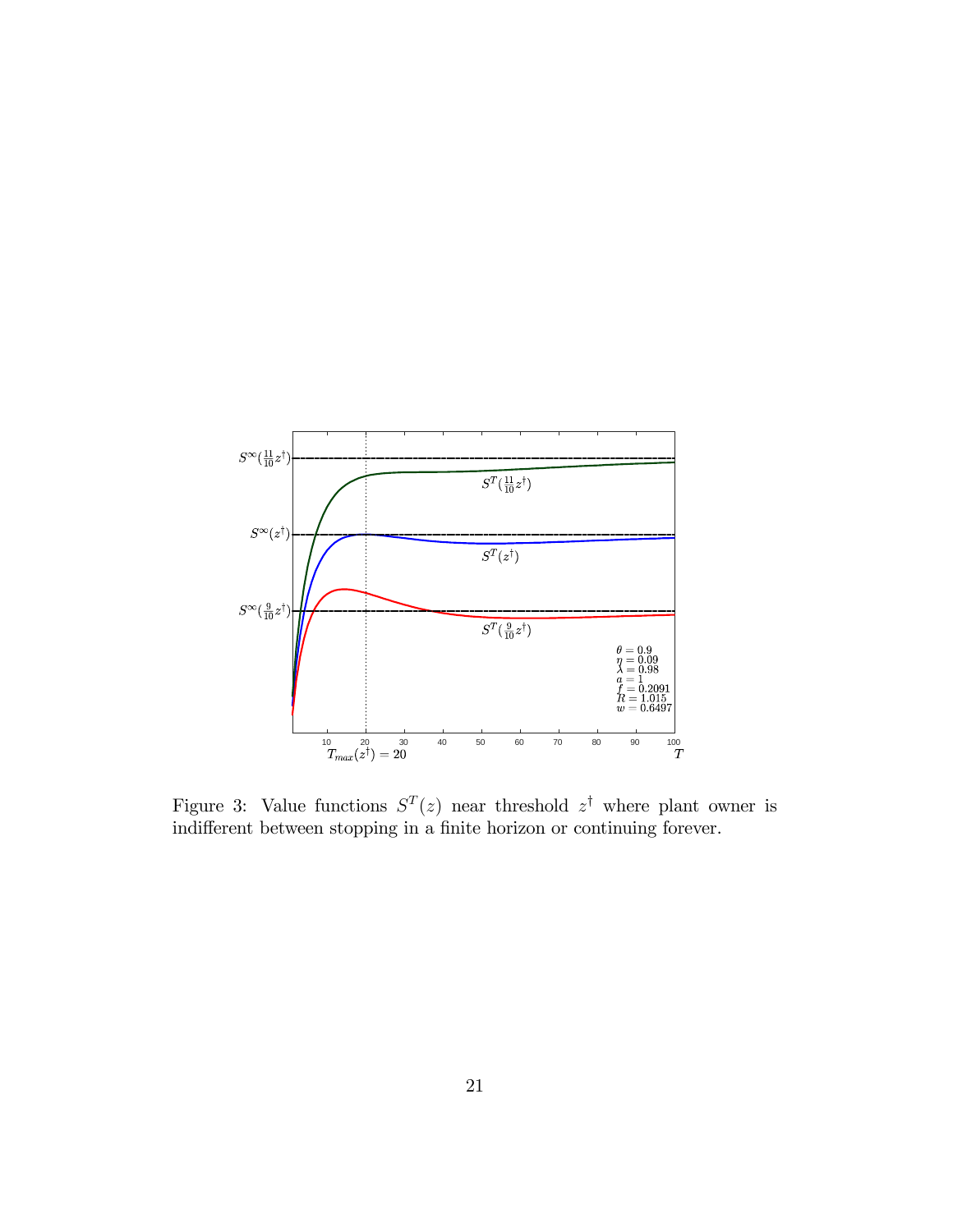nous. The aggregate dynamics of net worth, tools, financial asset holdings and consumption are still described by equations  $(19a)-(20)$  but, in contrast to Proposition 1, there is now stopping:

**Proposition 2:** If the opportunity cost for operating a unit of plant f is larger than a critical value  $f<sup>critical</sup>$  from Proposition 1, then there is an equilibrium in which:

(a) Plant owners are initially indifferent between stopping in finite time T and continuing forever:  $z^{\dagger} = 1$ ; in particular,

(i) if the initial output is larger than the opportunity cost,  $a > f$ , then plant owners are initially indifferent between stopping in finite time  $T \geq 1$ and continuing forever, whereas

(ii) if the initial output is smaller than the opportunity cost ( $a <$ f), then plant owners are initially indifferent between stopping immediately  $(T = 0)$  and continuing forever;

(b) The aggregate ratio of tools-to-plant is larger than one-to-one for continuing plant:  $h > 1$ ;

(c) With decreasing returns to scale,  $\theta + \eta < 1$ , the productivity of continuing plant increases over time, converging to some  $z^* \in (1,\infty)$ ; whereas with constant returns to scale,  $\theta + \eta = 1$ , the productivity of continuing plant grows at some constant rate  $q > 1$ ;

(d) If  $f \in (f^{critical}, a)$ , then the productivity of stopping plant decreases over time;

(e) There is no equilibrium where all plant stops in Önite time.

We call this a **Mixed Equilibrium**, that exists when the model's parameters lie in the M-Region (the complement of the P-Region). Within this region, the initial productivity is exactly equal to the critical productivity  $z^{\dagger}$ for shutting down, so that some plant is stopped and some continues forever (modulo depreciation). Because the owners of stopping plant do not hire many tools, the aggregate ratio of tools to plant is larger than one-to-one for continuing plant:  $h > 1$ . With an abundant supply of tools per plant, continuing plant keeps improving in productivity. If the maintenance technology has decreasing returns to scale,  $\theta + \eta < 1$ , the productivity of continuing plant converges to some finite steady state level  $z^*$ . If the maintenance technology has constant returns to scale,  $\theta + \eta = 1$ , the productivity of continuing plant grows at some rate  $q > 1$ . Therefore, even though all plant is homogeneous when new, some plant improves in productivity while the rest fails to main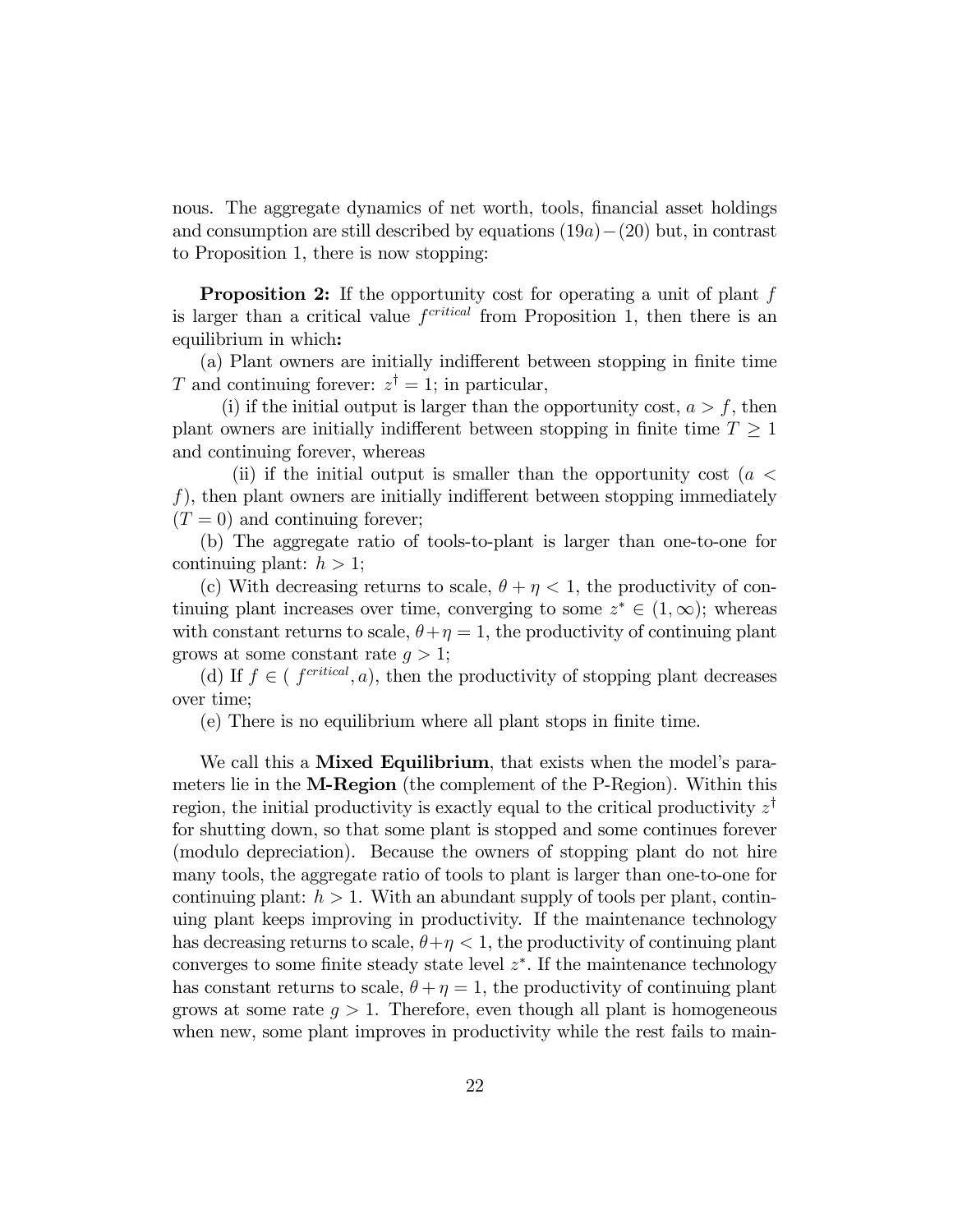tain productivity and eventually exits (or immediately exits if  $a < f$ ). That is, firms evolve heterogeneously in their productivity and output even though they start off homogenous and face no idiosyncratic shocks.<sup>13</sup>

If all plant were to stop in finite time, the market for tools (engineers) would be in excess supply: because of exit the quantity of active plant would be smaller than tools, plus there would be little demand for tools by plant owners who are planning to stop, so the equilibrium wage rate for tools would fall to the point where at least some plant owners switch strategy and continue forever.

## 5 Effects of Falling Interest Rate

Figure 4 adds to Figure 1 the opportunity cost of using operating plant instead of liquidating in Pure Equilibrium with No Stopping. The grey and red heights are the plant owner's share of output net of the opportunity cost f. In the near horizon his net share is positive (the grey area), as might be expected. But in the far horizon his net share has switched to become negative (the red area).

This begs the question: Why doesn't the plant owner shut down at this point and liquidate the plant? The reason is that, while the present wage bill equals the present value of engineers' current contribution to future revenues, past wage bills are sunk costs for the plant owner. As long as the present value of his *future* cash flows exceeds the opportunity cost,  $a - w > f$ , the owner wants to continue with maintenance and production.

Because terms in the more distant future are more sensitive to a permanent change of interest rate, a fall in  $R$  may not expand the engineer's

<sup>&</sup>lt;sup>13</sup>This is different from the standard approach taken by Jovanovic (1981) and Hopenhayn (1992) in which initial heterogeneity and/or subsequent heterogeneity (induced by idiosyncratic shocks) are essential to firm dynamics. Even allowing for idiosyncratic shocks (see Section 5), our approach may provide a different perspective on firm dynamics. Our model is more closely related to, for example, Atkeson and Burnstein (2010), Clementi and Palazzo (2016), Ericson and Pakes (1995), Klette and Kortum (2004), and Rossi-Hansberg and Wright (2007), all of which stress the interaction between heterogeneity, idiosyncratic shocks, and investment.

Griliches and Regev (1995) presents evidence that the productivity of many firms starts deteriorating before exiting, calling it the "shadow of death."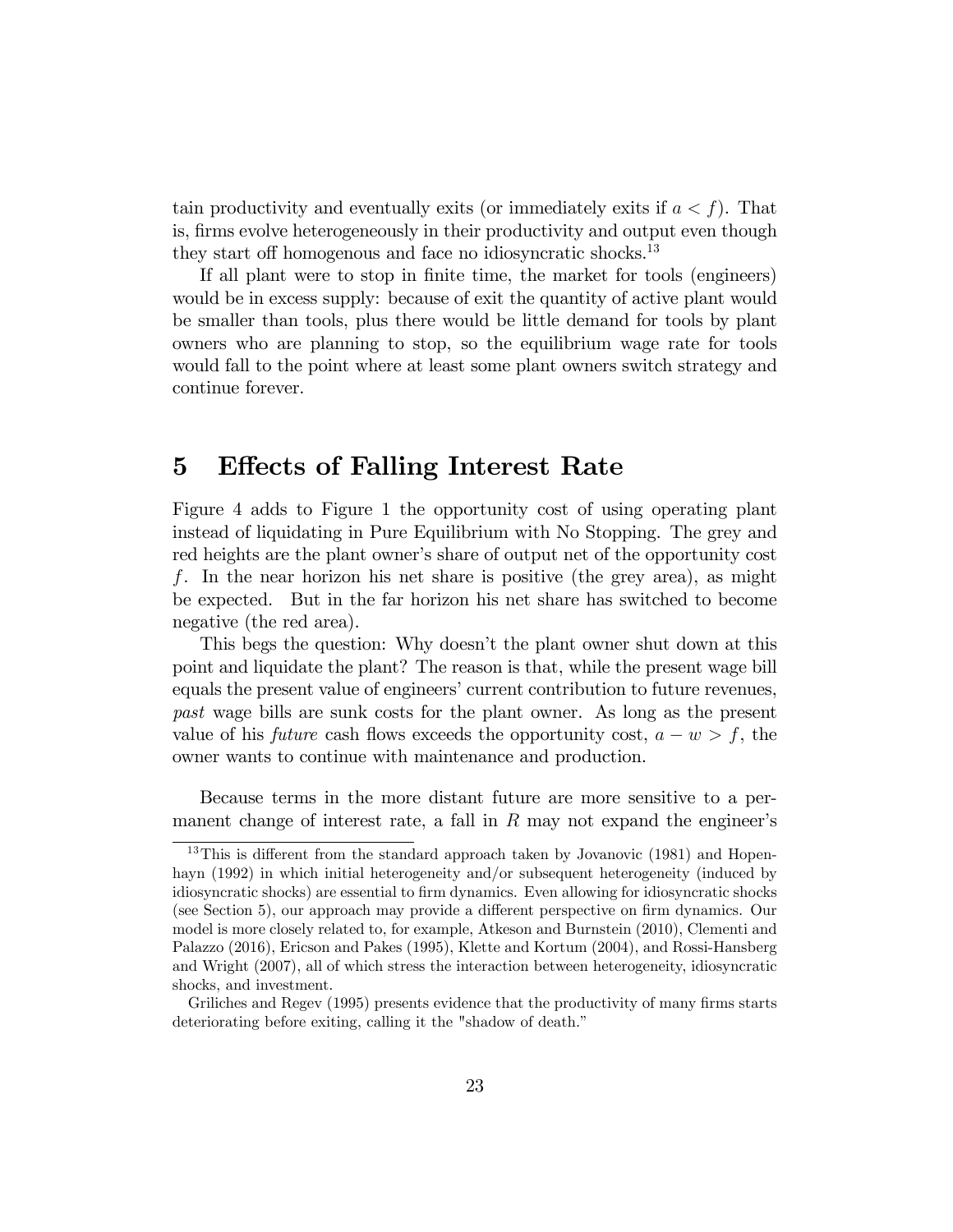

Figure 4: Horizons of owner's contribution to firm's revenues.

fund-raising capacity as much as the building price. In particular, when  $\theta + \eta = 1$ , we can solve (15):

$$
b = \frac{a}{R - \lambda \theta}.\tag{22}
$$

Notice that the plant owner's share of gross output decreases with the horizon by factor  $\lambda\theta$ , because the owner in effect pays to engineers an increasing fraction of more distant future output for their maintenance services. In contrast, the engineer's investment cost per unit equals

$$
x + q = x + \frac{f}{R - \lambda}
$$

which is the sum of goods and building cost per unit. Since  $\lambda > \lambda \theta$ , building has a longer horizon than the owner's share of gross output: a fall in  $R$  does not expand the present value of the plant owner's share of gross revenues (engineer's pledgeable returns) in (22) as much as the unit investment cost. This can increase the downpayment  $x + q - b$  which the engineer has to pay from her net worth.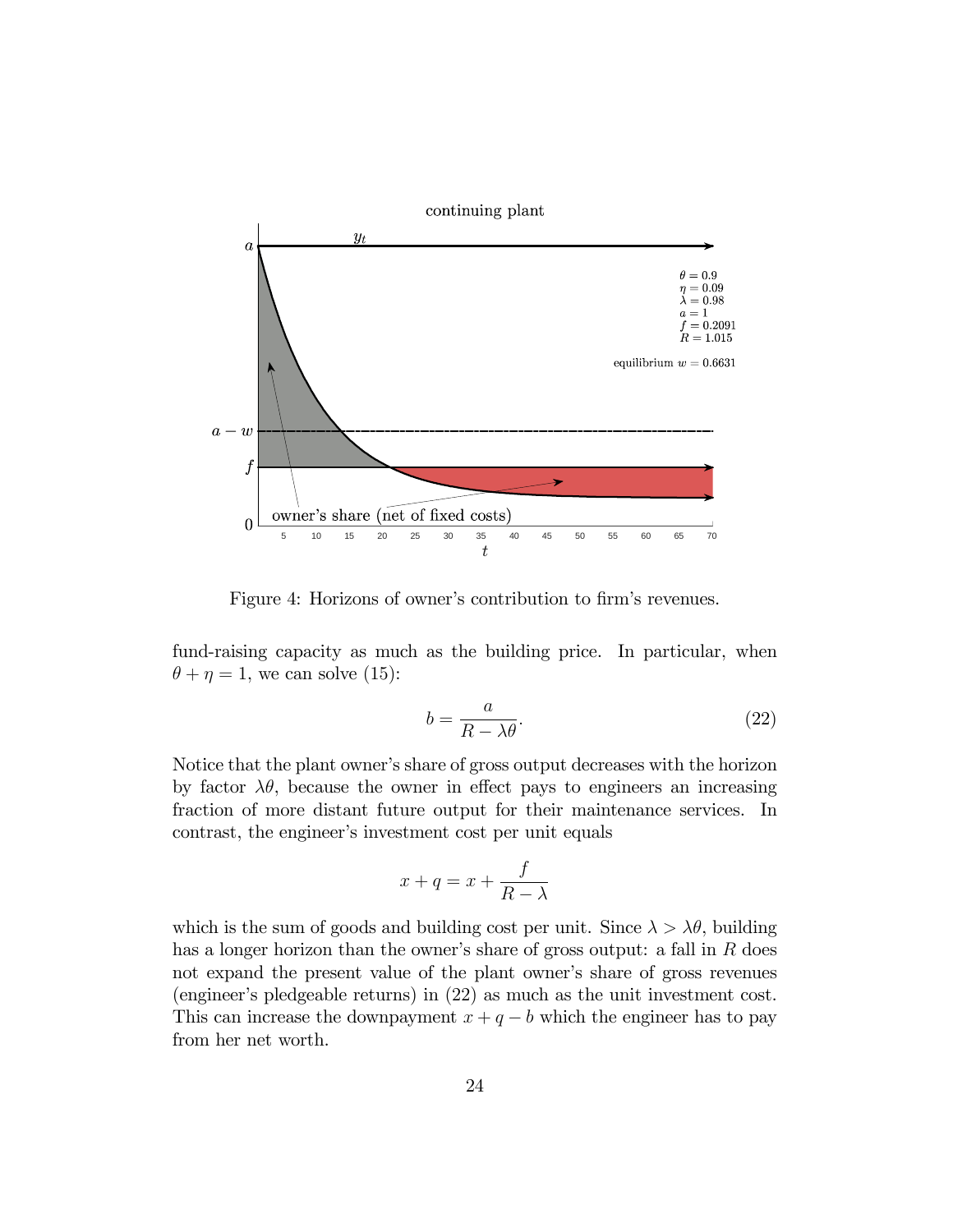### Proposition 3 (Pure Equilibrium with No Stopping):

(a) For an open subset of the P-Region, in particular for R and  $\lambda$  not too far from unity, there is a pure equilibrium with no stopping such that an unexpected permanent drop in the interest rate  $R$  leads to a lower steady state growth.

(b) Immediately following the drop in  $R$ , all agents (engineers and savers) can be strictly worse off.

In a pure equilibrium with no stopping, an unexpected permanent drop in the interest rate R leads to a lower steady state growth rate  $G$  if  $\pi^S = 0$ and

$$
f > a \frac{R - \lambda(\theta + \eta)}{R - \lambda \theta} - a \frac{G - \beta R \pi^E}{G - \beta \lambda \pi^E} \frac{\lambda \eta(R - \lambda)}{(R - \lambda \theta)^2}.
$$
 (23)

:

This inequality and a sufficient condition for the existence of Pure Equilibrium with No Stopping (21) are mutually consistent if R and  $\lambda$  are not too far from unity. $14$ 

To understand why a fall in  $R$  can stiffe investment and growth, consider the effect on the equation for gross investment:

gross investment 
$$
(H_{t+1}) \downarrow =
$$

$$
\beta \times \frac{\text{net worth of engineers } (N_t^E) \uparrow}{\text{investment cost } (x + q) \uparrow \uparrow - \text{ borrowing capacity } (b) \uparrow}
$$

Although engineers' net worth increases with a fall in  $R$  (primarily through a rise their wage  $w$ ), a decrease in their borrowing capacity may have a larger negative effect on investment, and therefore on growth. Much of the macro Önance literature (including Bernanke and Gertler (1989) and Kiyotaki and Moore  $(1997)$  has emphasized effects on net worth in the numerator. Here we are focussing on the effect on borrowing capacity in the denominator.

$$
\lambda (1 - \theta) f > (R - \lambda)^2 x + \lambda (1 - \theta - \eta) a.
$$

<sup>&</sup>lt;sup>14</sup>If  $\pi^{S} > 0$ , then a sufficient condition for the growth rate to fall with an unexpected permanent drop in the interest rate is that

This condition guarantees that the rate of return for an investing engineer is an increasing function of the interest rate. See Appendix B. Because – unlike  $(23)$  – this condition involves  $x$ , it cannot be readily juxtaposed with  $(21)$ .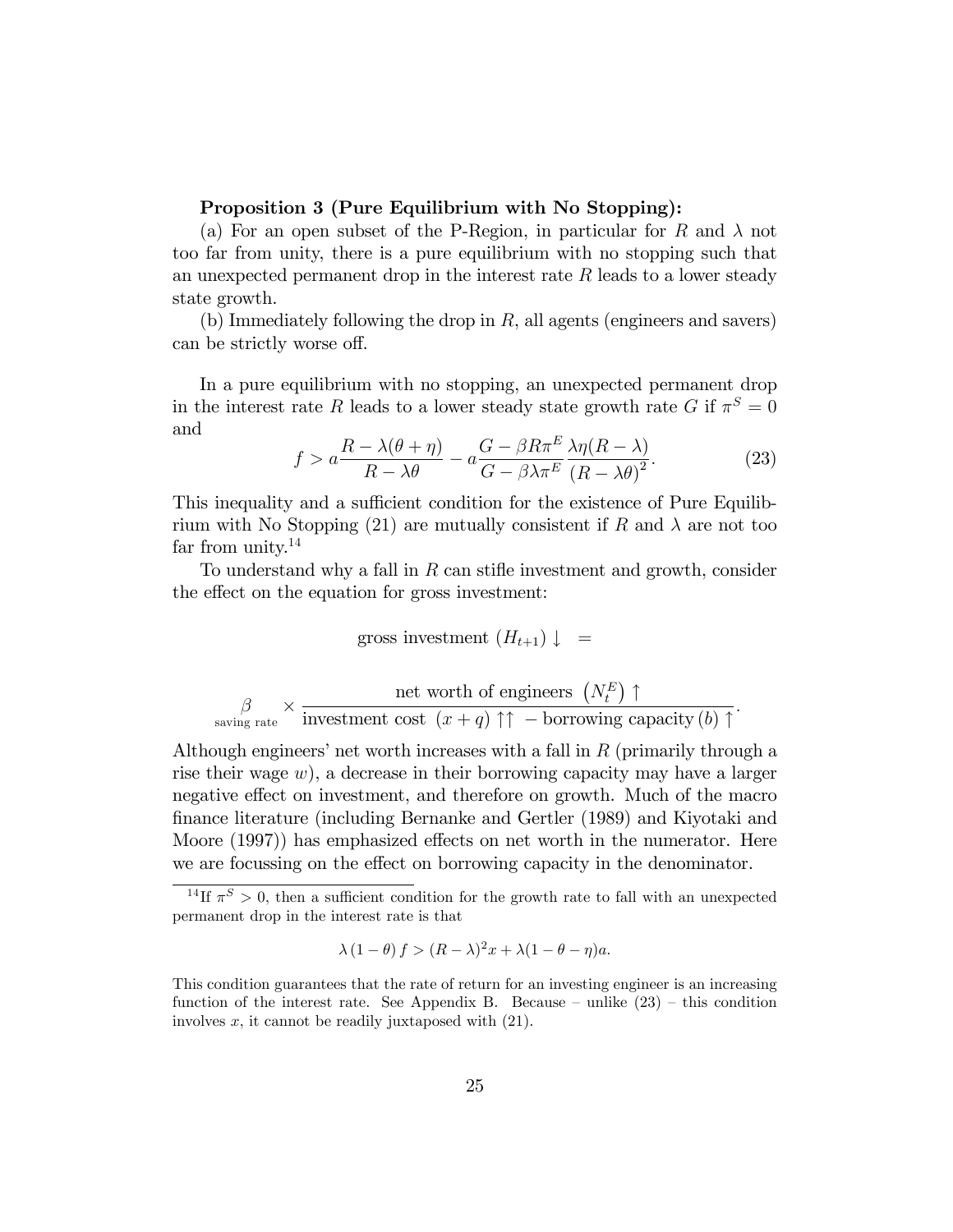In terms of welfare, a fall in  $R$  can make all domestic agents (engineers) and savers) strictly worse off. It is not surprising that savers may be worse off with a lower rate of return on financial assets. The reason why engineers may be worse off is that their leveraged rate of return

$$
R^{E} = \frac{w + \lambda(x + q - b)}{x + q - b}
$$

can fall though increase of downpayment  $x + q - b$ . Appendix B derives the welfare of engineers and savers immediately after an unanticipated and permanent fall in the interest rate, taking into account the stochastic arrival of future investment opportunities.

Suppose the economy was in steady state at date  $t-1$ , for a presumed constant interest rate. Unexpectedly at date  $t$ , the interest rate falls permanently. If the parameters satisfy the condition of Proposition 2(a), then the long-run growth rate falls. Figure 5 shows the movement of the aggregate values of investment, consumption, output and foreign debt holdings, when the real interest rate unexpectedly falls from 2.5% to 1.5% permanently at date 5.

Initially, the measured value  $I_t^m$  of total investment value increases because buildings are more expensive and the new engineers have greater net worth due to capital gains on the buildings they hold from the previous period. Consumption increases too, with the greater net worth. Because domestic absorption (investment and consumption) expands more than output, foreign debt rises rapidly during the transition. Despite the boom, the growth rate of plant and human capital eventually falls. As the boom fades, the slower growth of productive capacity, exacerbated by a larger foreign debt-to-income ratio, causes secular stagnation.<sup>15</sup>

It has been observed that during the credit and asset price booms in Japan in the late 1980s and in southern Europe in the early 2000s, the aggregate values of credit and assets grew faster than productive capacity. (See Hoshi and Ito (2020) and Gopinath, Kalemi-Ozcan, Karabarbounis and Villegas-Sanchez  $(2017)$ ). In the macro-finance literature, many authors have observed that credit booms associated with asset price booms are often followed by financial crises. (See for example, Reinhart and Rogoff (2008), Schularick

<sup>&</sup>lt;sup>15</sup>This sequence of events may correspond better to southern European countries in the early 2000s than to Japan in late 1980s, insofar as the fall in their interest rate was fast and considered to be permanent.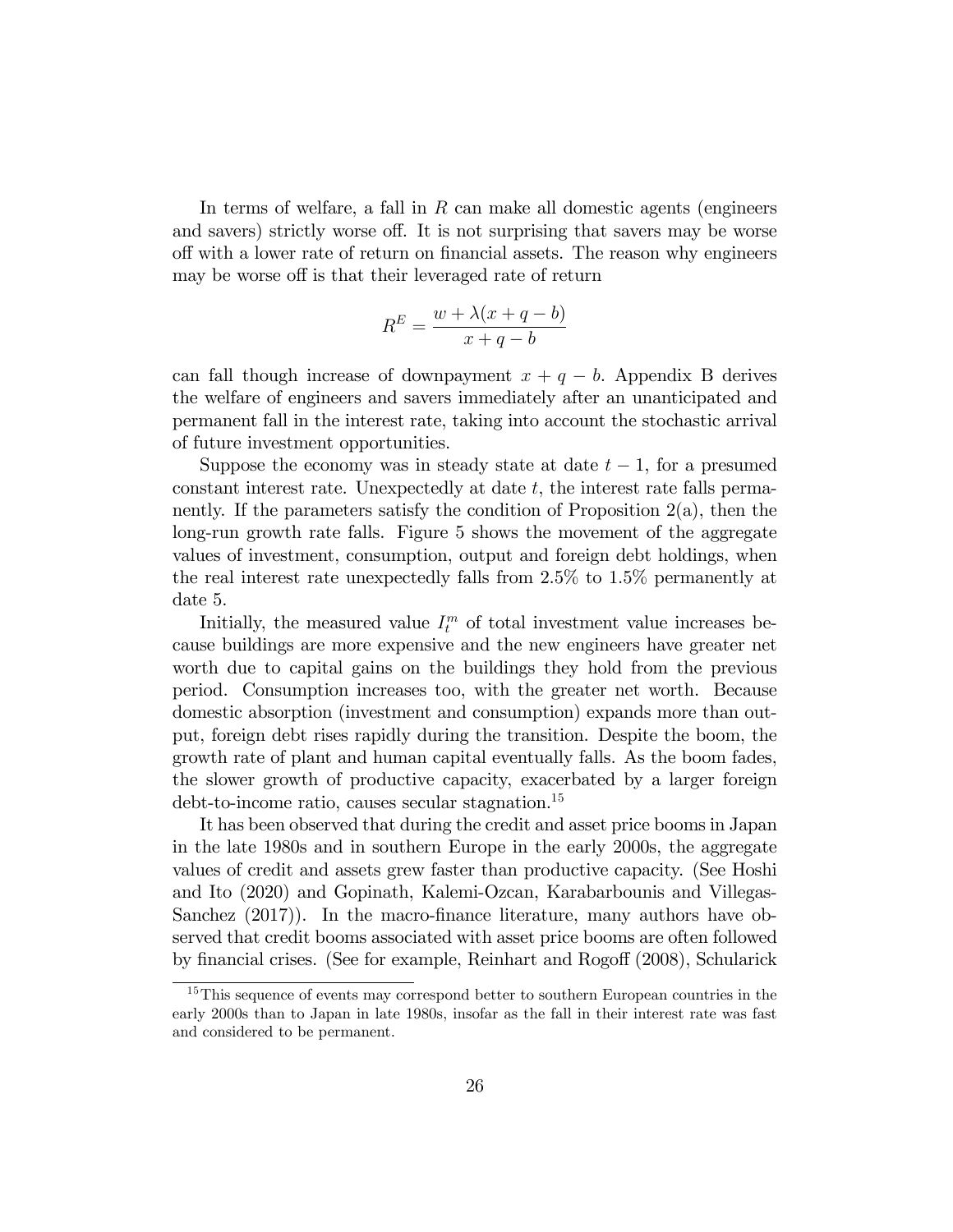

Figure 5: Impluse Response to Permanent Fall in Interest Rate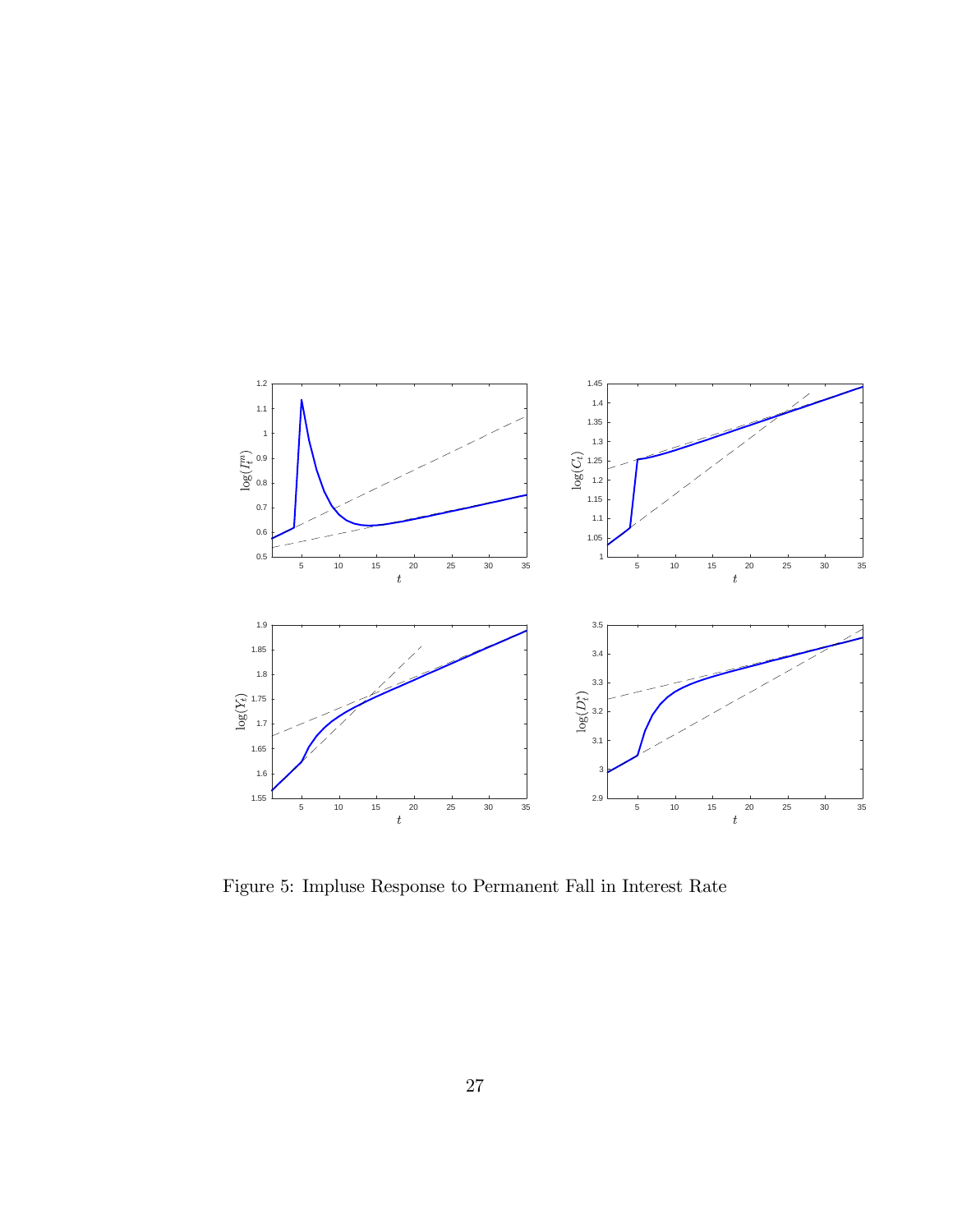and Taylor (2012) and Jorda, Schularick and Taylor (2018).) These authors consider such booms as being associated with excessive expansion of credit and assets values. Our model provides a different perspective, even though we do not deny the possibility of excessive assets values.

From this perspective, a persistently lower real interest rate leads to an initial credit and asset value boom, but stagnation in the long run, not because the boom was excessive, but because the underlying growth rate of the productive capacity declined.<sup>16</sup>

For the Mixed Equilibrium we have limited analytical results, and derive our findings by numerical simulations:

### Proposition 4 (Mixed Equilibrium)

An unexpected permanent drop in the interest rate  $R$  can lead to a lower steady state growth rate G.

In Figure 6, we illustrate how nine endogenous variables depend on the interest rate R in the range between 1 and 1.03 (between 0 and  $3\%$  net) in steady state equilibrium. We choose the parameters so that the economy is in the pure no-stopping region (P-Region) for  $R \in [1.015, 1.03]$  and in the mixed equilibrium region (M-Region) for  $R \in [1, 1.015)$ .

| $\theta$       | share of past productivity in maintenance | 0.9    |
|----------------|-------------------------------------------|--------|
| $\eta$         | share of engineer in maintenance          | 0.09   |
| $\lambda$      | one minus depreciation rate               | 0.98   |
| $\overline{a}$ | productivity                              |        |
| $\int$         | opportunity cost                          | 0.2091 |
| $\mathcal{X}$  | investment cost per plant                 | 6.127  |
| β              | utility discount factor                   | 0.92   |
| $\pi^E$        | probability of staying to be engineer     | 0.7    |
| $\pi^S$        | probability of saver to become engineer   | 0.1    |

<sup>&</sup>lt;sup>16</sup> Another, complementary, perspective to ours is that credit and asset price booms associated with lower interest rates tend to lead to greater misallocation of capital when the domestic Önancial system is underdeveloped. See, for example, Aoki, Benigno and Kiyotaki (2007), Reis (2013), Gopinath, Kalemi-Ozcan, Karabarbounis and Villegas-Sanchez (2017), and Asriyan, Martin, Vanasco and Van der Ghote (2020).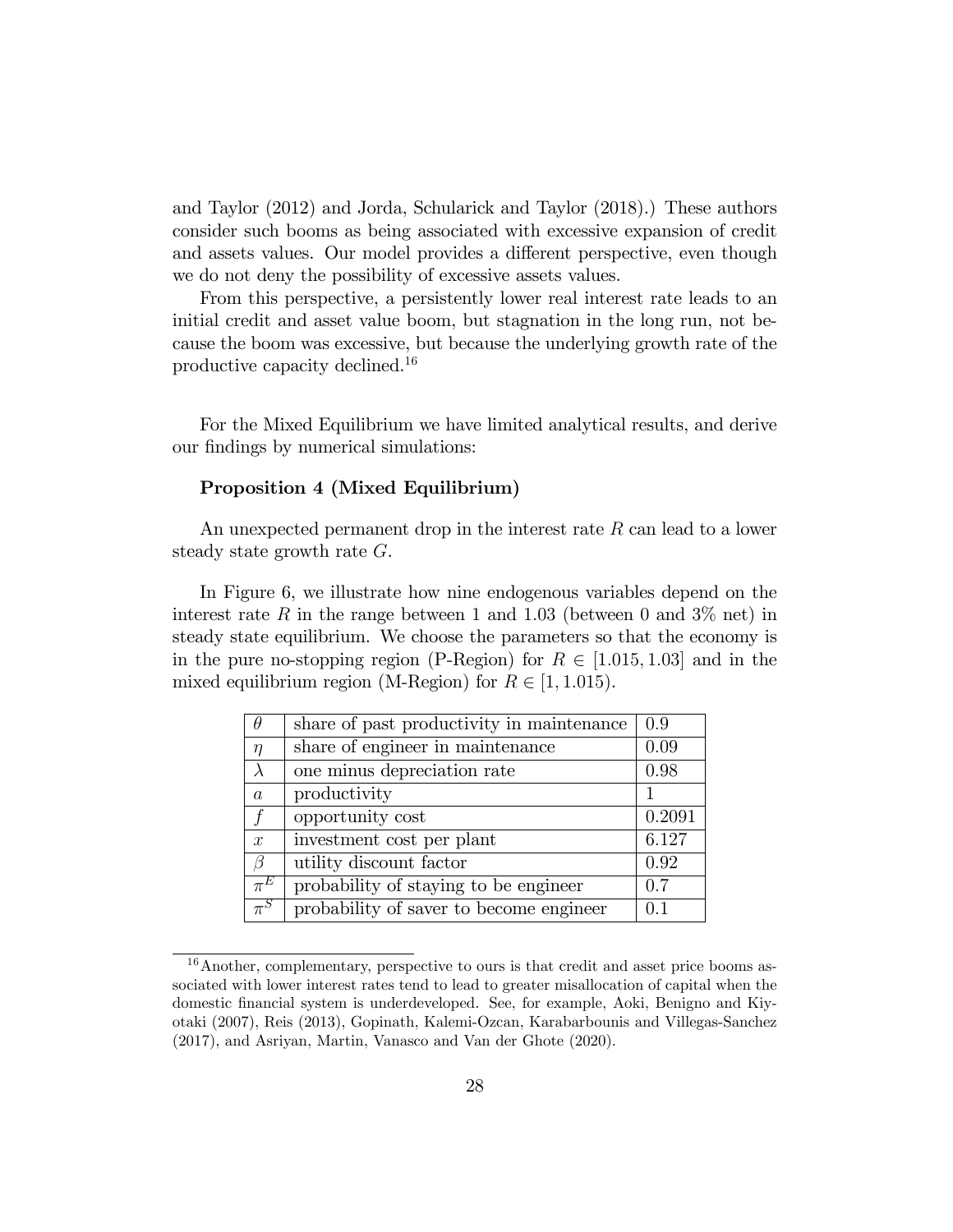

Figure 6: Lower real rate, credit horizons and stagnation.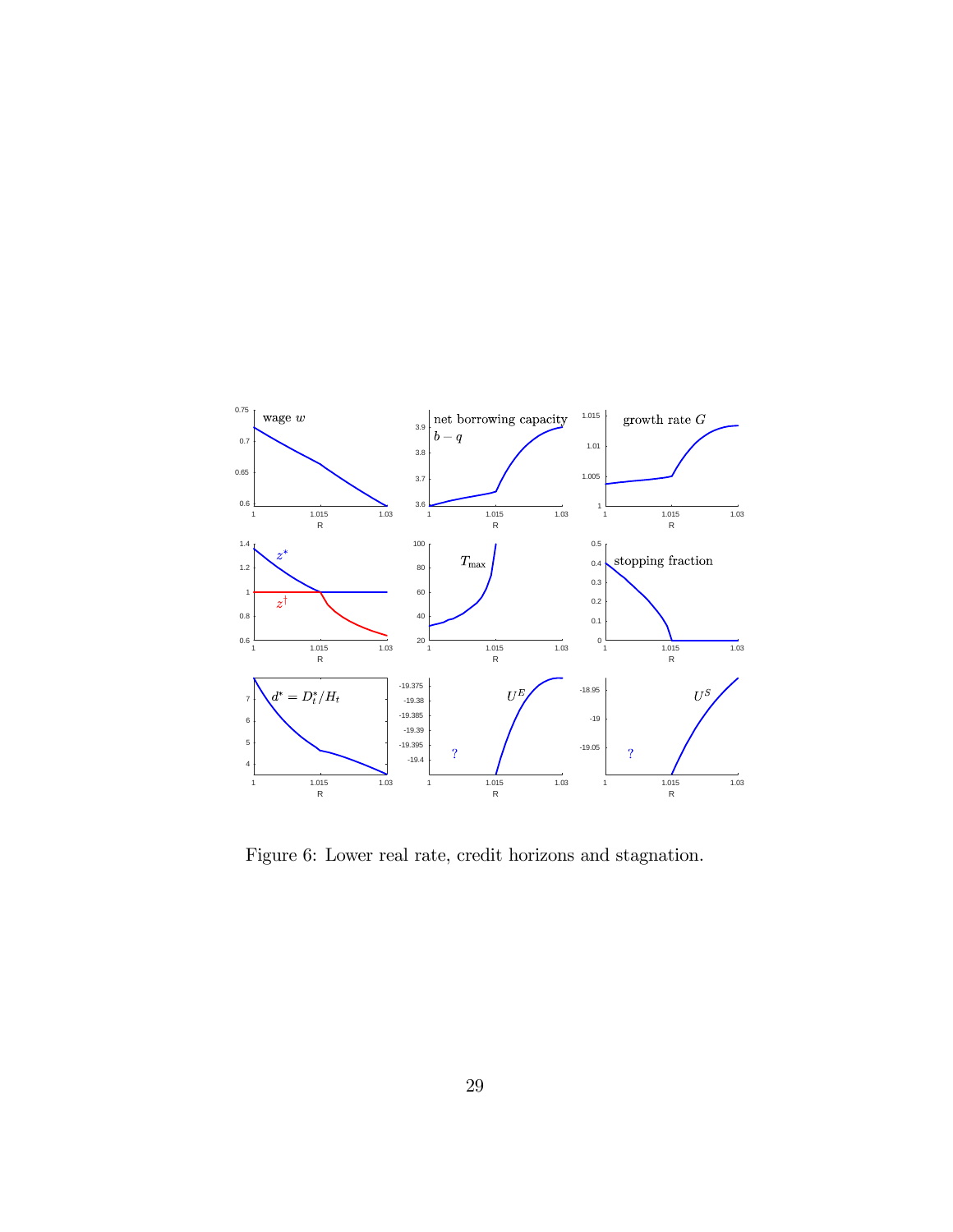In the top-left panel of Figure 6, the wage rate is a decreasing function of the interest rate because an engineerís contribution to future output through maintenance work has a long horizon. In the top-middle panel, the engineer's borrowing capacity increases with the interest rate because the plant ownerís share of output has a shorter duration than opportunity cost. Notice that this effect is smaller in the M-Region, with an endogenous adjustment of the fraction of stopping plant (extensive margin) and of the stopping time (intensive margin). In the top-right panel, the economyís growth rate is an increasing function of interest rate, albeit that the sensitivity is weaker in the M-Region.

In the middle-left panel, the asymptotic plant productivity  $z^*$  equals 1 in the P-Region and is a decreasing function of  $R$  in the M-Region. The threshold plant productivity for continuing and stopping  $z^{\dagger}$  equals 1 (initial productivity) in the M-Region (consistent with plant owners being indifferent between stopping and continuing) and is a decreasing function of  $R$  in the P-Region (consistent with plant owners gaining more indirectly from the lower wage rate than hurting directly from the higher interest rate). In the middlemiddle panel, the number of periods before stopping  $(T<sup>max</sup>)$  is finite and is an increasing function of R for those who choose to stop in the M-Region. In the P-Region, no-one stops and  $T^{\max} = \infty$ . In the middle-right panel, the fraction of stopping plant is zero in the P-Region and is a decreasing function of  $R$  in the M-Region.

In the bottom-left panel, we see that the net financial asset holdings of foreigners is negative, i.e., domestic residents lend to foreigners in net terms. Despite the foreign interest rate being lower than the subjective interest rate  $(R<1/\beta)$ , the domestic economy has a shortage of means of saving due to the financial friction and needs to make use of foreign bonds. With a lower interest rate, the Önancing constraint is tighter and domestic savers hold a yet larger position in foreign bonds. In the bottom-middle panel, the welfare of a representative engineer (who holds the average net worth of engineers) is an increasing function of R in the P-Region, i.e., welfare is lower with lower R. In our example, when R falls from 1.03 to 1.015 unexpectedly and permanently, the welfare of a representative engineer falls by the equivalent of a  $0.12\%$  permanent fall in consumption. We do not have comparable results for the M-Region, because one cannot define simply what is meant by a representative engineer. In the bottom-right panel, the welfare of savers is an increasing function of  $R$  in the P-Region. The effect on savers is larger: when R falls from 1.03 to 1.015 unexpectedly and permanently, their welfare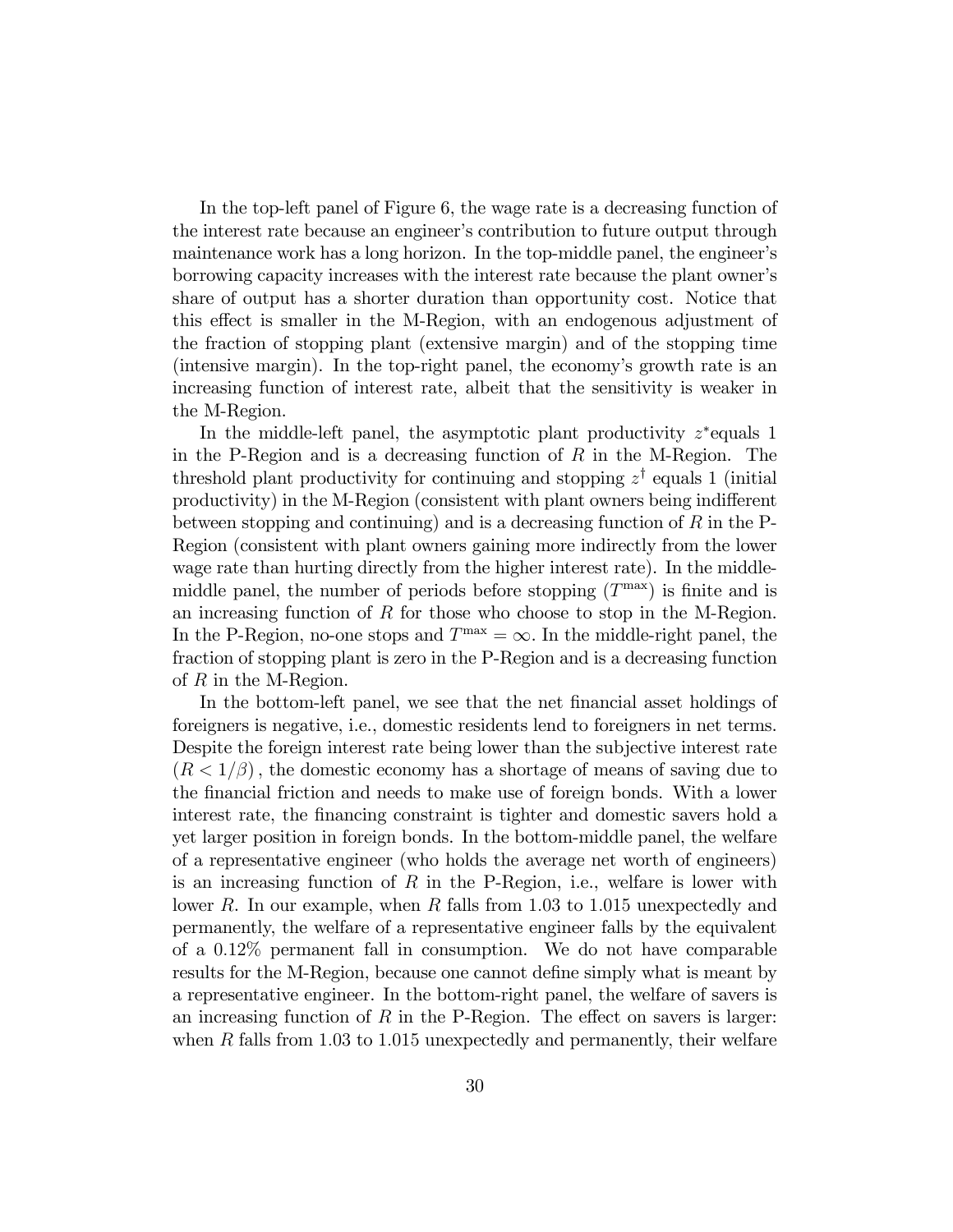falls by the equivalent of a 1.2\% permanent fall in consumption.

## 6 Extension: idiosyncratic uncertainty

In the model thus far, even though plant produces output deterministically, we find that equilibrium plant dynamics emerge in the mixed equilibrium where some plant owners hire insufficient engineers to maintain plant productivity and slowly exit. In this section, we further connect our theory to the literature on plant dynamics by introducing idiosyncratic shocks to plant productivity. We study how these shocks affect plant owners' decisions on maintenance and exit.

Let us modify the production technology (4) to:

$$
\text{plant of productivity } z \begin{cases} y = az \text{ goods} \\ \lambda \text{ plant of productivity } z' = \epsilon z^{\theta} h^{\eta} \end{cases}
$$

where  $\epsilon$  is an idiosyncratic productivity shock, i.i.d. across plant and over time. It follows a lognormal distribution whose mean is normalized to one:

$$
\log \epsilon \sim N(-\frac{\sigma^2}{2}, \sigma^2).
$$

The value of a unit of plant of productivity z at the end of a period is

$$
V(z) = \max\left\{q, \frac{1}{R} \max_{h} [az - wh + \lambda EV(\epsilon z^{\theta} h^{\eta})]\right\}.
$$
 (24)

Compared with the plant value without productivity uncertainty, the only difference is that the continuation value of the firm is subject to the idiosyncratic shock,  $\epsilon$ .

To illustrate the effect of the idiosyncratic shock, we continue with the numerical example in the previous sections ( $\theta = 0.9, \eta = 0.09, \lambda = 0.98$ ,  $a = 1, f = 0.2091, R = 1.015, \text{ and } w = 0.6497$ .

When the productivity shock has a small variance, the owner's productivity maintenance decision is similar to that in a deterministic environment. Figure 7 illustrates the maintenance decision,  $h$ , and the expected productivity in the following period,  $z'$ , when idiosyncratic shocks have a small dispersion,  $\sigma = 0.0001$ . In this case, there still exists a dichotomy between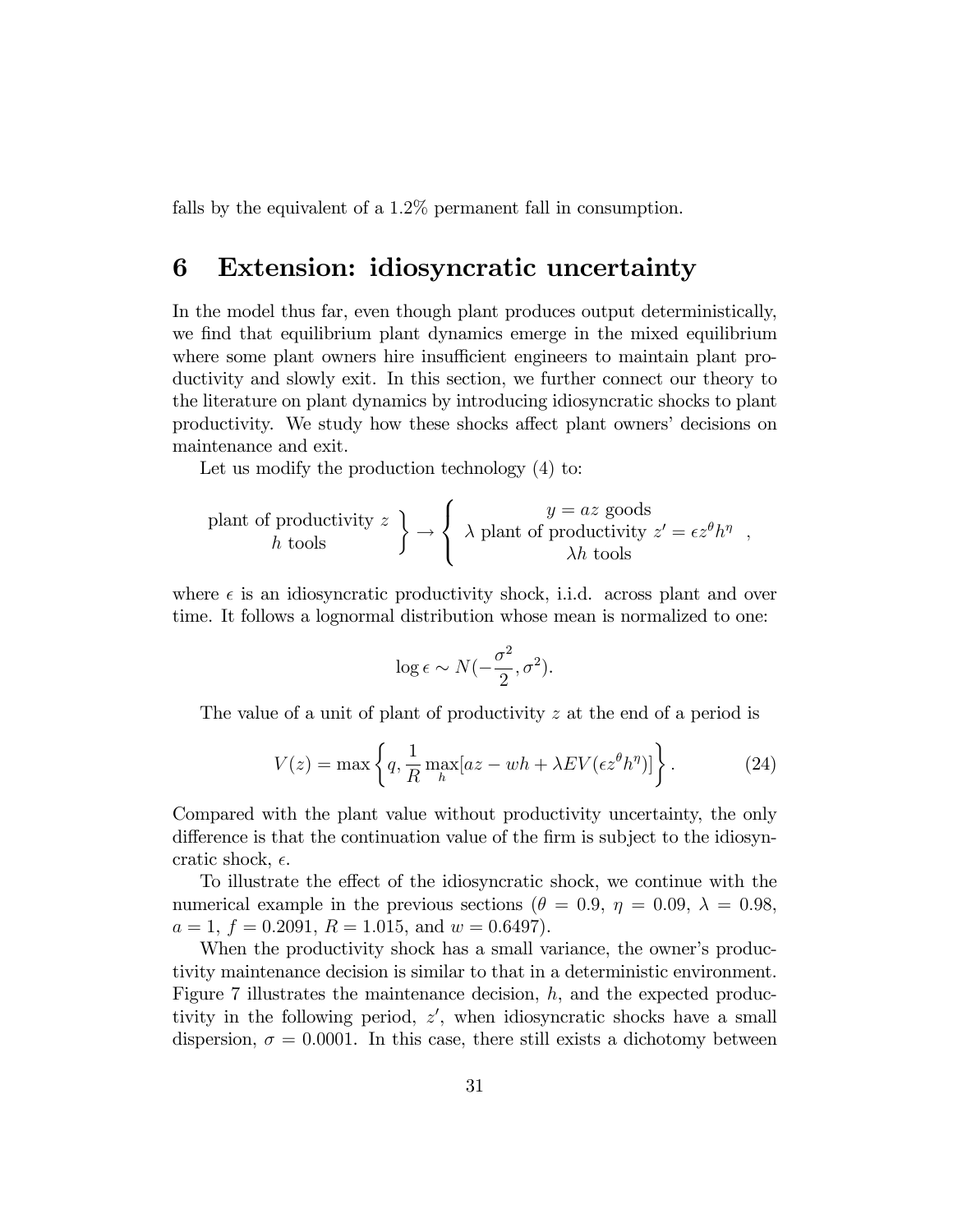

Figure 7: Productivity maintenance with small idiosyncratic risk,  $\sigma = 0.0001$ .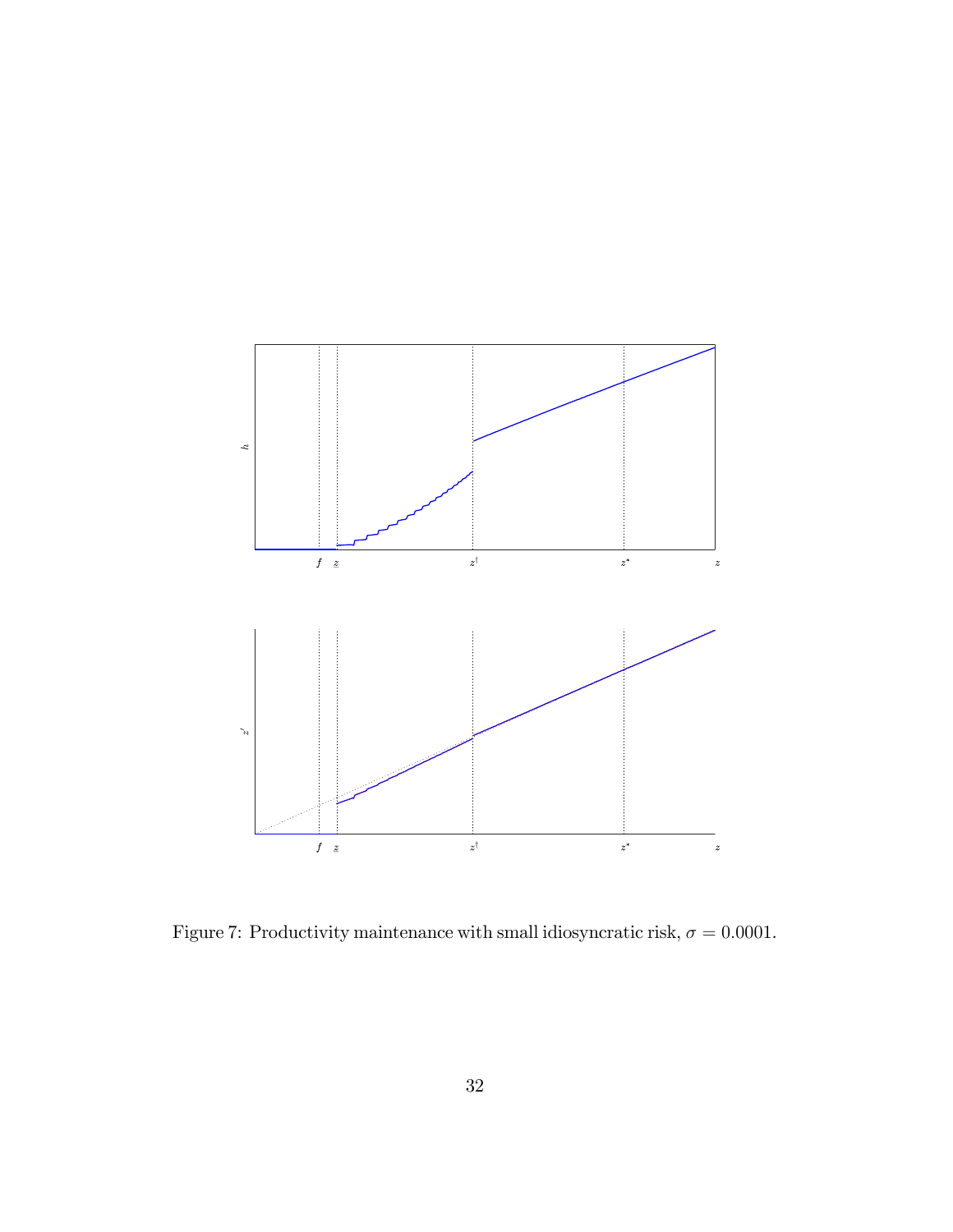those plants that the owners intend to exit and those that the owners intend to continue. If current plant productivity z is below a critical value,  $z^{\dagger}$ , the plant owner does not hire much maintenance service and most likely exits in random finite number of periods but not immediately. If z is above  $z^{\dagger}$ , the plant owner hires distinctively larger engineering service and continues operating until the plant dies exogenously, unless extremely unlucky idiosyncratic shocks bring down the plant productivity below  $z^{\dagger}$ .

At  $z = z^{\dagger}$ , the plant owner has two distinct optimal levels of maintenance: his expected value from maintenance has twin peaks. If he chooses the slow exit strategy, he saves some maintenance costs but receives less profit from future production. If he chooses to continue operating the plant for the long haul, he pays more to maintain the plant and in return receives more profit from future production. The maintenance input  $h$  and expected productivity  $z'$  increase discontinuously as current productivity  $z$  moves up across the critical value  $z^{\dagger}$ , as the plant owner finds it optimal to operate the plant for the long haul.

Figure 8 illustrates the plant owner's maintenance decision,  $h$ , and productivity distribution in the following period,  $z'$ , when the idiosyncratic shocks are large,  $\sigma = 0.02$ . In the figure on realized productivity, z', the blue curve represents the expected productivity in the following period. The red curves represent the realized productivity that are three standard deviations above or below the expected value. With large productivity shocks, the dichotomy between exiting and continuing is blurred: the plant ownerís maintenance input is a continuous function of the current plant productivity z. This is because even when the plant owner would like to improve productivity, a large negative idiosyncratic shock may still lead to a low productivity. This smooths the plant owner's expected payoff from maintenance and makes it single-peaked.

## 7 Policy

When the competitive equilibrium is not efficient, it is natural to ask whether the government could improve welfare through taxes and subsidies. The sole departure from the Arrow-Debreu model in our framework is the nonexclusivity constraint: a saver who buys plant from an engineer (the creditor who lends to the engineer against the plant) cannot prevent this engineer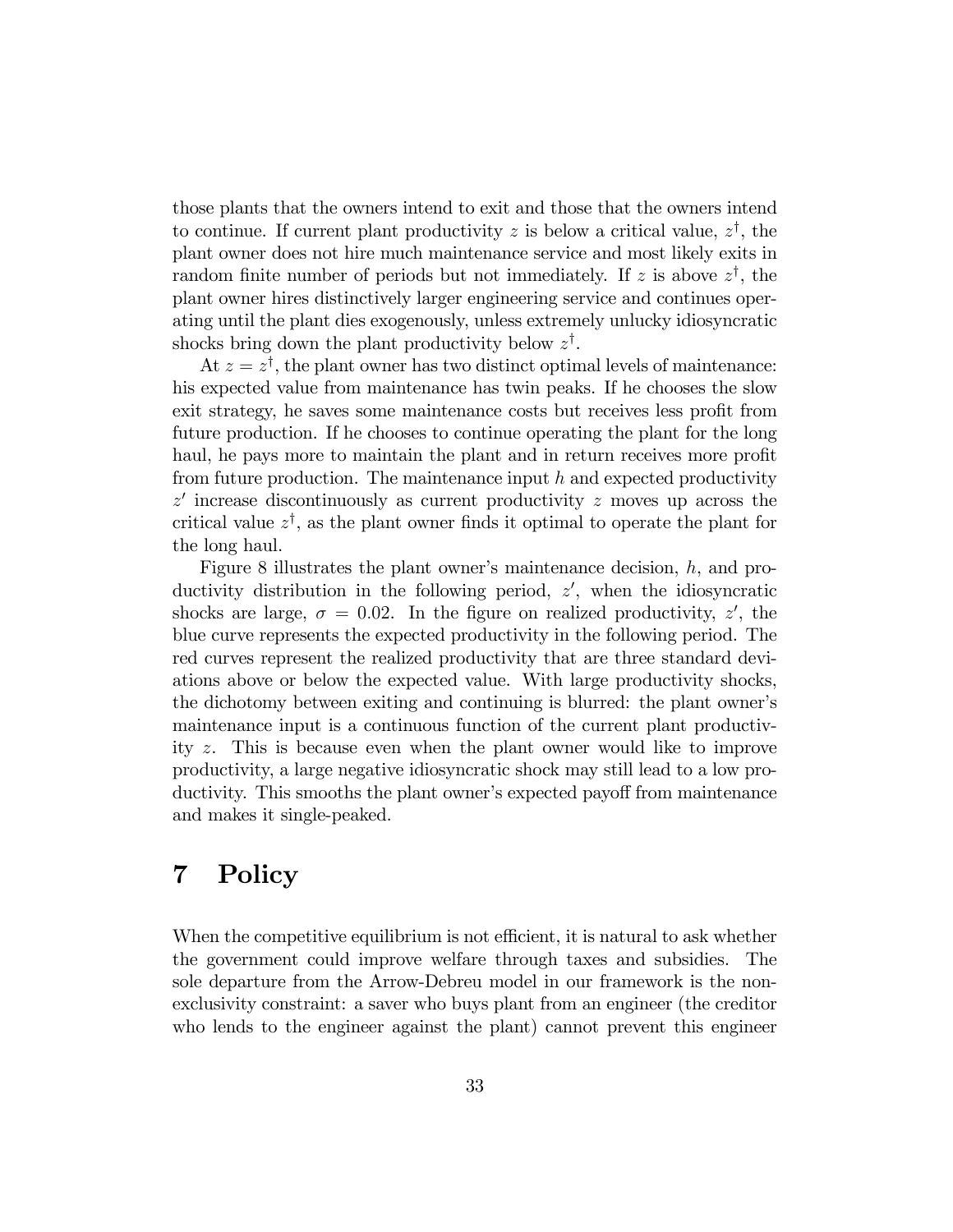

Figure 8: Productivity maintenance with large idiosyncratic risk,  $\sigma = 0.02$ .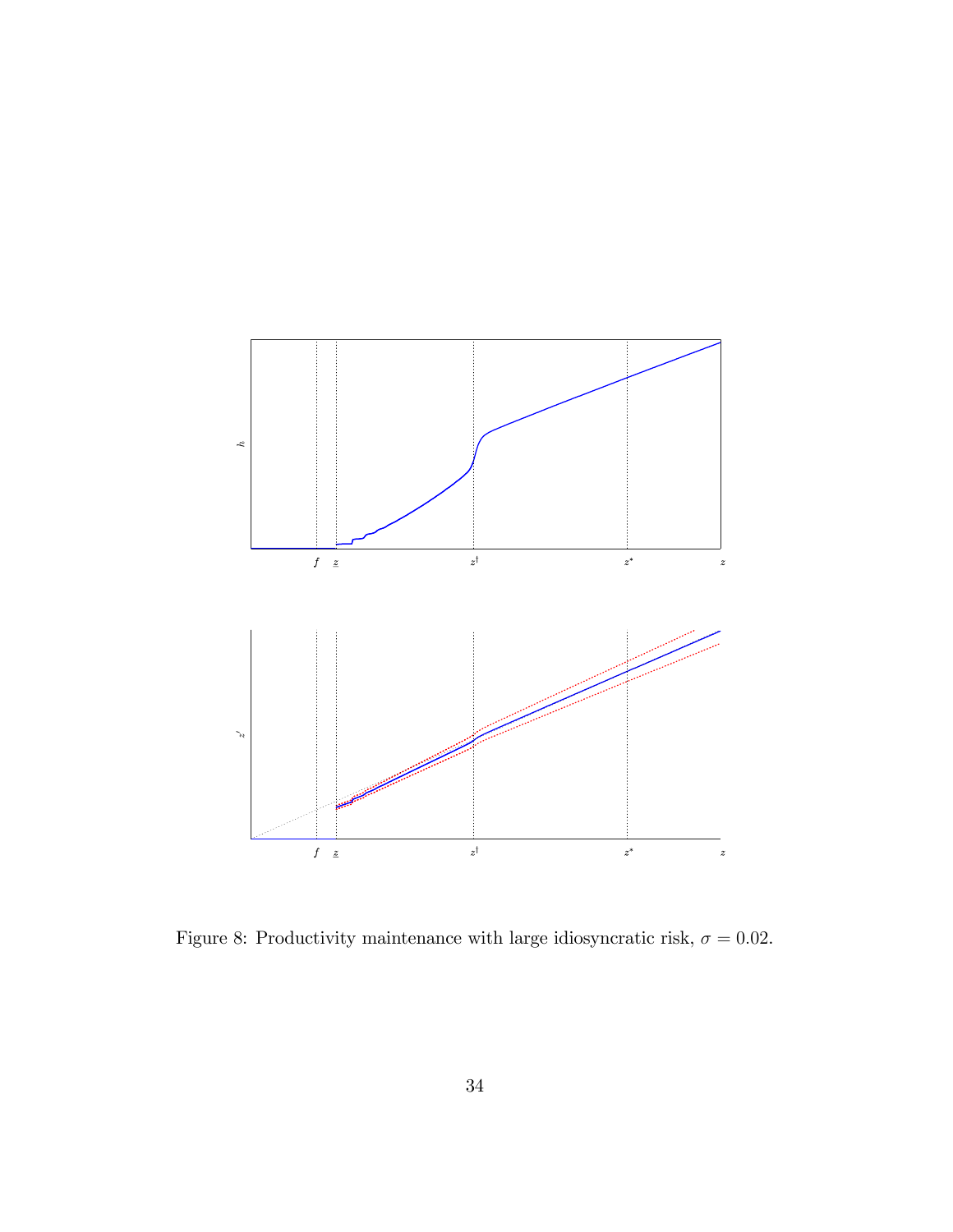from working for another plant in future. In effect, we are supposing it is impossible to keep track of each engineer's trading history.

However, because the plant is easy to locate, it may be possible for the government to keep track of how much the plant owner buys the maintenance services of engineers – even though government does not know the identity of engineers. Suppose government can tax the payroll for engineers of each plant owner at rate  $\tau$ , and use the tax revenue to subsidize engineers by s per unit of investment. We ignore idiosyncratic shocks to the realized productivity after maintenance and restrict our attention to the steady state of a Pure Equilibrium with No Stopping (the parameters lie in Region P). We assume the government's budget is balanced:

$$
\tau wH = sI = s(G - \lambda)H.
$$

 $\tau wH$  is the payroll tax revenue and  $sI = s(G-\lambda)H$  is the investment subsidy.

Because plant owners equate the marginal contribution of engineers' expertise to the wage cost including the payroll tax, we have

$$
(1+\tau)w = w^o = \frac{\eta \lambda}{R - \lambda \theta}a,\tag{25}
$$

where  $w^o$  and  $w$  are wage rates for the plant owners and engineers. The last equality comes from (12) with  $h_t = z_t = 1$  in the steady state. Notice that the payroll tax does not affect the wage cost to the plant owner, but reduces the wage rate for engineers. Together, these equations imply that

$$
s = \frac{\tau}{1 + \tau} \frac{w^o}{G - \lambda}.
$$
\n(26)

The price of new plant is unchanged at

$$
b = V(1) = \frac{a - w^o}{R - \lambda}.
$$

The budget constraint of the agent becomes

$$
c_t + (x + q - b - s)i_t + \frac{d_{t+1}}{R} = wh_t + d_t.
$$

Solving for the individuals' choices and aggregating across agents, we get

$$
(x + q - b - s)H_{t+1} = \beta \pi^{E} [w + \lambda (x + q - b - s)] H_{t} + \beta \pi^{S} D_{t},
$$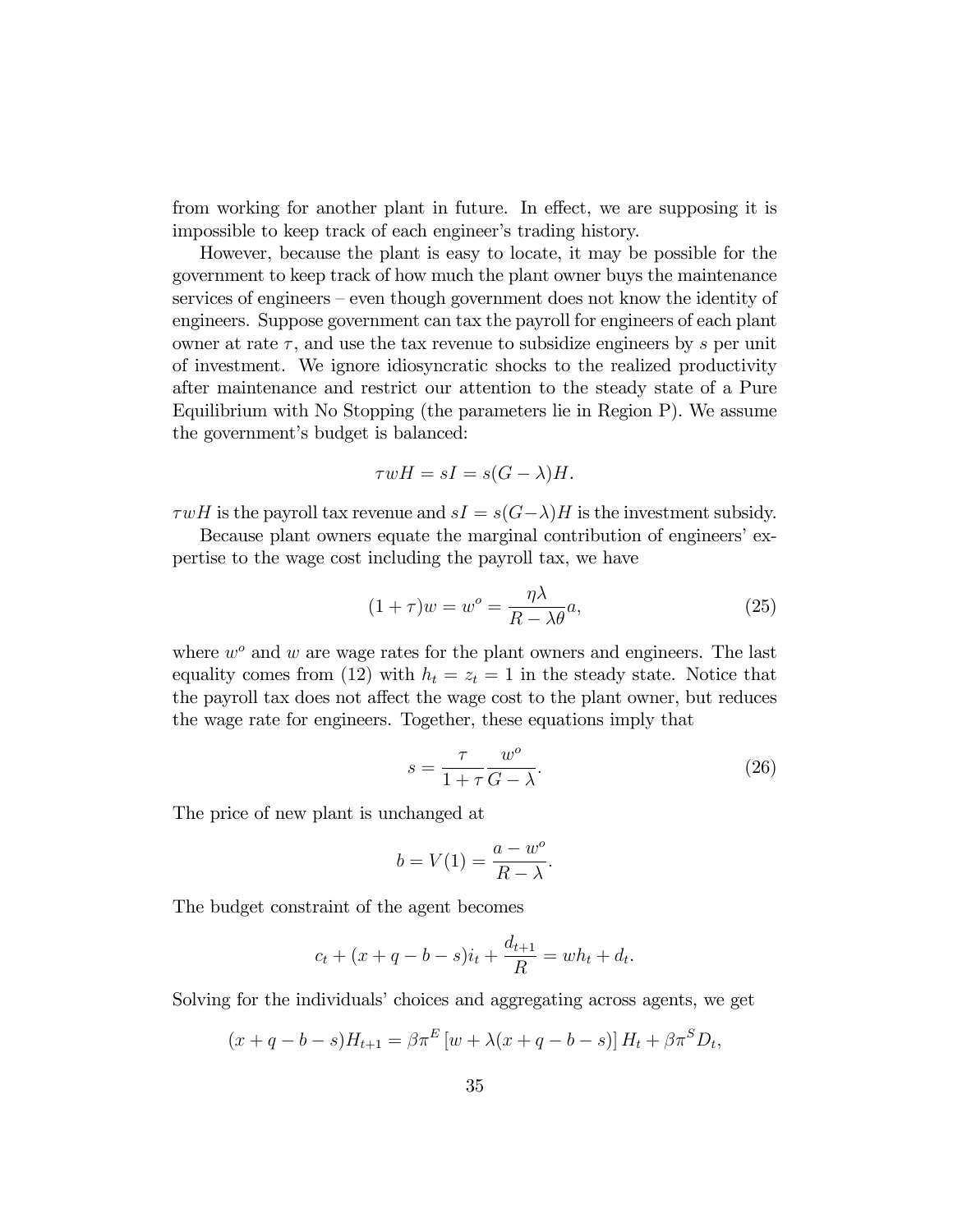$$
\frac{D_{t+1}}{R} = \beta(1 - \pi^E) [w + \lambda(x + q - b - s)] H_t + \beta(1 - \pi^S) D_t.
$$

As in (20), the steady state growth rate becomes

$$
G = \beta R^{E} \left[ \pi^{E} + \frac{\pi^{S} (1 - \pi^{E}) R \beta}{G - (1 - \pi^{S}) R \beta} \right],
$$
\n(27)

where the rate of return for the engineer to invest with maximum leverage is

$$
R^{E} = \frac{w + \lambda(x + q - b - s)}{x + q - b - s}
$$
  
= 
$$
\frac{w^o}{(1 + \tau)(x + q - b) - \tau \frac{w^o}{G - \lambda}} + \lambda,
$$

using  $(25, 26)$ . Then we learn that the rate of return from investment changes with the tax and subsidy in the neighborhood of  $\tau = 0$  as

$$
\frac{\partial R^E}{\partial \tau} = \frac{w}{(x+q-b)^2} \left[ \frac{w}{G-\lambda} - (x+q-b) \right]
$$

$$
= \frac{w}{(x+q-b)(G-\lambda)} \left[ \left( \frac{w}{x+q-b} + \lambda \right) - G \right]
$$

$$
= \frac{w}{(x+q-b)(G-\lambda)} (R^E - G).
$$
(28)

Because the growth rate of the economy  $G$  is the weighted average of the growth rate of engineers,  $\beta R^E$ , and savers,  $\beta R$ , where  $R^E > R$  in our economy, we learn  $G < \beta R^{E} < R^{E}$  and

$$
\frac{\partial R^E}{\partial \tau}>0.
$$

The equilibrium growth rate in (27) solves

$$
\beta \pi^E R^E = \frac{G}{\pi^E + \frac{\pi^S (1 - \pi^E)\beta R}{G - (1 - \pi^S)\beta R}}.
$$

Since the RHS is an increasing function of G, we have

$$
\frac{\partial G}{\partial \tau} > 0.
$$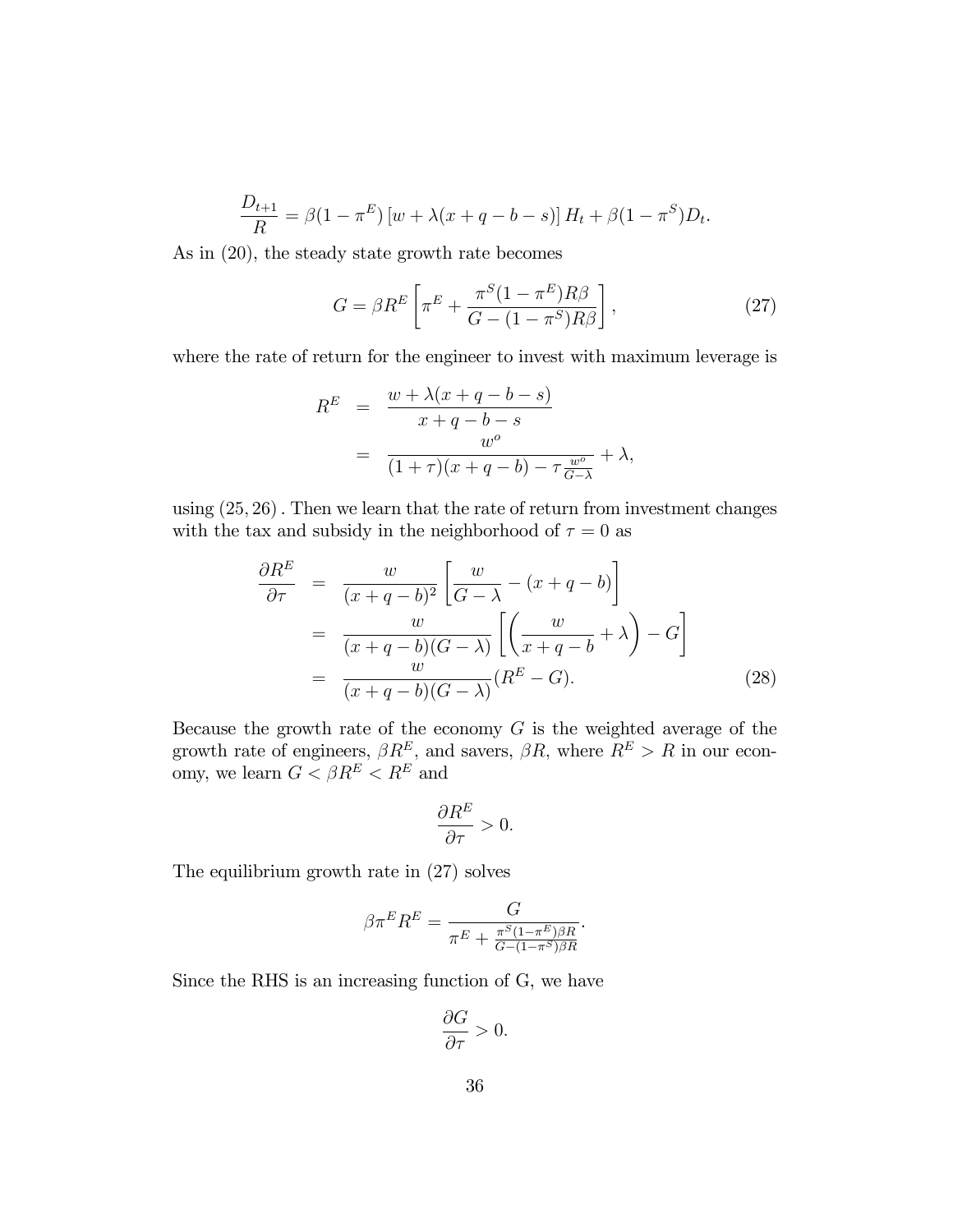Thus the introduction of this tax and subsidy scheme increases steady state investment, and therefore growth, relative to the laissez-faire.

To get a handle on the overall effect of this policy intervention on the welfare of the domestic economy, we define a measure of social welfare as the population-weighted average of the expected discounted utilities of engineers and savers. The point is that we need to account for any short-term losses (as well as gains) at the time the policy is introduced, in addition to the longer-term benefits of higher growth. We show in Appendix B that, by this measure, social welfare goes up.

Why? In our framework, because of the non-exclusivity constraint (an individual engineer can work for any plant owner without getting traced by her creditors ex post), the engineers each face a borrowing constraint ex ante at the time of investment. By taxing the payroll of the plant owners, the government in effect acts as a collective creditor  $-$  the receipts from which, when fed back to the engineers, subsidize investment. It is as if, through the government intervention, the engineers as a group promise to pay back a portion of each others' debt obligations.<sup>17</sup> Crucial to the effectiveness of this policy is the government's ability to keep an eye on all the various units of plant (presumed to be Öxed in buildings), to tax the ownersí payments to engineers, in a context where the identities of the engineers themselves cannot be traced.

 $17$  In our model, the burden of the payroll tax is entirely borne by the engineers, because plant owners face unchanged wage costs and plant prices. In this sense, it is the most favorite case for the tax-subsidy scheme to boost the growth rate. In more general model, the tax burden would be split between the engineers and plant owners.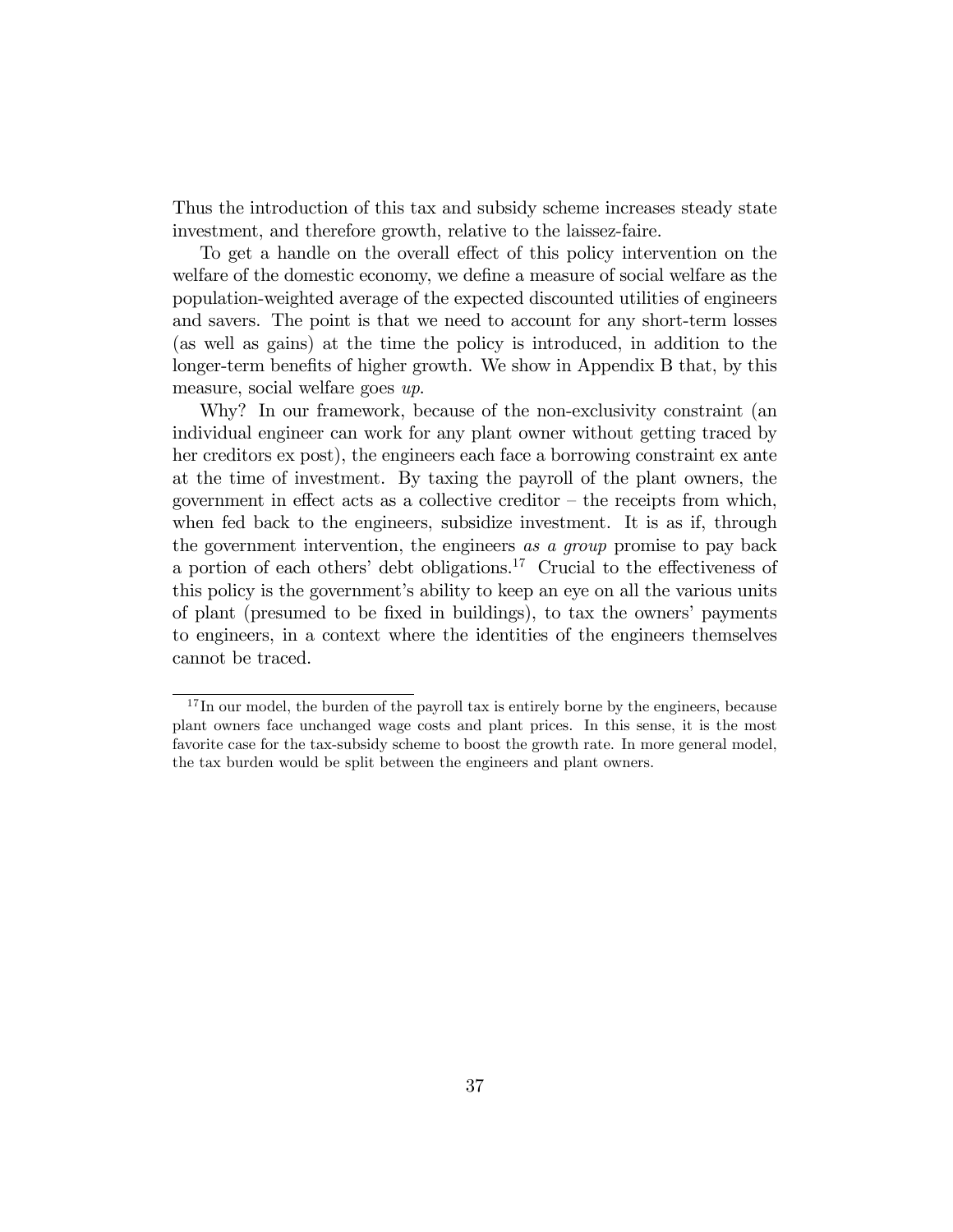## 8 References

Allen, Franklin. 1985. "Repeated Principal-Agent Relationships with Lending and Borrowing." *Economic Letters*,  $17(1-2)$ : 27-31.

Aoki, Kosuke, Gianluca Benigno, and Nobuhiro Kiyotaki. 2007. "Capital Flows and Asset Prices," in *NBER International Seminar on Macroeco*nomics, edited by R. Clarida and F. Giavazzi, Chicago: Chicago University Press (2007), 175-216.

Arrow, Kenneth. 1962. "Economic Implications of Learning by Doing." Review of Economic Studies, 29(3): 155-173.

Asriyan, Vladimir, Alberto Martin, Victoria Vanasco and Alejandro Van der Ghote. "Interest Rates, Asset Prices and the Allocation of Credit." Presented at Barcelona GSE Research Webinar: Asset Prices, Finance and Macroeconomics in June 2020.

Atkeson, Andrew, and Ariel Burnstein. 2010. "Innovation, Firm Dynamics and International Trade." Journal of Political Economy, 118(3): 433-484.

Attar, Andrea, Thomas Mariotti and François Salanié. 2011. "Nonexclusive Competition in the Market for Lemons." *Econometrica*, 79(6): 1869-1918.

Aumann, Robert, Yitzhak Katznelson, Roy Radner, Robert Rosenthal, and Benjamin Weiss. 1983. "Approximate Purification of Mixed Strategies." Mathematics of Operations Research, 8(3), 327-341.

Bernanke, Ben, and Mark Gertler. 1989. "Agency Costs, Net Worth, and Business Fluctuations." American Economic Review, 79(1): 14-31.

Böhm-Bawerk, Eugen. 1889. Positive Theory of Capital: Volume 2 of Capital and Interest. English Translation. Liberty Press, South Holland, Illinois, 1959.

Clementi, Gian Luca, and Berardino Palazzo. 2016. "Entry, Exit, Firm Dynamics, in Aggregate Fluctuations." American Economic Journal: Macroeconomics 8(3): 1-41.

Cole, Harold, and Narayana Kocherlakota. 2001. "Efficient Allocations with Hidden Income and Hidden Storage." Review of Economic Studies, 68(3): 523-542.

De la O, Ricardo, and Sean Myers. 2021. "Subjective Cash Flow and Discount Rate Expectations." Journal of Finance, forthcoming.

Drechsel, Thomas. 2020. "Earning-Based Borrowing Constraints and Macroeconomic Fluctuations." Working paper, University of Maryland.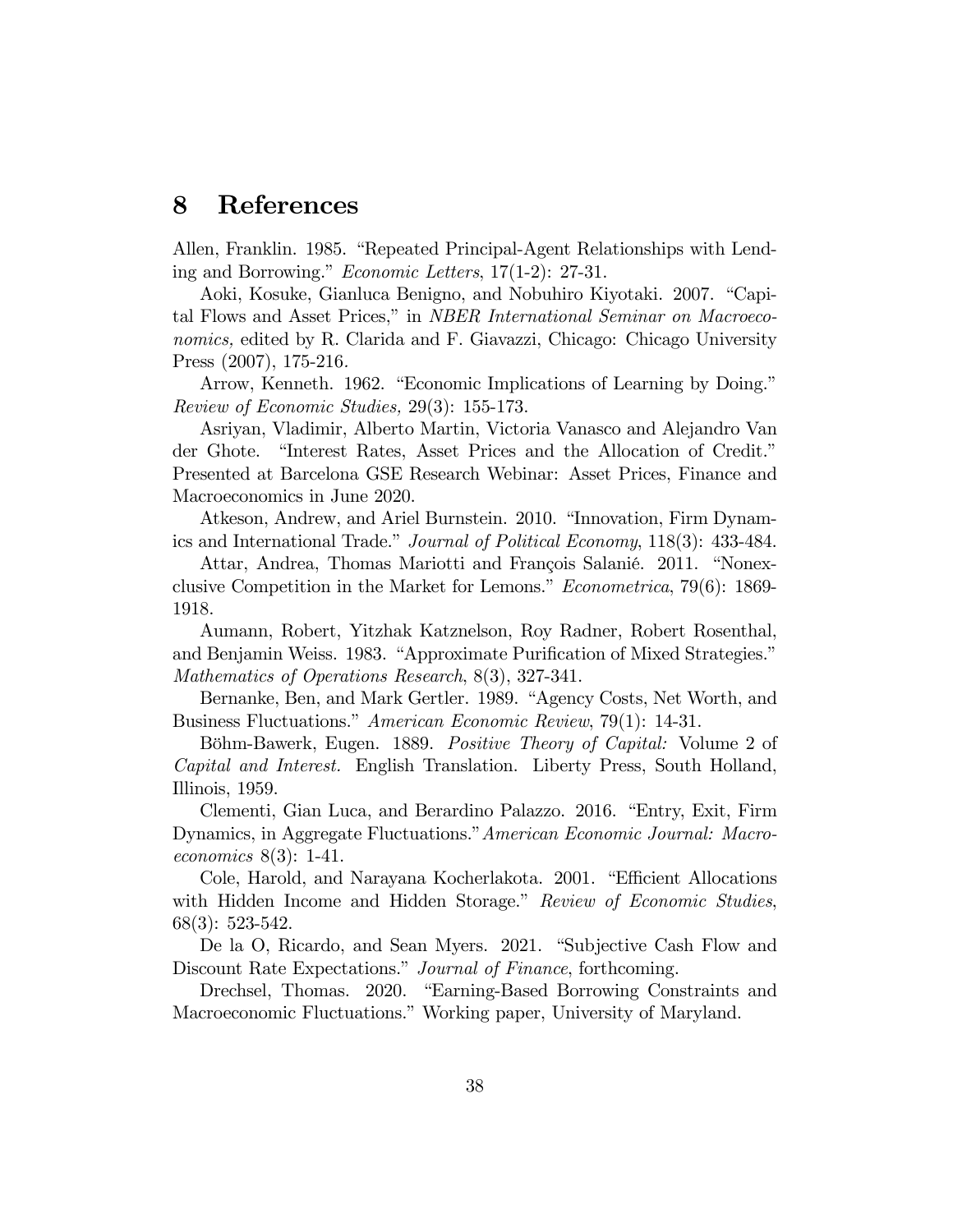Ericson, Richard, and Ariel Pakes. 1995. "Markov-Perfect Industry Dynamics: a Framework for Empirical Work." Review of Economic Studies, 62(1): 53-82.

Gopinath, Gita, Shebnem Kalemli-Ozcan, Loukas Karabarbounis and Carolina Villegas-Sanchez. 2017. "Capital Allocation and Productivity in South Europe." Quarterly Journal of Economics, 132(4): 1915-1967.

Griliches, Zvi, and Haim Regev. 1995. "Firm Productivity in Israeli Industry 1979-1989." Journal of Econometrics 65: 195-203.

Hart, Oliver, and John Moore. 1994. "A Theory of Debt Based on the Inalienability of Human Capital." Quarterly Journal of Economics  $109(4)$ : 841-879.

Hopenhayn, Hugo A. 1992. " Entry, Exit and Firm Dynamics in the Long Run." *Econometrica*, 60: 1127-1150.

Hoshi, Takeo, and Takatoshi Ito. 2020. Japanese Economy. Second Edition. Cambridge, MA: MIT Press.

Jorda, Oscar, Moritz Schularick, and Allan Taylor. 2018. "Macrofinancial History and the New Business Cycle Facts." NBER Macroeconomic Annual 2017, eds. by Martin Eichenbaum and Jonathan Parker. Chicago, IL: University of Chicago Press: 213-263.

Jovanovic, Boyan. 1982. "Selection and the Evolution of Industry." Econometrica, 50: 649-670.

Kiyotaki, Nobuhiro, and John Moore. 1997. "Credit Cycles." Journal of Political Economy, 105(2): 211-248.

Klette, Tor Jacob, and Samuel Kortum. 2004. "Innovating Firms and Aggregate Innovation." Journal of Political Economy 112(5): 986-1018.

Lian, Chen, and Yueran Ma. 2021. "Anatomy of Corporate Borrowing Constraints." Quarterly Journal of Economics 136(1): 229-291.

Reinhart, Carmen, and Kenneth Rogoff. 2009. This Time is Different. Princeton: Princeton University Press.

Reis, Ricardo. 2013. "The Portuguese Slump and Crash and the Euro Crisis," Brookings Papers on Economic Activity,  $1$  (2013), 143–210.

Rossi-Hansberg, Esteban, and Mark Wright. 2007. "Establishment Size Dynamics in the Aggregate Economy." American Economic Review 97(5): 1639-1699.

Schularick, Moritz, and Allan Taylor. 2012. "Credit Booms Gone Bust: Monetary Policy and Leverage Cycles, and Financial Crises, 1870-2008.<sup>n</sup> American Economic Review : 1029-1061.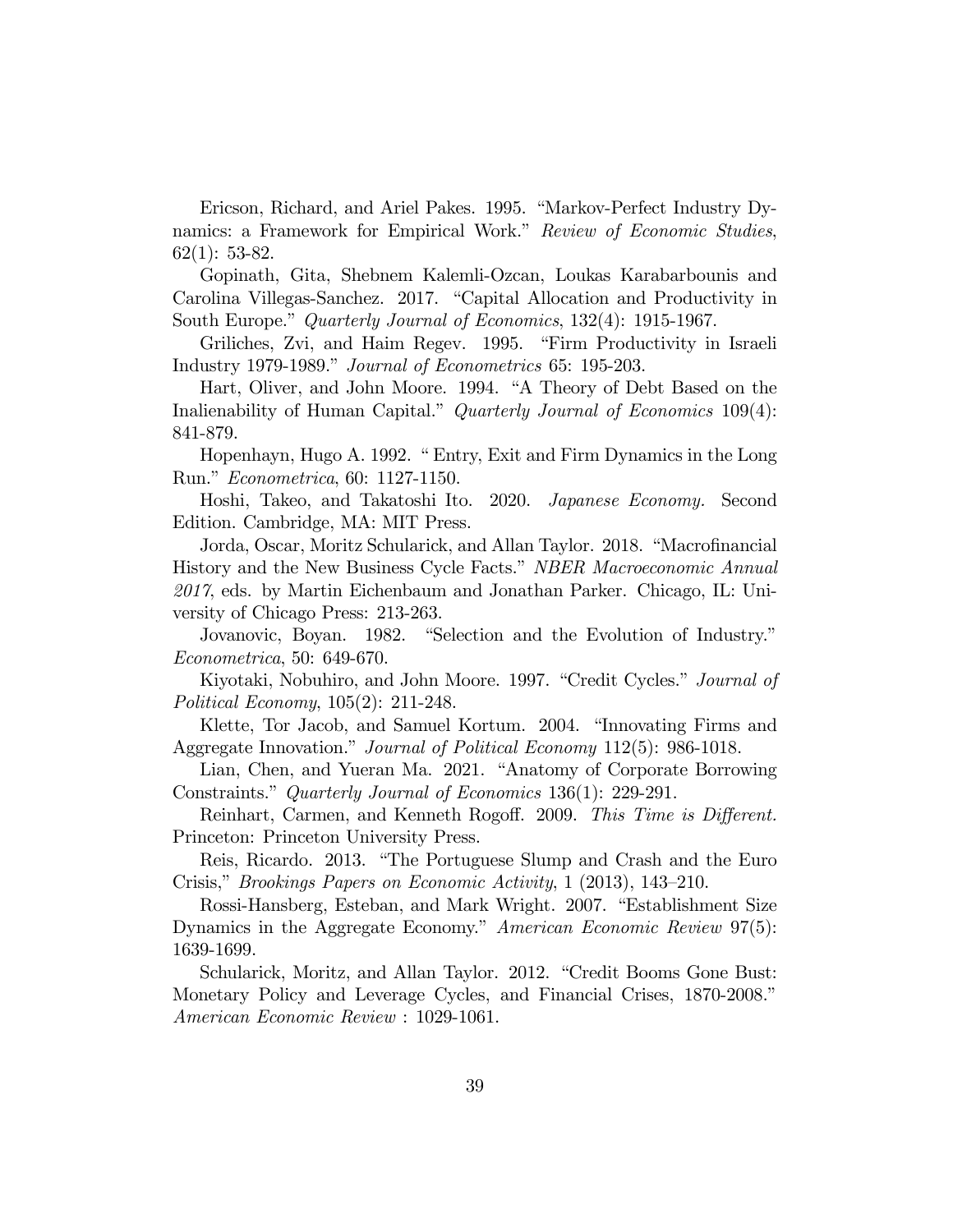Townsend, Robert. 1989. "Currency and Credit in a Private Information Economy." Journal of Political Economy, 97(6): 1323-1344.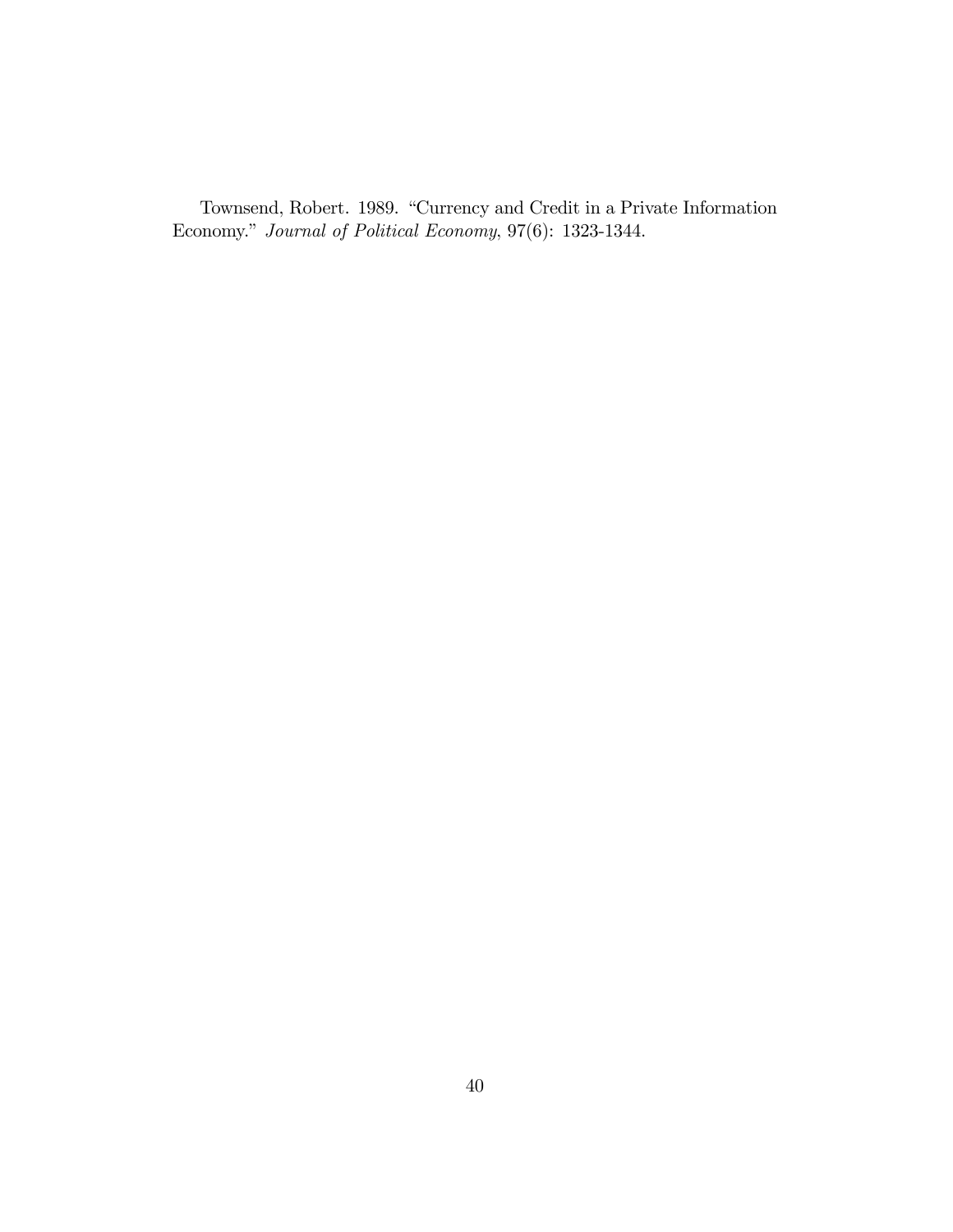## 9 Appendix

### 9.1 Appendix A

In the main text, we assume that output is proportional to plant productivity. More generally, suppose that gross output  $\hat{y}$  depends upon plant productivity  $\hat{z}$  and unskilled labor  $\hat{h}$  as

$$
\widehat{y} = \widehat{a} \widehat{z}^{\alpha_1} \widehat{h}^{\alpha_2}, \text{ where } \alpha_1 + \alpha_2 \le 1.
$$

Suppose there is a competitive labor market for unskilled workers at wage rate  $\hat{w}$ . Then we can define the per-unit gross profit of a plant owner as

$$
y = \underset{\widehat{h}}{\underset{\widehat{h}}{\underset{\widehat{n}}{\underset{\widehat{n}}{\widehat{n}}}}} \left( \widehat{a} \widehat{z}^{\alpha_1} \widehat{h}^{\alpha_2} - \widehat{w} \widehat{h} \right)
$$
\n
$$
= az, \tag{29}
$$

where

$$
z = \hat{z}^{\frac{\alpha_1}{1-\alpha_2}},
$$
  
\n
$$
a = (1-\alpha_2) \left(\frac{\alpha_2}{\hat{w}}\right)^{\frac{\alpha_2}{1-\alpha_2}} \hat{a}.
$$

If the supply of unskilled labor is perfectly elastic, we can treat a as exogenous – this is the case of our model. (Otherwise, we need to take into account the general equilibrium effect on a through  $\hat{w}$ .)

If plant productivity depends upon initial plant productivity and human capital of engineer  $h$  as

$$
\widehat{z}' = \widehat{z}^{\theta} h^{\widehat{\eta}}, \text{ where } \theta + \widehat{\eta} \le 1.
$$

we can rewrite this as

$$
z' = z^{\theta} h^{\eta}, \text{ where } \eta = \frac{\alpha_1}{1 - \alpha_2} \hat{\eta}. \tag{30}
$$

Thus we obtain the formulation in the text:  $(29, 30)$ .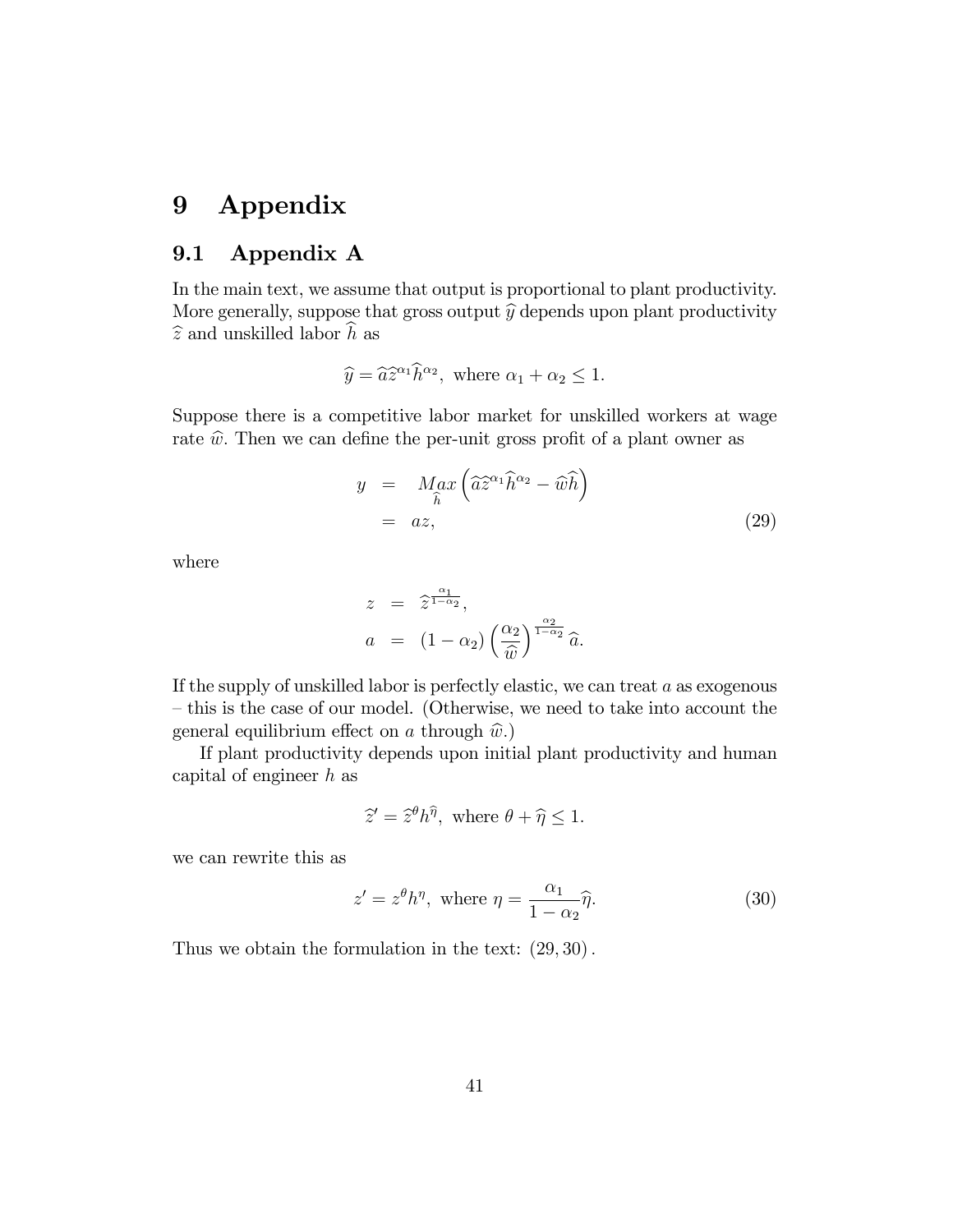### 9.2 Appendix B

### 9.2.1 Individual Choice

An individual agent takes wage, building price, plant price and interest rate  $\overline{\omega} = \{w, q, b, R\}$  as given. An engineer chooses consumption, gross investment on tools and financial assets  $(c, h', d')$  as a function of net worth n to maximize  $V^E(n; w, b, R)$ ,

$$
V^{E}(n;\varpi) = \underset{c,h',d'}{\operatorname{Max}} \left\{ \ln c + \beta \left[ \pi^{E} V^{E}(n';\varpi) + (1 - \pi^{E}) V^{S}(n';\varpi) \right] \right\}, \quad (31)
$$

subject to the budget constraint

$$
c + (x + q - b) h' + \frac{d'}{R} = n
$$
, and  $n' = [w + \lambda (x + q - b)] h' + d'$ .

Define the leveraged rate of return on investment as

$$
R^{E} = \frac{w + \lambda (x + q - b)}{x + q - b}.
$$

The first order conditions of the engineer's optimization problem are

$$
\frac{1}{c} \geq R^E \frac{\beta}{c'}, \text{ where } = \text{ holds if } h' > 0,
$$
  

$$
\frac{1}{c} \geq R \frac{\beta}{c'}, \text{ where } = \text{ holds if } d' > 0.
$$

Thus if  $R^E > R$ , we have  $d' = 0$ ,  $(10a, 10b)$  and

$$
n' = R^E \beta n. \tag{32}
$$

A saver chooses consumption and financial assets  $(c, d')$  as a function of net worth  $n$  to maximize

$$
V^{S}(n;\varpi) = \underset{c,d'}{Max} \left\{ \ln c + \beta \left[ \pi^{S} V^{E}(n';\varpi) + (1 - \pi^{S}) V^{S}(n';\varpi) \right] \right\} \tag{33}
$$

subject to the budget constraint

$$
c + \frac{d'}{R} = n, \text{ and } n' = d'.
$$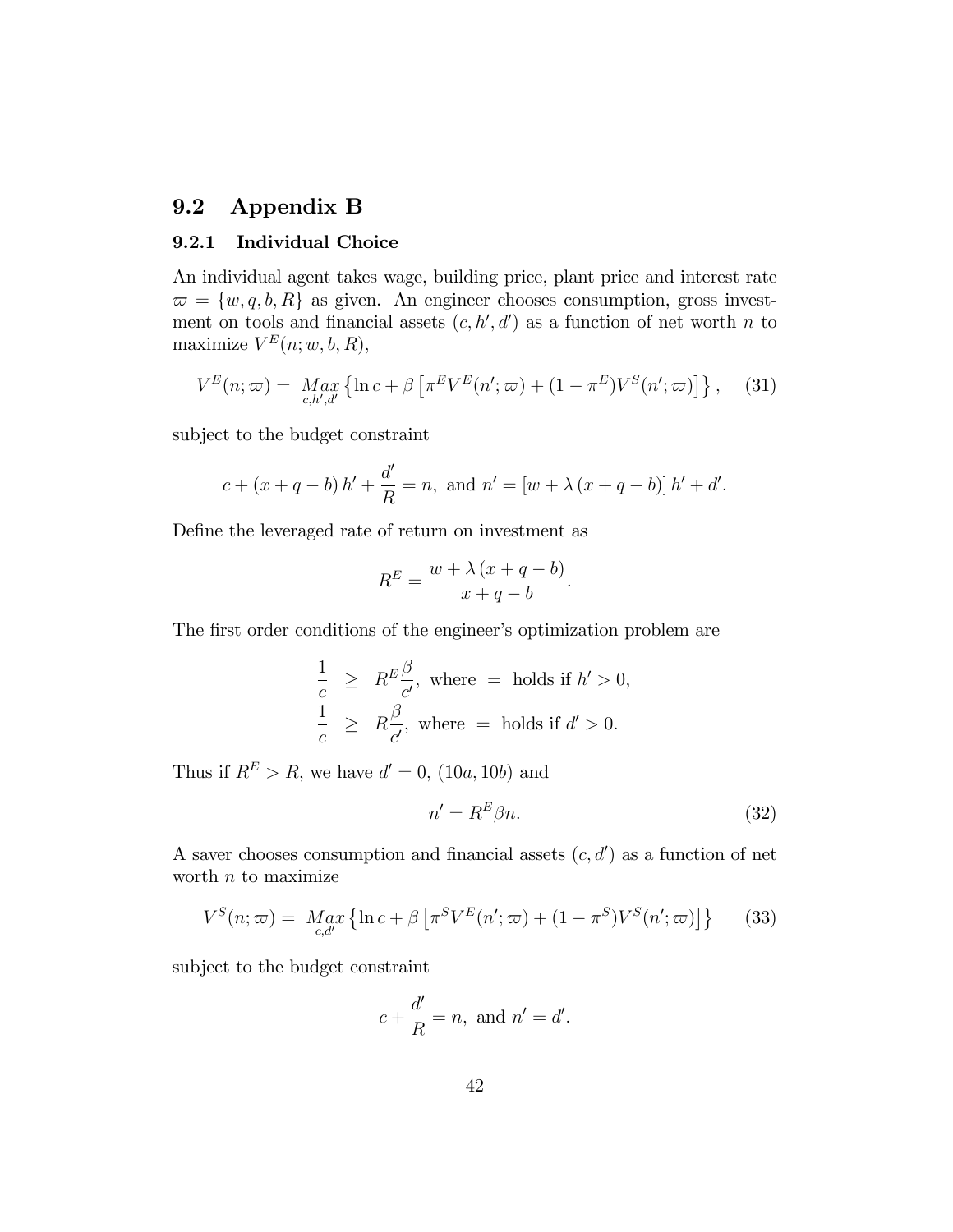Using the first order condition

$$
\frac{1}{c} = R\frac{\beta}{c'},
$$
\n
$$
\frac{1}{c} = R\frac{\beta}{c'},
$$
\n(24)

we get  $(11a, 11b)$  and

$$
n' = R\beta n. \tag{34}
$$

From these, we conjecture that the value functions of the engineer and the saver are given by

$$
V^{E}(n; \varpi) = \nu^{E}(\varpi) + \frac{1}{1-\beta} \ln n, \qquad (35a)
$$

$$
V^{S}(n; \varpi) = \nu^{S}(\varpi) + \frac{1}{1 - \beta} \ln n.
$$
 (35b)

From  $(10b, 32, 11b, 34)$ , the conjecture is verified if and only if

$$
\nu^{E}(\varpi) = \beta \pi^{E} \nu^{E}(\varpi) + \beta (1 - \pi^{E}) \nu^{S}(\varpi) + \frac{\beta}{1 - \beta} \ln R^{E}(\varpi) + \ln(1 - \beta),
$$
  

$$
\nu^{S}(\varpi) = \beta \pi^{S} \nu^{E}(\varpi) + \beta (1 - \pi^{S}) \nu^{S}(\varpi) + \frac{\beta}{1 - \beta} \ln R + \ln(1 - \beta),
$$

when there is no change of  $\varpi = \{w, q, b, R\}$  in the future. Then we get

$$
\nu^{E}(\varpi) = \beta \frac{\left(1 - \beta + \beta \pi^{S}\right) \ln\left(R^{E}(\varpi)\right) + \beta \left(1 - \pi^{E}\right) \ln R}{\left(1 - \beta\right)^{2} \left(1 + \beta \pi^{S} - \beta \pi^{E}\right)} + \frac{\ln(1 - \beta)}{1 - \beta}, \quad (36)
$$

$$
\nu^S(\varpi) = \beta \frac{\beta \pi^S \ln \left( R^E(\varpi) \right) + (1 - \beta \pi^E) \ln R}{(1 - \beta)^2 (1 + \beta \pi^S - \beta \pi^E)} + \frac{\ln(1 - \beta)}{1 - \beta}.
$$
 (37)

The plant owner/saver's choice is given by the value function  $(5)$  in the main text. The first order condition for those who choose to continue operating the plant this period is

$$
w \ge \eta \frac{z'}{h} \lambda V'(z'; \varsigma), \text{ where } = \text{holds if } h > 0,
$$
 (38)

$$
V'(z;\varsigma) = \frac{1}{R}[a + \theta \frac{z'}{z} \lambda V'(z';\varsigma)]. \tag{39}
$$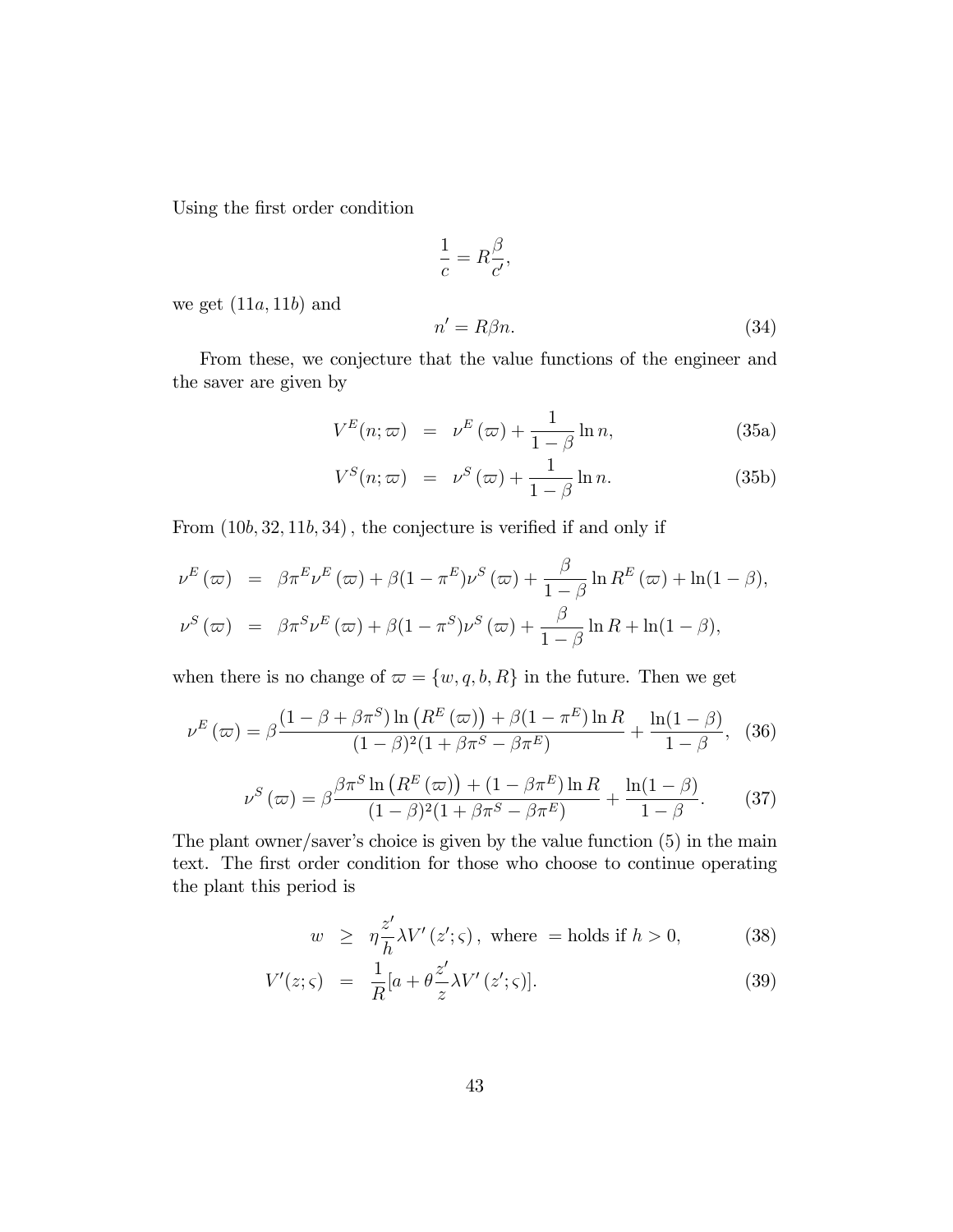where  $\varsigma = \{w, q, R\}$  is aggregate state variables that the plant owner takes as given. From these, if  $h_t, h_{t+1}, \ldots > 0$ , we have

$$
w = \frac{\lambda}{R} \left[ \eta \frac{z_{t+1}}{h_t} a + \eta \frac{z_{t+1}}{h_t} \theta \frac{z_{t+2}}{z_{t+1}} \lambda V'(z_{t+2}; \zeta) \right]
$$
  
=  $\frac{\lambda}{R} a \eta \frac{z_{t+1}}{h_t} + \left(\frac{\lambda}{R}\right)^2 a \eta \frac{z_{t+1}}{h_t} \theta \frac{z_{t+2}}{z_{t+1}} + \left(\frac{\lambda}{R}\right)^3 a \eta \frac{z_{t+1}}{h_t} \theta \frac{z_{t+2}}{z_{t+1}} \theta \frac{z_{t+3}}{z_{t+2}} + \dots$ 

This is  $(12)$  in the text. Multiplying through by  $h_t$ , and simplifying, we get (13) in the text. Then we get

$$
V(z;\varsigma)
$$
  
=  $\frac{1}{R}(y_t - wh_t) + \frac{\lambda}{R^2}(y_{t+1} - wh_{t+1}) + \frac{\lambda^2}{R^3}(y_{t+2} - wh_{t+2}) + ...$   
=  $\frac{1}{R}y_t + \frac{\lambda}{R^2}y_{t+1}(1-\eta) + \frac{\lambda^2}{R^3}y_{t+2}(1-\eta-\eta\theta) + ...$ 

This implies (14) in the text.

If  $h_t, h_{t+1} > 0$ , we can use  $(38, 39)$  to derive an alternative first order condition as

$$
w = \frac{\lambda}{R} \eta \frac{z_{t+1}}{h_t} a + \frac{\lambda}{R} w \eta \frac{z_{t+1}}{h_t} \frac{\theta \frac{z_{t+2}}{z_{t+1}}}{\eta \frac{z_{t+2}}{h_{t+1}}} = \frac{\lambda}{R} \eta \frac{z_{t+1}}{h_t} a + \frac{\lambda}{R} \theta \frac{h_{t+1}}{h_t} w.
$$
(40)

Note that the second term on the right hand side equals the discounted wage rate times the marginal rate of substitution between  $h_t$  and  $h_{t+1}$  to keep  $z_{t+2}$ constant. Thus equation (40) says the marginal cost of increasing  $h_t$  by one unit equals the discounted value of marginal benefit  $-$  the sum of additional output through  $z_{t+1}$  and saving of wage bill, keeping  $z_{t+2}$  constant.

In the case of constant-returns-to-scale maintenance technology,  $\theta + \eta = 1$ , we conjecture

$$
S^{\infty}(z;\varsigma) = aA^{\infty}z,
$$
  

$$
S^{T}(z;\varsigma) = aA^{T}z + \frac{\lambda^{T}}{R^{T}}q.
$$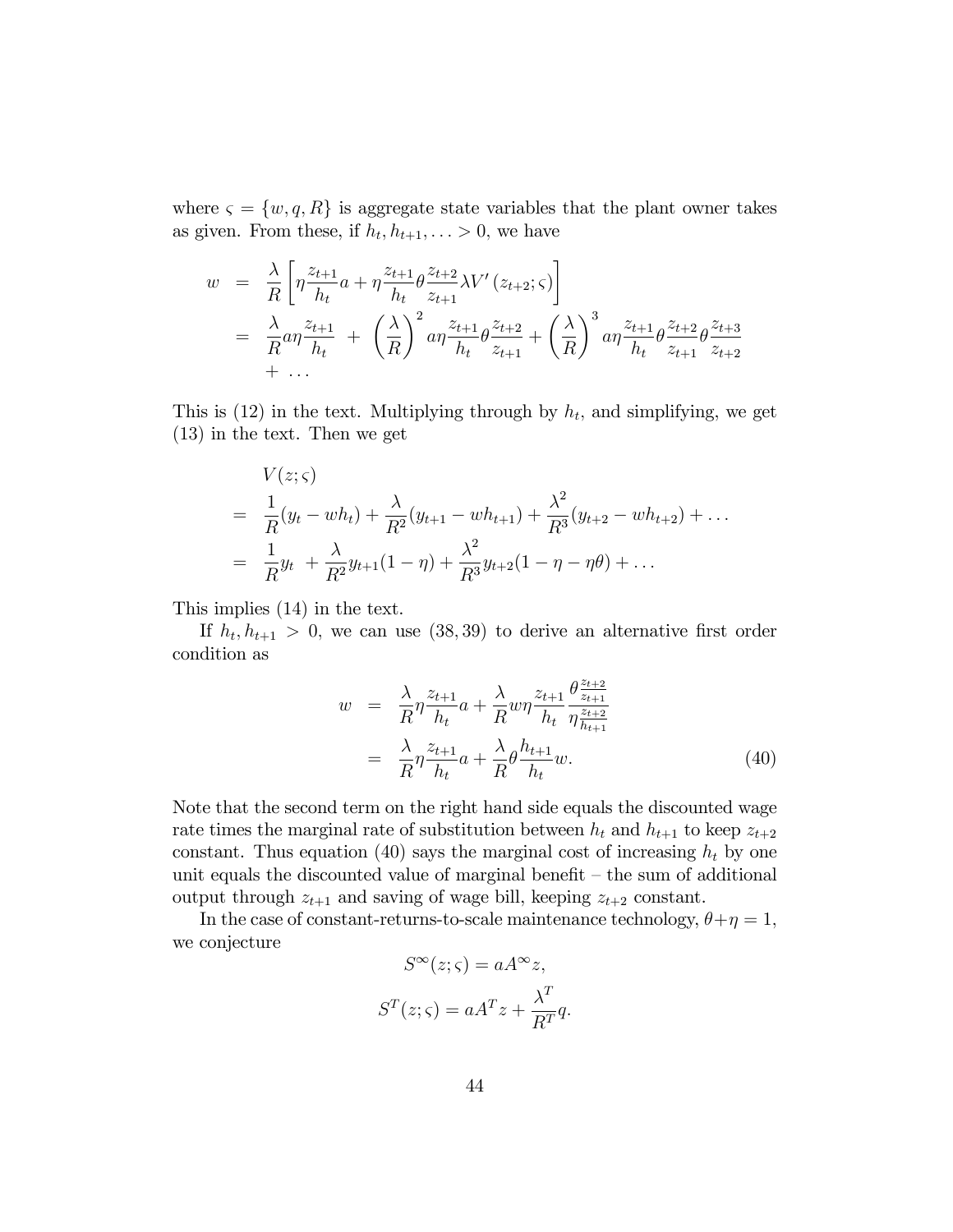For plant which continues forever, we conjecture and verify that

$$
\frac{h_{t+1}}{h_t} = \frac{z_{t+1}}{z_t} = \left(\frac{h_t}{z_t}\right)^{1-\theta} = g > 1.
$$

Then from (40), we get

$$
w = \frac{\frac{\lambda}{R} \eta \frac{z_{t+1}}{h_t} a}{1 - \frac{\lambda}{R} \theta g} = \frac{\lambda \left( 1 - \theta \right) a}{R - \lambda \theta g} g^{-\frac{\theta}{1 - \theta}}.
$$
\n(41)

Then from  $(5)$ , we learn that the Bellman equation for continuing plant holds if and only if

$$
A^{\infty} = \frac{1}{R - \lambda \theta g}.
$$
\n(42)

For stopping plant in finite time,  $(38)$  implies that

$$
w = (1 - \theta) \left(\frac{z^T}{h^T}\right)^{\theta} \lambda a A^{T-1},\tag{43}
$$

where  $z<sup>T</sup>$  and  $h<sup>T</sup>$  are the productivity and tools of plant when it stops in T periods. Then from  $(5)$ , we learn that the Bellman equation for continuing plant holds if and only if

$$
AT = \frac{1}{R} \left[ 1 + \lambda \theta a A^{T-1} \left( \frac{1 - \theta}{w} \lambda a A^{T-1} \right)^{\frac{1 - \theta}{\theta}} \right]
$$
  
=  $\frac{1}{R} \left[ 1 + \lambda \theta g (R - \lambda \theta g)^{\frac{1 - \theta}{\theta}} (A^{T-1})^{\frac{1}{\theta}} \right],$  (44)

using (41). Here  $A^1$  is given by  $A^1 = \frac{1}{B}$  $\frac{1}{R}$ .

When the maintenance technology is decreasing returns to scale,  $\theta + \eta <$ 1; we conjecture that the productivity of plant that continues forever will converge to a steady state productivity

$$
z=z^*.
$$

Thus the amount of tools employed converges to

$$
h = h^* = (z^*)^{\frac{1-\theta}{\eta}}
$$
.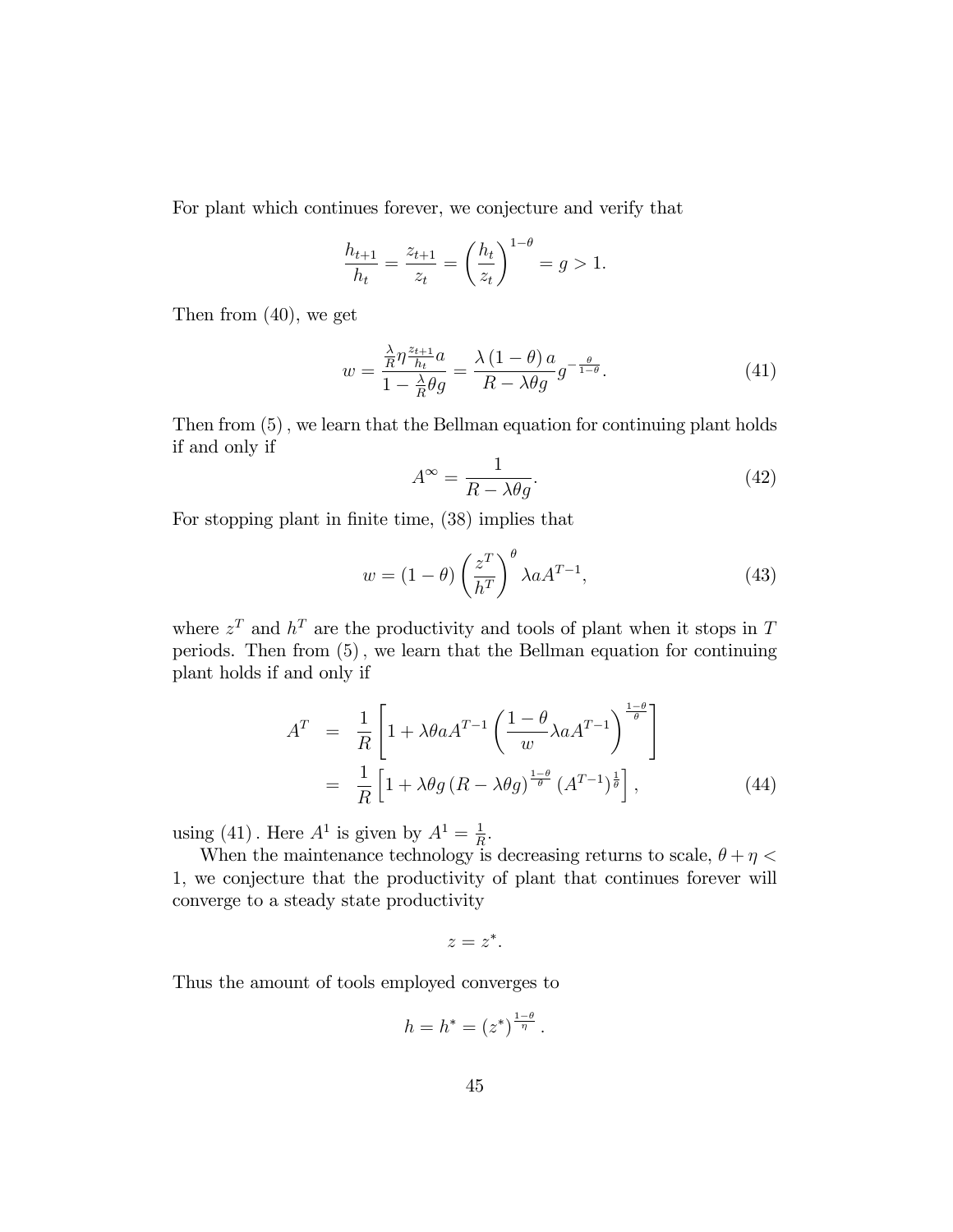We also conjecture that

$$
S^{\infty}(z;\varsigma) = az^*U^{\infty}\left(\frac{z}{z^*};R\right),
$$
  

$$
S^T(z;\varsigma) = az^*U^T\left(\frac{z}{z^*};R\right) + \frac{\lambda^T}{R^T}q.
$$

Using (40) for plant to continue forever in steady state, we get

$$
w = \frac{\lambda \eta a}{R - \lambda \theta} (z^*)^{-\frac{1 - \eta - \theta}{\eta}}.
$$
\n(45)

Define  $\widetilde{z} = \frac{z}{z^2}$  $\frac{z}{z^*}$ . Using the relationship  $h = \left(\frac{z'}{z^{\theta}}\right)$  $\left(\frac{z'}{z^{\theta}}\right)^{\frac{1}{\eta}},$  we get

$$
\frac{wh}{az^*} = \frac{\lambda \eta}{R - \lambda \theta} \left(\frac{\tilde{z}'}{\tilde{z}^\theta}\right)^{\frac{1}{\eta}}.
$$

Thus the guess is verified if  $U^{\infty}(\tilde{z})$  and  $U^{T}(\tilde{z})$  solve

$$
U^{\infty}(\widetilde{z};R) = \frac{1}{R} M_{\widetilde{z}'} \left[ \widetilde{z} - \frac{\lambda \eta}{R - \lambda \theta} \left( \frac{\widetilde{z}'}{\widetilde{z}^{\theta}} \right)^{\frac{1}{\eta}} + \lambda U^{\infty}(\widetilde{z}';R) \right],\qquad(46)
$$

$$
U^{T}(\widetilde{z};R) = \frac{1}{R} M_{\widetilde{z}'} \left[ \widetilde{z} - \frac{\lambda \eta}{R - \lambda \theta} \left( \frac{\widetilde{z}'}{\widetilde{z}'} \right)^{\frac{1}{\eta}} + \lambda U^{T-1}(\widetilde{z}';R) \right],\qquad(47)
$$

where  $U^1(\widetilde{z};R) = \frac{1}{R}\widetilde{z}$ .

### 9.2.2 Market Clearing

In order to describe the aggregate economy, let  $K_t(\tau)$  be the aggregate number of age- $\tau$  plant which continues forever at date t. Suppose some owners choose to operate new plant for T periods and then stop. Let  $L_t^{T-\tau}(\tau)$  be aggregate number of age- $\tau$  plant which stops in  $T - \tau$  periods at date t. Then we have the transition

$$
K_t(\tau) = \lambda K_{t-1}(\tau - 1),
$$
  
\n
$$
L_t^{T-\tau}(\tau) = \lambda L_{t-1}^{T-\tau+1}(\tau - 1), \text{ for } \tau = 1, 2, ..., T - 1.
$$
 (48)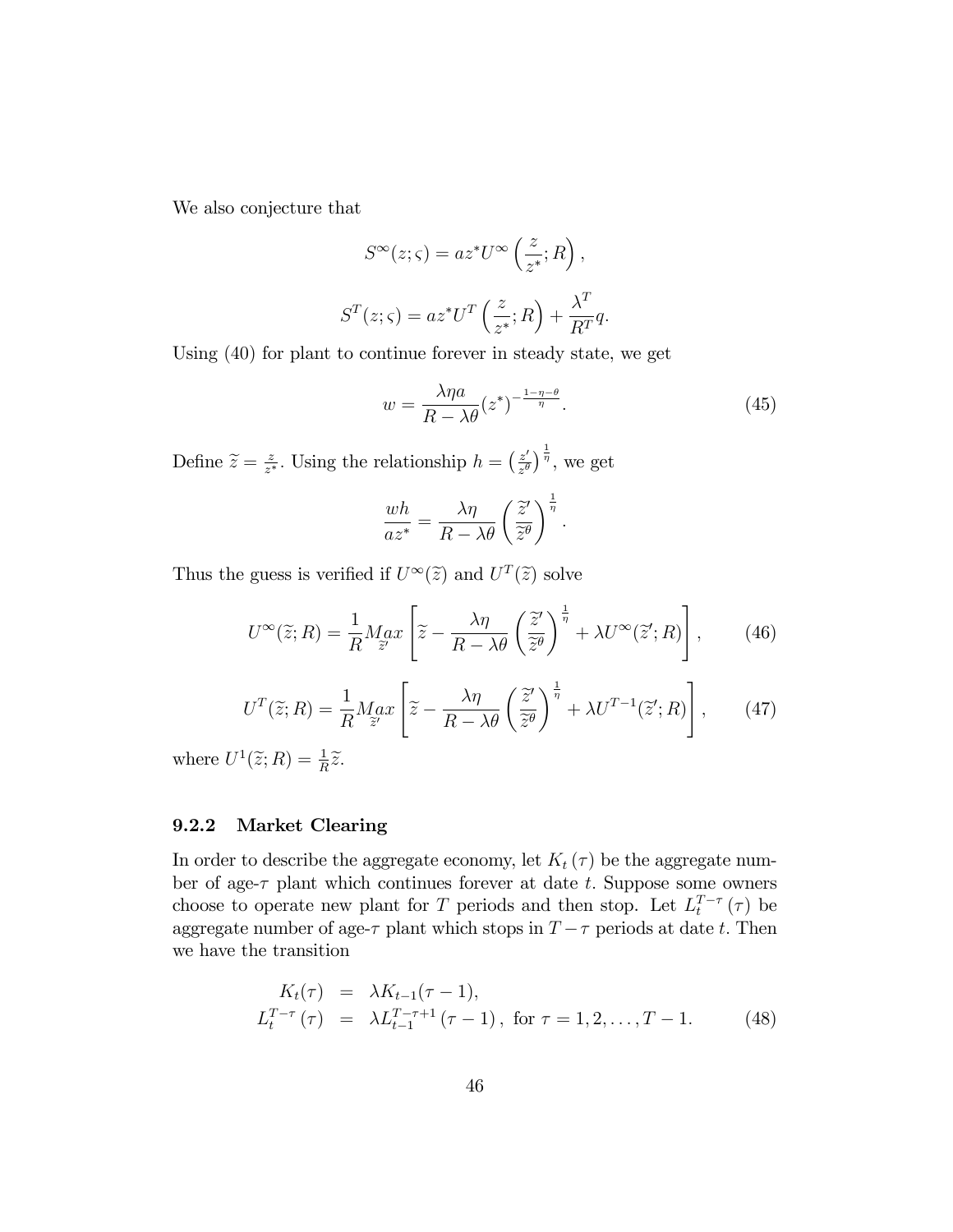We also have

$$
I_t = K_{t+1}(0) + L_{t+1}^T(0), \qquad (49)
$$

where  $I_t$  is aggregate investment at date t.

We also know that

$$
b = S^{\infty}(1; \varsigma) = S^{T}(1; \varsigma) \text{ in M-Region},
$$
  
\n
$$
b = S^{\infty}(1; \varsigma) \text{ and } L_{t}^{T}(0) = 0 \text{ in P-Region}.
$$
\n(50)

Let  $z_t^{T-\tau}(\tau)$  be the productivity of age- $\tau$  plant which stops in  $T-\tau$  periods at date t. Let  $h_t^{T-\tau}(\tau)$  be the number of tools employed by one unit of age- $\tau$ plant to stop in  $T - \tau$  periods. Then the aggregate output and demand for tools (and engineers) are given by

$$
Y_t = \sum_{\tau=0}^{\infty} a z_t^{\infty}(\tau) K_t(\tau) + \sum_{\tau=0}^{T-1} a z_t^{T-\tau}(\tau) L_t^{T-\tau}(\tau), \qquad (51)
$$

$$
H_t = \sum_{\tau=0}^{\infty} h_t^{\infty}(\tau) K_t(\tau) + \sum_{\tau=0}^{T-1} h_t^{T-\tau}(\tau) L_t^{T-\tau}(\tau).
$$
 (52)

Aggregate domestic asset holding at the beginning of period  $t$  equals the sum of gross profit and the value of plant from the last period minus net foreign debt:

$$
D_t = Y_t - wH_t - D_t^*
$$
  
+ 
$$
\sum_{\tau=1}^{\infty} V(z(\tau)) K_t(\tau) + \sum_{\tau=1}^T S^{T-\tau} (z_t^{T-\tau}(\tau)) L_t^{T-\tau}(\tau).
$$
 (53)

The goods market clearing condition is given by

$$
C_t + (x+q)I_t + D_t^* - \frac{D_{t+1}^*}{R} = Y_t.
$$
\n(54)

Output equals consumption, investment and net export (which equals net debt repayment to foreigners). One of the market clearing conditions for output, tools and financial asset is not independent by Walras' Law.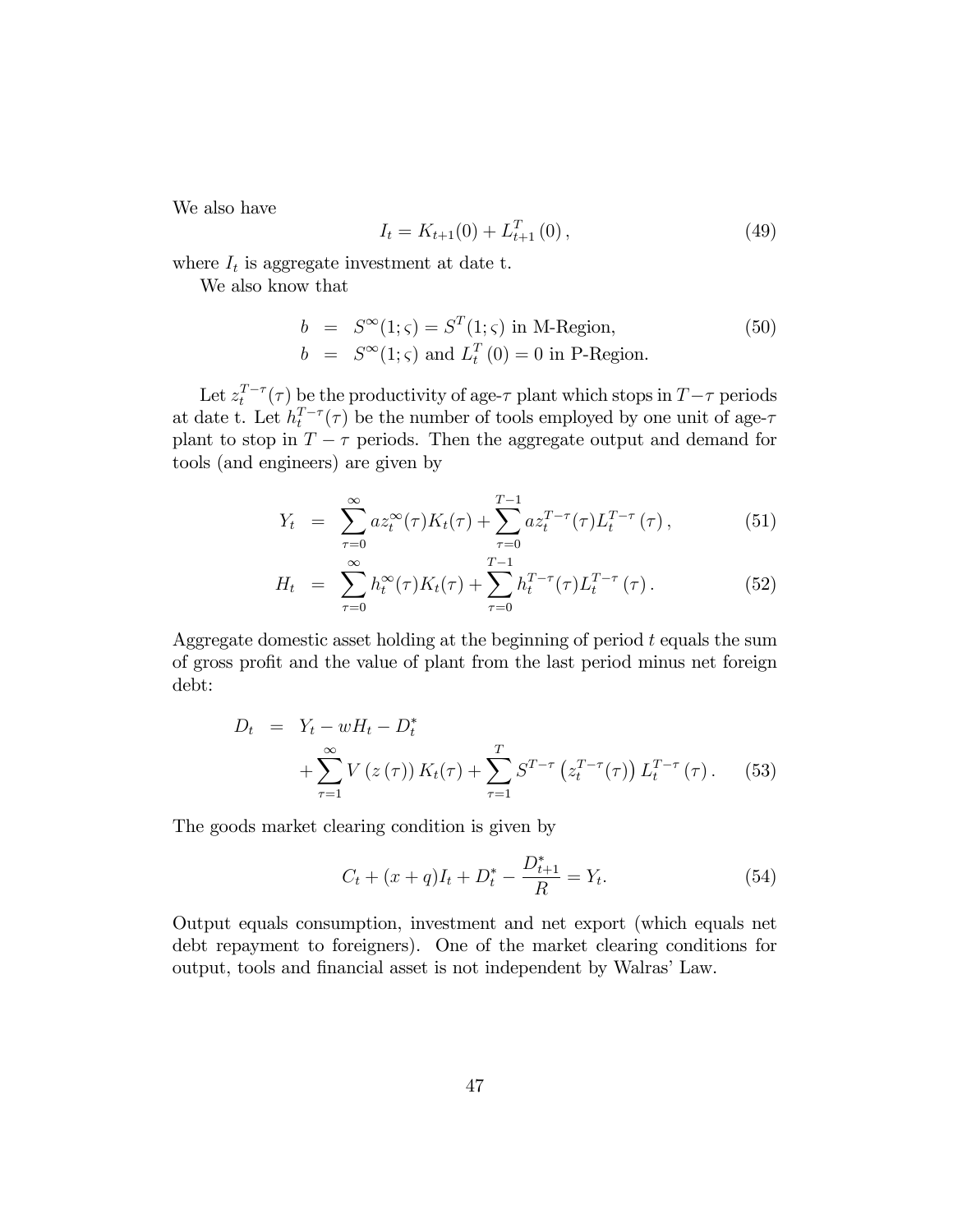#### 9.2.3 Pure Equilibrium with No Stopping

When no plant owner stops his plant, the total number of continuing plant equals the total number of tools,

$$
\sum_{\tau=0}^{\infty} K_t(\tau) = H_t,
$$

and the ratio of tools to plant remains at the initial ratio

$$
h_t^{\infty}(\tau) = 1, \text{ for all } \tau \text{ and } t.
$$

The plant productivity remains at the initial level as

$$
z_t^{\infty}(\tau) = [z_{t-1}^{\infty}(\tau - 1)]^{\theta} [h_{t-1}^{\infty}(\tau - 1)]^{\eta} = 1, \text{ for all } \tau \text{ and } t.
$$

Thus the plant growth rate  $g = 1$  with constant-returns-to-scale maintenance technology, steady state productivity  $z^* = 1$  with decreasing-returns-to-scale maintenance technology, and

$$
w = \frac{\lambda \eta a}{R - \lambda \theta} = w(R), \tag{55a}
$$

$$
b = \frac{a - w}{R - \lambda} = \frac{a}{R - \lambda} \frac{R - \lambda(\theta + \eta)}{R - \lambda \theta} = b(R). \tag{55b}
$$

In order to show that non-stopping is an optimal strategy for the plant owner, we need to check

$$
b(R) > Max ST(1; \varsigma(R)) = Max[aUT(1; \varsigma(R)) + \frac{\lambda^T}{R^T}q(R)],
$$
 (56)

for any finite T, where  $U^{T}(1;R)$  is given by (47) with decreasing returns to scale and equals  $A<sup>T</sup>$  with the constant returns to scale maintenance technology, and  $\varsigma(R) = \{w(R), q(R), R\}$  takes into consideration the dependance of wage rate and building price on interest rate R.

Then from  $(51, 53)$ , we have

$$
Y_t = aH_t,
$$
  
\n
$$
D_t = (a - w)H_t + b\lambda H_t - D_t^*.
$$
\n(57)

We also have

$$
C_t = (1 - \beta)[(w + \lambda(x + q - b))H_t + D_t].
$$
\n(58)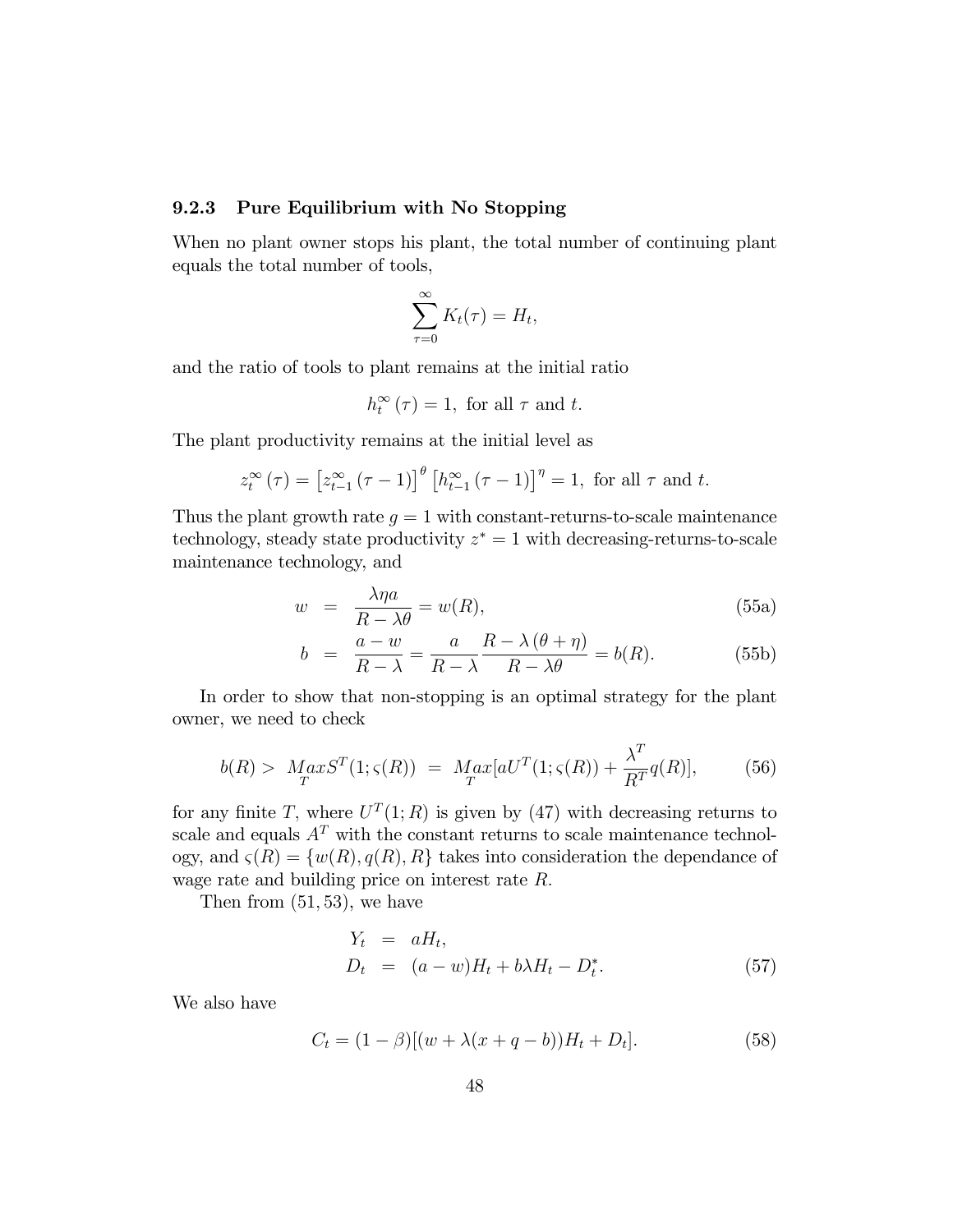From  $(19a, 54)$ , we obtain the transitions:

$$
(x+q-b)H_{t+1} = \beta \left\{ \pi^E (w + \lambda (x+q-b))H_t + \pi^S D_t \right\},
$$
 (59a)

$$
\frac{D_{t+1}^*}{R} = -aH_t + C_t + (x+q)(H_{t+1} - \lambda H_t) + D_t^*.
$$
 (59b)

 $(w, q, b)$  is a function of R and the other parameters, and  $(D_t, C_t)$  is a function of  $(H_t, D_t^*)$  and R (through w and b). Then, the perfect foresight equilibrium (aside from a unanticipated permanent shock on  $R$ ) is characterized recursively by  $(H_{t+1}, D_{t+1}^*)$  as a function of  $(H_t, D_t^*, R)$ .

In steady state, we can use  $(20)$  to find steady-state growth rate where

$$
R^{E} = \frac{w(R) + \lambda [x + q(R) - b(R)]}{x + q(R) - b(R)}.
$$

#### 9.2.4 Mixed Equilibrium

For the mixed equilibrium, we only describe the steady state equilibrium.

Mixed equilibrium under constant returns to scale maintenance technology From  $(41, 42)$ , we have

$$
w = \frac{\lambda (1 - \theta) a}{R - \lambda \theta g} g^{-\frac{\theta}{1 - \theta}} = w(g; R)
$$

$$
b = \frac{a}{R - \lambda \theta g} = b(g; R).
$$

Find  $\{A^1, A^2, A^3, ..., A^T\}$  to solve (44) with  $A^1 = \frac{1}{B}$  $\frac{1}{R}$  as a function of  $(g; R)$ . Find  $g$  to solve the indifference condition:

$$
b(g;R) = \underset{\text{finite } T}{Max} \left[ aA^T(g;R) + \frac{\lambda^T}{R^T} q(R) \right]. \tag{60}
$$

Equilibrium stopping time is arg  $Max \left[ aA^{T}(g; R) - \Lambda^{T} f \right]$  for this equilibrium  $g.$ 

Then we can find the steady state growth rate from  $(20)$  by using

$$
R^{E} = \frac{w(g; R) + \lambda[x + q(R) - b(g; R)]}{x + q(R) - b(g; R)}.
$$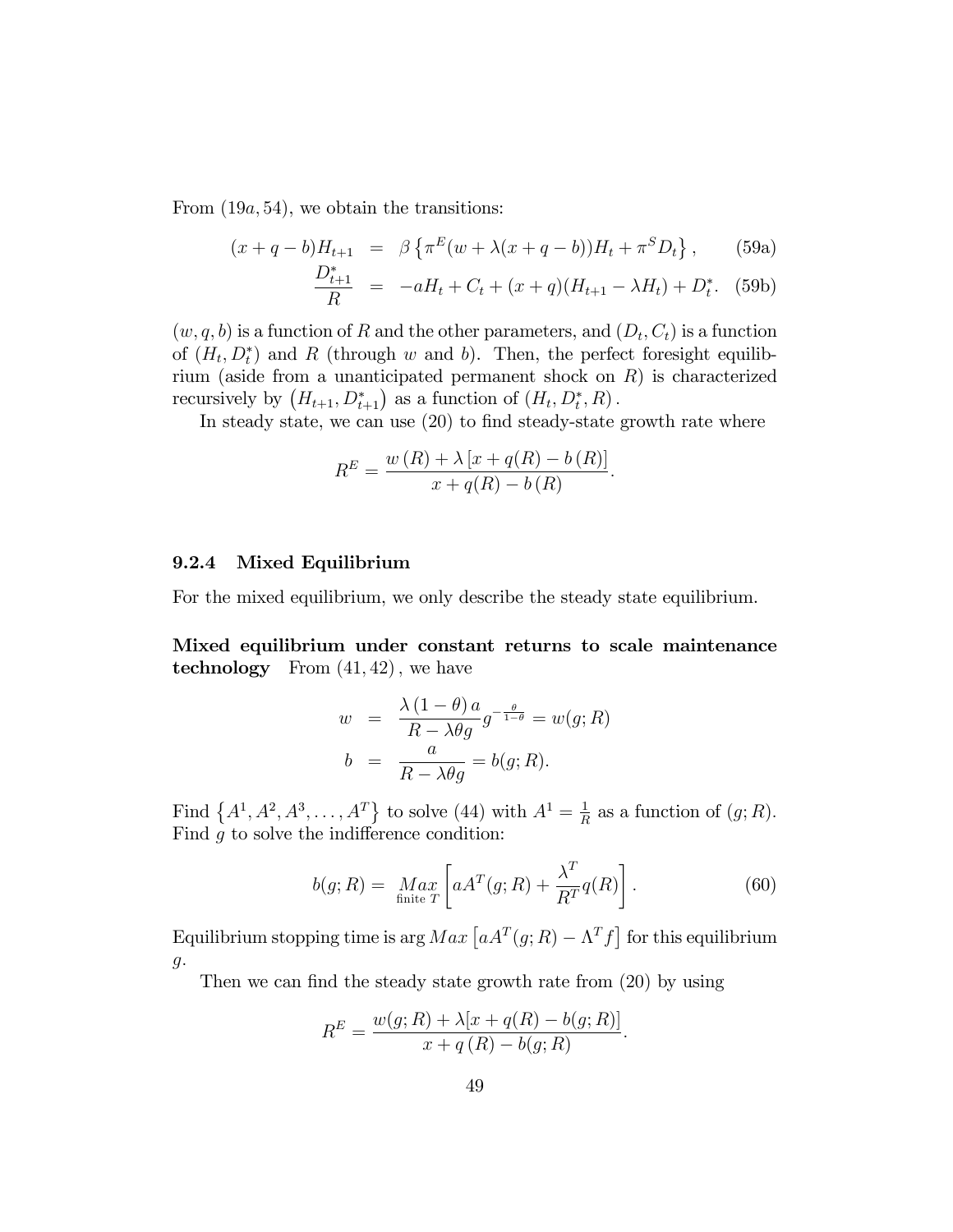For plant that continues forever, because  $z^{\infty}(0) = 1$ , we get  $z^{\infty}(\tau) = g^{\tau}$  and

$$
h^{\infty}(\tau) = \left[\frac{z^{\infty}(\tau+1)}{(z^{\infty}(\tau))^{\theta}}\right]^{\frac{1}{1-\theta}} = g^{\frac{1}{1-\theta}+\tau}.
$$

For those stopping in  $T$  periods, we get from the first order condition  $(43)$ 

$$
\frac{h^{T-\tau}(\tau)}{z^{T-\tau}(\tau)} = \left[\frac{(1-\theta)\lambda}{w/a}A^{T-\tau-1}\right]^{\frac{1}{\theta}} = \left(\frac{A^{T-\tau-1}}{A^{\infty}}\right)^{\frac{1}{\theta}}g^{\frac{1}{1-\theta}},\tag{61}
$$

for  $\tau = 0, 1, 2, ..., T-2$ . Because  $z^T(0) = 1$ , we obtain  $\{h^{T-\tau}(\tau), z^{T-\tau-1}(\tau+1)\}$ which satisfies  $(61)$  and

$$
z^{T-\tau-1}(\tau+1) = \left(\frac{A^{T-\tau-1}}{A^{\infty}}\right)^{\frac{1-\theta}{\theta}}gz^{T-\tau}(\tau),
$$

for  $\tau = 0, 1, 2, \ldots, T - 2$ .

Mixed equilibrium under decreasing returns to scale maintenance technology With decreasing returns, from (45), we get

$$
w = \frac{\lambda \eta a}{R - \lambda \theta} (z^*)^{-\frac{1 - \theta - \eta}{\eta}} = w(z^*; R).
$$

For plant to continue for ever, we have from (46):

$$
U^{\infty}(\tilde{z}) = \frac{1}{R} M_{\tilde{z}'} \left[ \tilde{z} - \frac{\lambda \eta}{R - \lambda \theta} \left( \frac{\tilde{z}'}{\tilde{z}^{\theta}} \right)^{\frac{1}{\eta}} + \lambda U^{\infty}(\tilde{z}') \right]
$$
  

$$
\tilde{z}' = \arg M_{\tilde{z}'} \left[ \tilde{z} - \frac{\lambda \eta}{R - \lambda \theta} \left( \frac{\tilde{z}'}{\tilde{z}^{\theta}} \right)^{\frac{1}{\eta}} + \lambda U^{\infty}(\tilde{z}') \right] \equiv \varphi^{\infty}(\tilde{z})
$$

Let  $\tilde{z}^{\infty}(\tau)$  and  $h^{\infty}(\tau)$  be productivity and number of tools of age- $\tau$  plant which continues forever relative to the steady state. The we have

$$
\tilde{z}^{\infty}(\tau) = (\varphi^{\infty})^{\tau} (\tilde{z}^{\infty}(0)) = (\varphi^{\infty})^{\tau} \left(\frac{1}{z^*}\right)
$$

$$
\tilde{h}^{\infty}(\tau) = \left[\frac{\tilde{z}^{\infty}(\tau + 1)}{(\tilde{z}^{\infty}(\tau))^{\theta}}\right]^{\frac{1}{\eta}}.
$$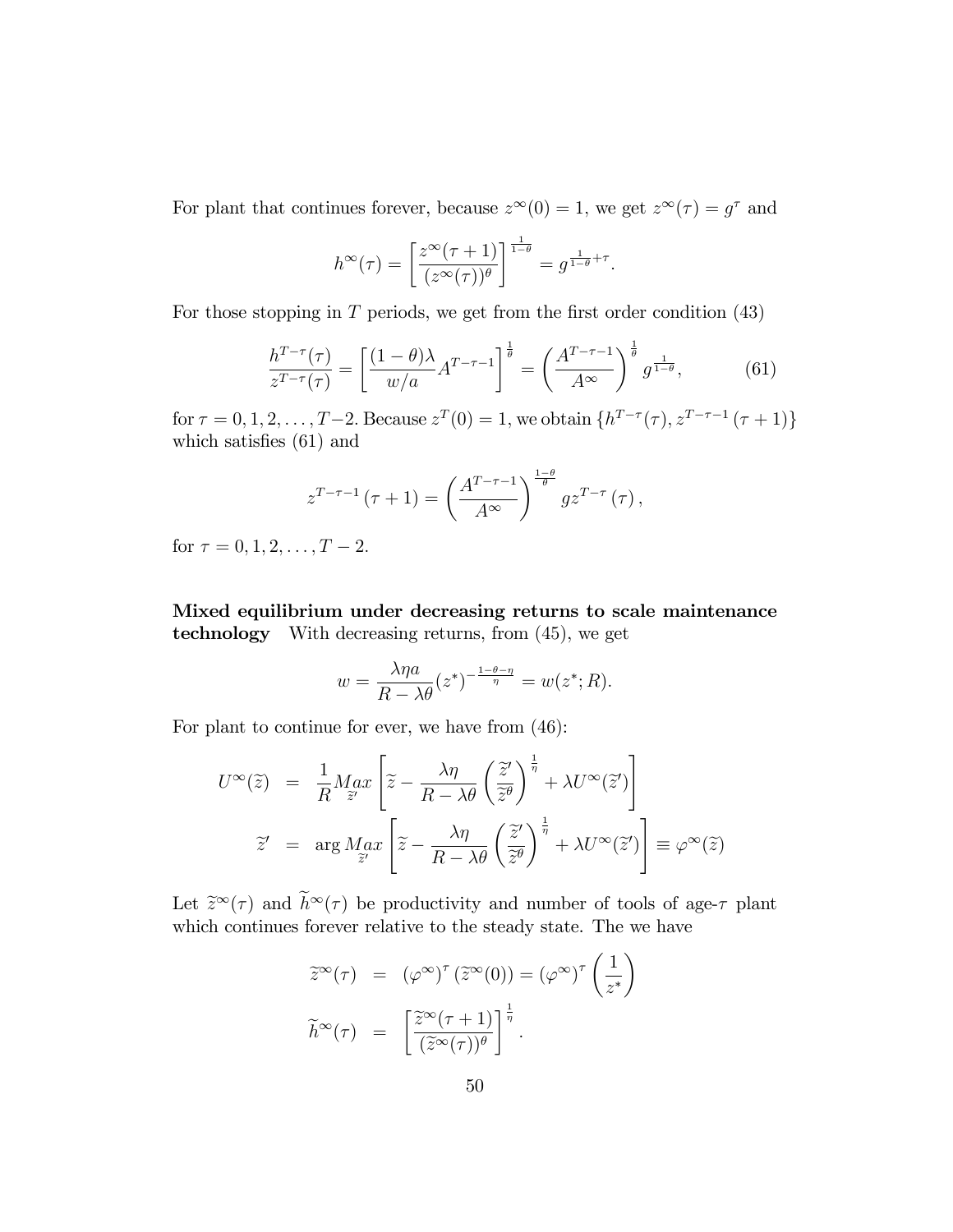For plant to stop in  $T$  periods, we have from  $(47)$ :

$$
U^{T}(\tilde{z}) = \frac{1}{R} M_{\tilde{z}'}^{a} \left[ \tilde{z} - \frac{\lambda \eta}{R - \lambda \theta} \left( \frac{\tilde{z}'}{\tilde{z}^{\theta}} \right)^{\frac{1}{\eta}} + \lambda U^{T-1}(\tilde{z}') \right]
$$
  

$$
\tilde{z}' = \arg M_{\tilde{z}'}^{a} \left[ \tilde{z} - \frac{\lambda \eta}{R - \lambda \theta} \left( \frac{\tilde{z}'}{\tilde{z}^{\theta}} \right)^{\frac{1}{\eta}} + \lambda U^{T-1}(\tilde{z}') \right] \equiv \varphi^{T}(\tilde{z}),
$$

where  $U^1(\tilde{z}) = \frac{1}{R}\tilde{z}$ . Let  $\tilde{z}^{T-\tau}(\tau)$  and  $\tilde{h}^{T-\tau}(\tau)$  be productivity and tools of age- $\tau$  plant which stops in  $T - \tau$  periods relative to the steady state. Then we have

$$
\widetilde{z}^{T-\tau}(\tau) = \varphi^T \cdot \varphi^{T-1} \cdot \dots \cdot \varphi^{T-\tau+1} \left( \frac{1}{z^*} \right)
$$

$$
\widetilde{h}^{T-\tau}(\tau) = \left[ \frac{\widetilde{z}^{T-\tau-1}(\tau+1)}{(\widetilde{z}^{T-\tau}(\tau))^{\theta}} \right]^{\frac{1}{\eta}}.
$$

We then find  $z^*$  to satisfy the indifference condition

$$
az^*U^{\infty}\left(\frac{1}{z^*}\right) = \underset{k(z^*, P)}{\operatorname{Max}} \left[az^*U^T\left(\frac{1}{z^*}\right) + \frac{\lambda^T}{R^T}q(R)\right]
$$
(62a)

$$
= b(z^*;R) \tag{62b}
$$

This common value under equilibrium  $z^*$  is the engineer's borrowing capacity. Equilibrium stopping time equals arg  $Max \left[ az^*U^T \left( \frac{1}{z^*} \right) \right]$  $\frac{1}{z^*}\big) + \frac{\lambda^T}{R^{T+1}} q(R)\bigg]$  .

We can find the steady state growth rate from  $(20)$  with

$$
R^{E} = \frac{w(z^*; R) + \lambda [x + q(R) - b(z^*; R)]}{x + q(R) - b(z^*; R)} = R^{E}(z^*; R).
$$

#### 9.2.5 Tools and goods market clearing in mixed equilibrium

In the steady state, we observe

$$
G = \frac{H_{t+1}}{H_t} = \frac{K_{t+1}(\tau)}{K_t(\tau)} = \frac{L_{t+1}^{T-\tau}(\tau)}{L_t^{T-\tau}(\tau)}.
$$

For both constant and decreasing returns-to-scale maintenance technology, we have aggregate output under mixed equilibrium as  $(51)$ . Using  $(48)$ , we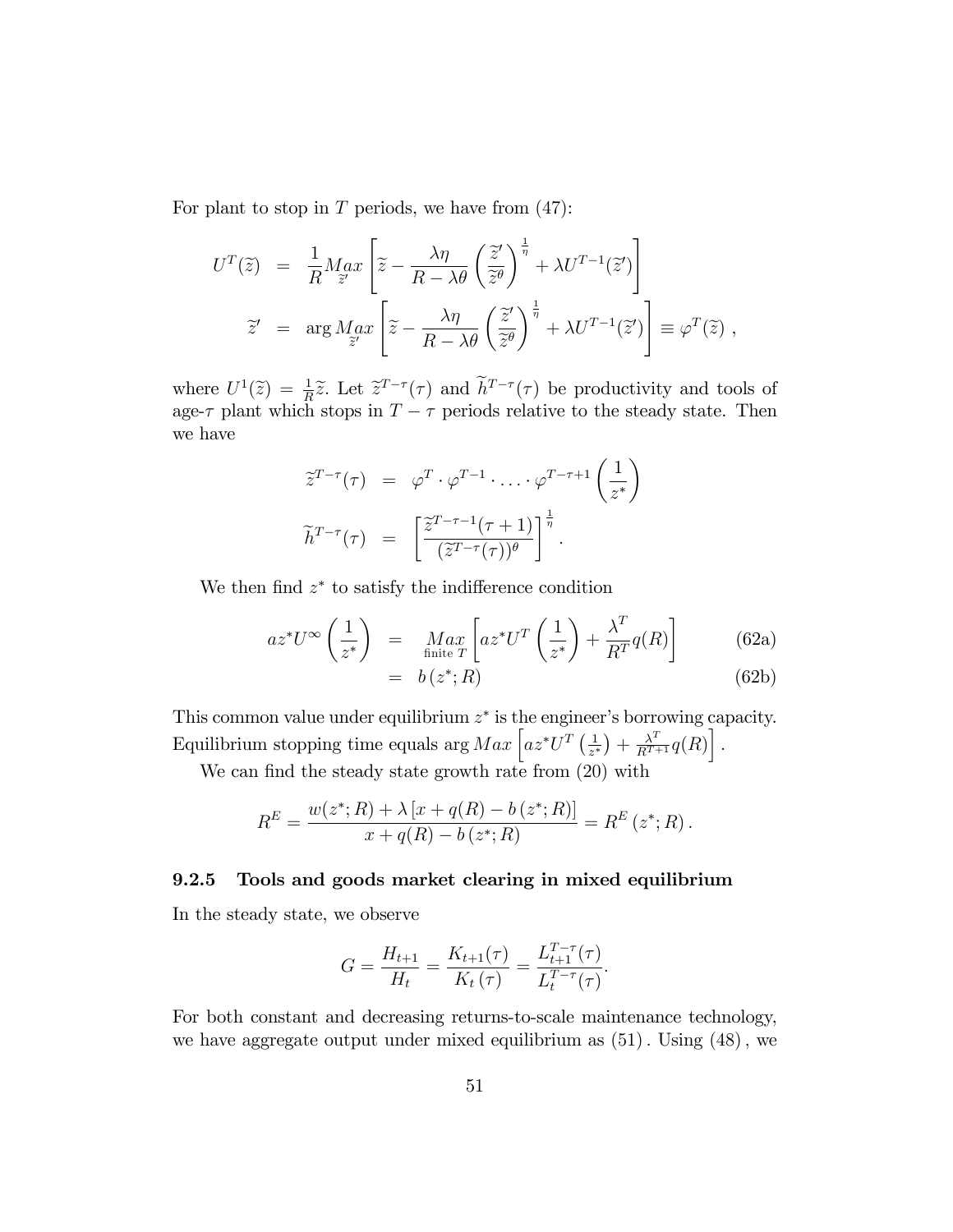obtain

$$
Y_t = \sum_{\tau=0}^{\infty} a z^{\infty}(\tau) \frac{\lambda^{\tau}}{G^{\tau}} K_t(0) + \sum_{\tau=0}^{T-1} a z^{T-\tau}(\tau) \frac{\lambda^{\tau}}{G^{\tau}} L_t^T(0).
$$

Similarly, aggregate demand for tools (52) becomes

$$
H_t = \sum_{\tau=0}^{\infty} h^{\infty}(\tau) \frac{\lambda^{\tau}}{G^{\tau}} K_t(0) + \sum_{\tau=0}^{T-1} h^{T-\tau}(\tau) \frac{\lambda^{\tau}}{G^{\tau}} L_t^T(0).
$$
 (63)

Because  $I_t = (G - \lambda)H_t = K_{t+1}(0) + L_{t+1}^T(0)$ , dividing (63) by  $H_t$ , we find in the steady state:

$$
1 = \sum_{\tau=0}^{\infty} h^{\infty}(\tau) \frac{\lambda^{\tau}}{G^{\tau+1}} (G - \lambda) i^{k} + \sum_{\tau=0}^{T-1} h^{T-\tau}(\tau) \frac{\lambda^{\tau}}{G^{\tau+1}} (G - \lambda) (1 - i^{k}), \quad (64)
$$

where  $i^k \equiv \frac{K_{t+1}(0)}{I_t}$  $I_t^{\frac{1}{10}} \in (0,1)$ . We can solve for  $i^k \in (0,1)$  to satisfy  $(64)$ . Similarly, output per tool is

$$
\frac{Y_t}{H_t} = \sum_{\tau=0}^{\infty} a z^{\infty}(\tau) \frac{\lambda^{\tau}}{G^{\tau+1}} (G - \lambda) i^k + \sum_{\tau=0}^{T-1} a z^{T-\tau}(\tau) \frac{\lambda^{\tau}}{G^{\tau+1}} (G - \lambda) (1 - i^k). \tag{65}
$$

Aggregate domestic financial asset holding (53) under constant-returnsto-scale maintenance technology is given by

$$
D_t = Y_t - wH_t - D_t^*
$$

$$
+\sum_{\tau=1}^{\infty}\frac{a}{R-\lambda\theta g}\frac{\lambda^{\tau}}{G^{\tau}}K_{t}\left(0\right)+\sum_{\tau=1}^{T-1}aA^{T-\tau}z^{T-\tau}(\tau)\frac{\lambda^{\tau}}{G^{\tau}}L_{t}^{T}\left(0\right),
$$

or

$$
\frac{D_t}{H_t} = \frac{Y_t}{H_t} - w - d_t^*
$$
  
+
$$
\sum_{\tau=1}^{\infty} \frac{a}{R - \lambda \theta g} \frac{\lambda^{\tau}}{G^{\tau+1}} (G - \lambda) i^k + \sum_{\tau=1}^{T-1} a A^{T-\tau} z^{T-\tau} (\tau) \frac{\lambda^{\tau}}{G^{\tau+1}} (G - \lambda) (1 - i^k),
$$

where  $d_t^* = D_t^* / H_t$ .

Similarly, domestic financial asset holding per tool under decreasing returns to scale is  $\overline{Y}$ 

$$
\frac{D_t}{H_t} = \frac{Y_t}{H_t} - w - d_t^*
$$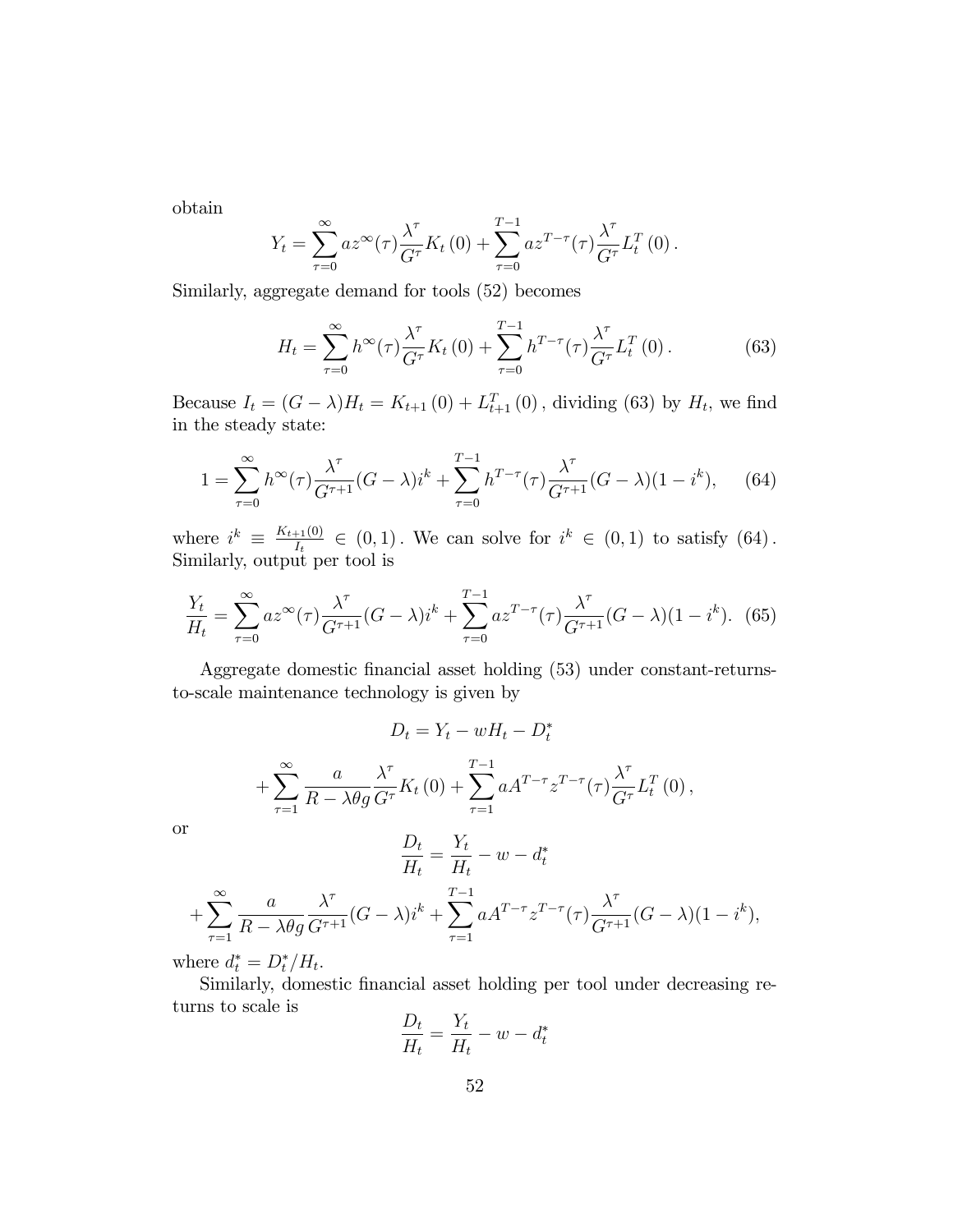$$
+\sum_{\tau=1}^{\infty}az^*U\left(\tilde{z}^{\infty}(\tau)\right)\frac{\lambda^{\tau}}{G^{\tau+1}}(G-\lambda)i^k+\sum_{\tau=1}^Taz^*U\left(\tilde{z}^{T-\tau}(\tau)\right)\frac{\lambda^{\tau}}{G^{\tau+1}}(G-\lambda)(1-i^k).
$$

We also find

or

$$
\frac{C_t}{H_t} = (1 - \beta) \left[ w + \lambda (x + q - b) + \frac{D_t}{H_t} \right].
$$

From  $(54)$ , in steady state,

$$
\frac{Y_t}{H_t} = \frac{C_t}{H_t} + (x+q)(G-\lambda) + d^* - \frac{G}{R}d^*
$$
\n
$$
\left(1 - \frac{G}{R}\right)d^* = \frac{Y_t}{H_t} - \frac{C_t}{H_t} - (x+q)(G-\lambda).
$$
\n(66)

From this, we find the ratio of net foreign debt to tools in steady state.

## 9.3 Proof of Proposition 2

We first derive a sufficient condition for the existence of a pure non-stopping equilibrium in P-region:

$$
V(1) = \frac{1}{R - \lambda} a \frac{R - (\theta + \eta)\lambda}{R - \theta\lambda}
$$
  
\n
$$
\geq \frac{a}{R} \left(1 - \frac{\theta\lambda}{R}\right)^{\frac{\eta}{1 - \theta - \eta}} \frac{1 - \theta - \eta}{1 - \theta} + \frac{a\eta}{(1 - \theta)(R - \theta\lambda)} + \frac{\lambda f}{R(R - \lambda)}(67)
$$

We consider a sufficient condition of  $(56)$ 

$$
b(R) > Max ST(1; w(R), R),
$$

for the case of decreasing-returns-to-scale maintenance technology. Consider an optimal stopping strategy where the plant owner stops in T periods in the RHS as

$$
\{z^T(0) > z^{T-1}(1) > \ldots > z^0(T)\} = \{z_0 > z_1 > \ldots > z_T\}
$$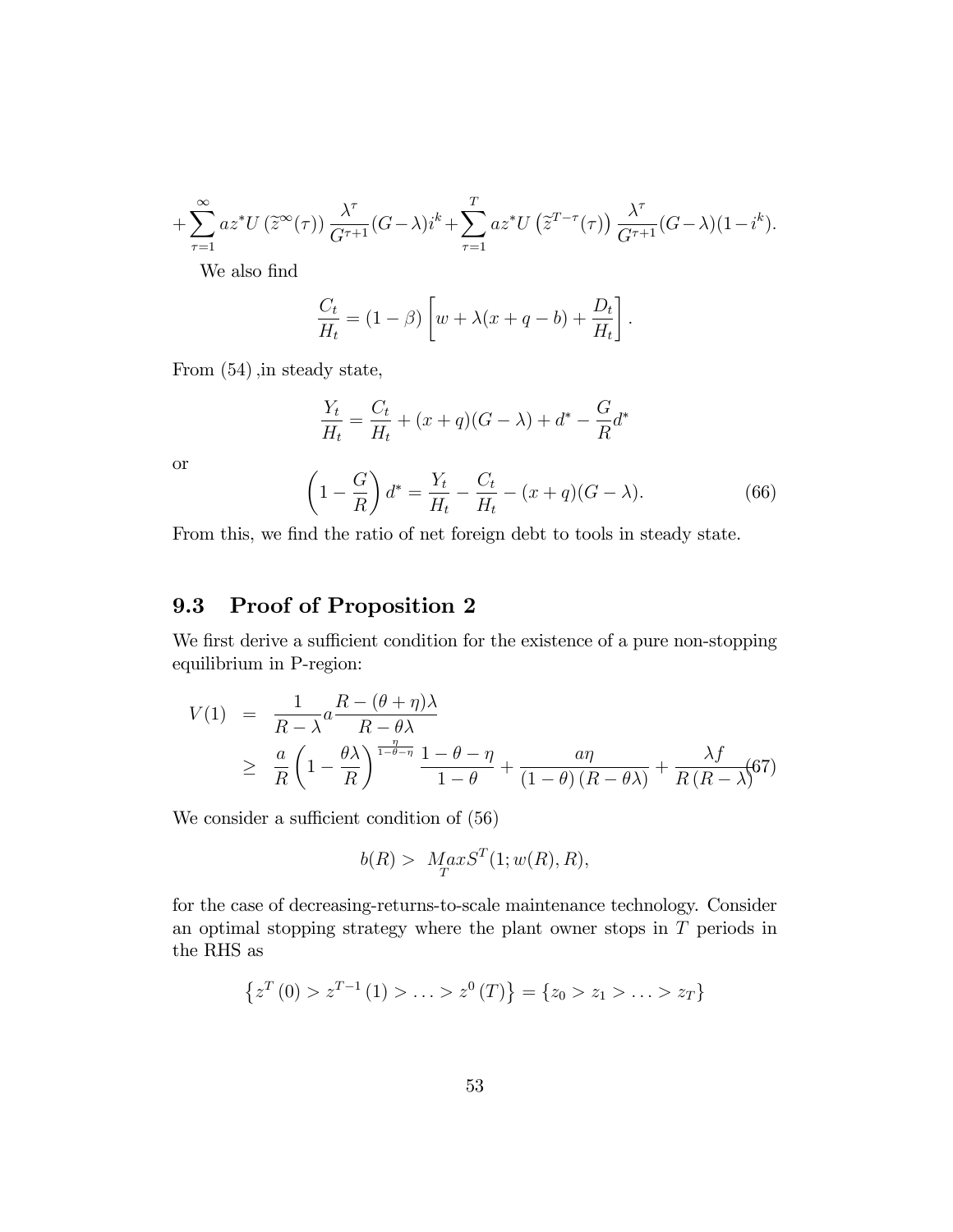such that  $z_0 = 1$  and  $z_T \geq \underline{z} = f/a$ . Associated with  $\{z_t\}$ , there is a sequence of human capital demand  $h_t = \left(\frac{z_{t+1}}{z^{\theta}}\right)$  $z_t^\theta$  $\int^{1/\eta}$ . Let  $v(h|z)$  denote the flow payoff of the owner of a unit of plant with productivity  $z$  who hires  $h$  units of tools.

$$
v(h|z) = az - wh.
$$

Because optimal stopping strategy  $z_t > z_{t+1}$  is better than staying at  $z_t$  with  $h = z_t^{\frac{1-\theta}{\eta}},$  we get

$$
v(h_t|z_t) + \lambda V(z_{t+1}) \ge v\left(z_t^{\frac{1-\theta}{\eta}}|z_t\right) + \lambda V(z_t), \text{ or}
$$

$$
V(z_t) - V(z_{t+1}) \le \frac{1}{\lambda} \left[ v(h_t|z_t) - v\left(z_t^{\frac{1-\theta}{\eta}}|z_t\right) \right].
$$
(68)

Let  $\phi(z|z_t) \equiv v\left(\left(z/z_t^{\theta}\right)^{\frac{1}{\eta}}\Big|z_t\right) = az_t - w\left(z/z_t^{\theta}\right)^{\frac{1}{\eta}}$ .  $v(h_t|z_t) - v(z_t^{\frac{1-\theta}{\eta}}|z_t) = \int_{z_{t+1}}^{z_t} -\phi'(z|z_t)dz,$ 

where

$$
-\phi'(z|z_t) = \frac{w}{\eta} \frac{z^{\frac{1}{\eta}-1}}{z_t^{\frac{\theta}{\eta}}}.
$$

Notice that because

$$
\frac{\partial}{\partial z_t} \left[ -\phi'(z|z_t) \right] < 0,
$$

we have

$$
-\phi'(z|z_t) = \frac{w}{\eta} \frac{z^{\frac{1}{\eta}-1}}{z^{\frac{\theta}{\eta}}_t} \leq \frac{w}{\eta} z^{\frac{1-\theta}{\eta}-1} = -\phi'(z|z), \text{ for } z_{t+1} \leq z \leq z_t.
$$

Then,

$$
v(h_t|z_t) - v(z_t^{\frac{1-\theta}{\eta}}|z_t) = \int_{z_{t+1}}^{z_t} -\phi'(z|z_t)dz \le \int_{z_{t+1}}^{z_t} -\phi'(z|z)dz.
$$

Combining this inequality with inequality (68), we have

$$
V(z_t) - V(z_{t+1}) \leq \frac{1}{\lambda} \left[ v(h_t|z_t) - v\left(z_t^{\frac{1-\theta}{\eta}}|z_t\right) \right] \leq \frac{1}{\lambda} \int_{z_{t+1}}^{z_t} \frac{w}{\eta} z^{\frac{1-\theta}{\eta}-1} dz,
$$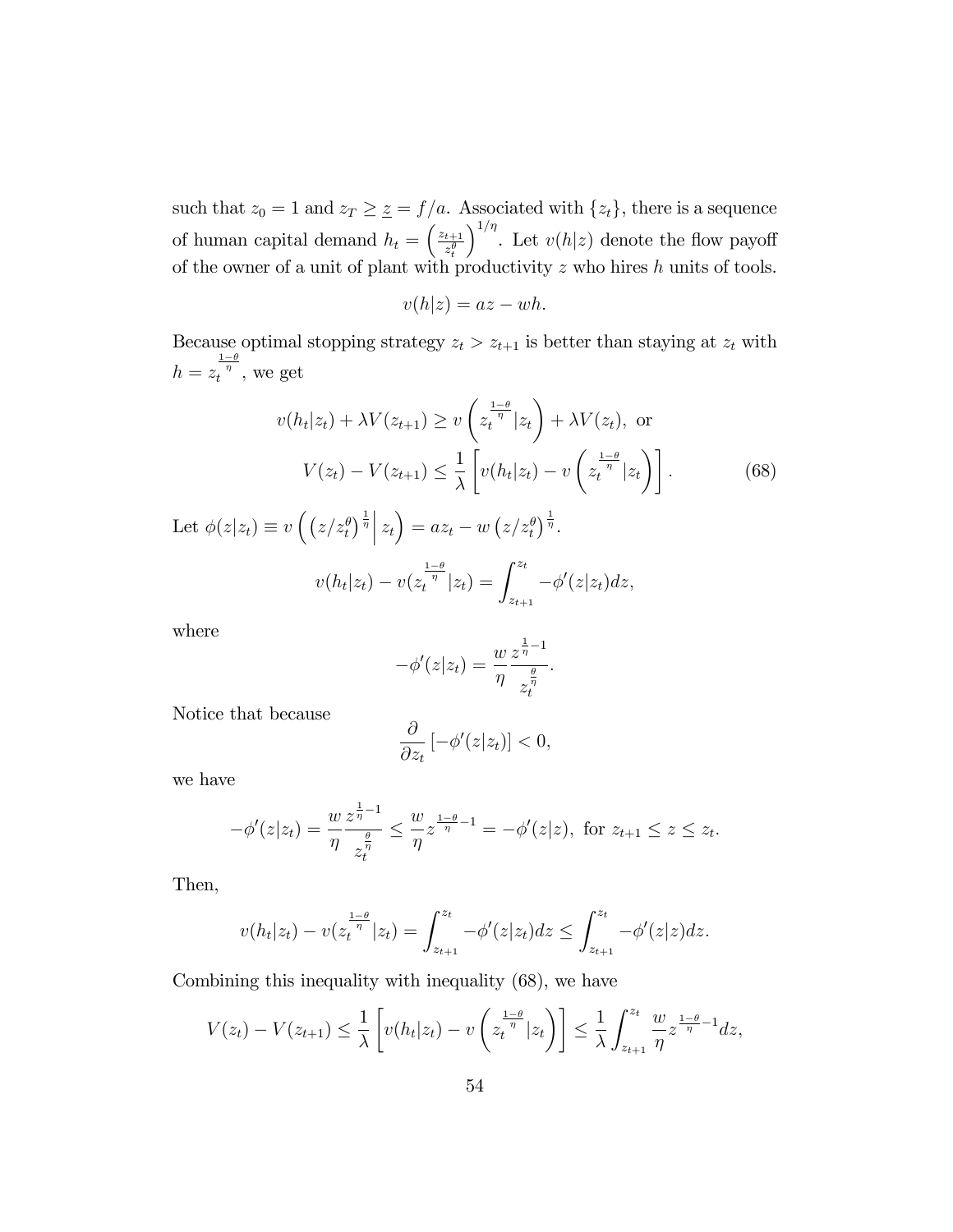$$
V(1) - V(z_T) = \sum_{t=0}^{T-1} \left[ V(z_t) - V(z_{t+1}) \right] \le \frac{1}{\lambda} \int_{z_T}^1 \frac{w}{\eta} z^{\frac{1-\theta}{\eta}-1} dz,
$$

where we use  $z_1 = 1$  in the last inequality. Because

$$
V(z_T) = \frac{1}{R}(az_T + \lambda q)
$$

and

$$
\frac{1}{\lambda} \int_{z_T}^1 \frac{w}{\eta} z^{\frac{1-\theta}{\eta}-1} dz = \frac{w}{\lambda(1-\theta)} \left(1 - z_T^{\frac{1-\theta}{\eta}}\right),
$$

we have

$$
V(1) \le \frac{1}{R}(az_T + \lambda q) + \frac{w}{\lambda(1-\theta)} \left(1 - z_T^{\frac{1-\theta}{\eta}}\right) \equiv RHS(z_T), \qquad (69)
$$

if we are not in region  $P$ , i.e., some plant owners stop their plant.

To derive a sufficient condition for Region  $P$ , we use the fact that equilibrium wage in this region satisfies

$$
\frac{w}{a} = \frac{\lambda \eta}{R - \theta \lambda}.
$$

Then RHS of (69) reaches the maximum when

$$
z_T = \left(1 - \frac{\theta \lambda}{R}\right)^{\frac{\eta}{1 - \theta - \eta}}
$$
  
RHS =  $\frac{a}{R} \left(1 - \frac{\theta \lambda}{R}\right)^{\frac{\eta}{1 - \theta - \eta}} \frac{1 - \theta - \eta}{1 - \theta} + \frac{a\eta}{(1 - \theta)(R - \theta \lambda)} + \frac{\lambda}{R}q.$ 

A sufficient condition for the economy to be in Region  $P$  is

$$
V(1) = \frac{a}{R - \lambda} \frac{R - (\theta + \eta)\lambda}{R - \theta\lambda}
$$
  
 
$$
\geq \frac{a}{R} \left(1 - \frac{\theta\lambda}{R}\right)^{\frac{\eta}{1 - \theta - \eta}} \frac{1 - \theta - \eta}{1 - \theta} + \frac{a\eta}{(1 - \theta)(R - \theta\lambda)} + \frac{\lambda}{R} \frac{f}{R - \lambda}.
$$

This yields an upper bound on  $f/a$ :

$$
\frac{f}{a} \le \frac{R(1-\theta-\eta)}{\lambda(1-\theta)} \left[1 - \frac{R-\lambda}{R} \left(1 - \frac{\theta\lambda}{R}\right)^{\frac{\eta}{1-\theta-\eta}}\right] \equiv \overline{F}(f/a).
$$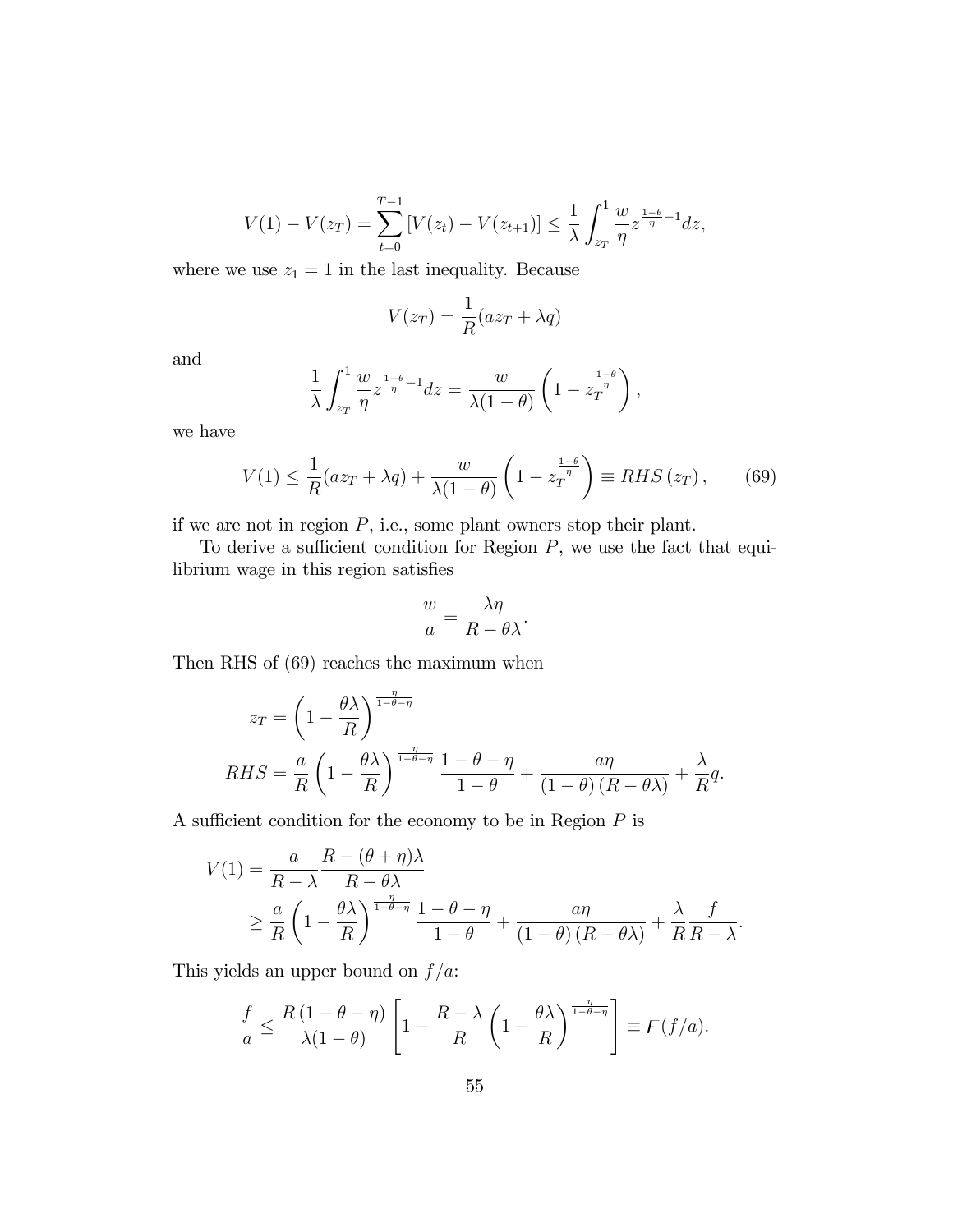$\overline{F}(f/a)$  denotes an upper bound for  $f/a$  as a sufficient condition for the existence of a pure equilibrium with no stopping.

Now we proceed to derive a lower bound on  $f/a$  such that the growth rate is an increasing function of real interest rate in state equilibrium. From  $(20)$ , we learn

$$
0 = (G - \pi^{E} \beta R^{E}) [G - (1 - \pi^{S}) \beta R] - \pi^{S} (1 - \pi^{E}) \beta^{2} R R^{E}
$$
  
\n
$$
= \left[ G - \pi^{E} \beta \left( \lambda + \frac{w}{x + q - b} \right) \right] [G - (1 - \pi^{S}) \beta R] - \pi^{S} (1 - \pi^{E}) \beta^{2} R \left( \lambda + \frac{w}{x + q - b} \right)
$$
  
\n
$$
\equiv \Psi \left( G; R, \frac{w}{x + q - b} \right). \tag{70}
$$

Because we assume  $\beta R < 1$ , we restrict our attention the case

$$
G > (1 - \pi^S)\beta R.
$$

Then we learn

$$
G \ge \pi^E \beta \left(\lambda + \frac{w}{x+q-b}\right).
$$

Then we learn

$$
\frac{\partial}{\partial G} \Psi \left( G; R, \frac{w}{x + q - b} \right) > 0,
$$

in the neighborhood of the equilibrium  $G$ . We can easily check

$$
\frac{\partial}{\partial R} \Psi\left(G; R, \frac{w}{x-b}\right) < 0,
$$
\n
$$
\frac{\partial}{\partial \left(\frac{w}{x+q-b}\right)} \Psi\left(G; R, \frac{w}{x+q-b}\right) < 0.
$$

Thus a sufficient condition for

$$
\frac{dG}{dR} = -\frac{\frac{\partial}{\partial G} \Psi\left(G; R, \frac{w}{x+q-b}\right)}{\frac{\partial}{\partial R} \Psi\left(G; R, \frac{w}{x+q-b}\right) + \frac{\partial}{\partial \left(\frac{w}{x+q-b}\right)} \Psi\left(G; R, \frac{w}{x+q-b}\right) \frac{d}{dR} \left(\frac{w}{x+q-b}\right)} > 0
$$

is

$$
0 < \frac{d}{dR} \left( \frac{w}{x+q-b} \right)
$$
  
= 
$$
\frac{w}{(x+q-b)^2 (R-\lambda)^2 (R-\lambda \theta)} \left[ \lambda (1-\theta) f - (R-\lambda)^2 x - \lambda (1-\theta - \eta) a \right],
$$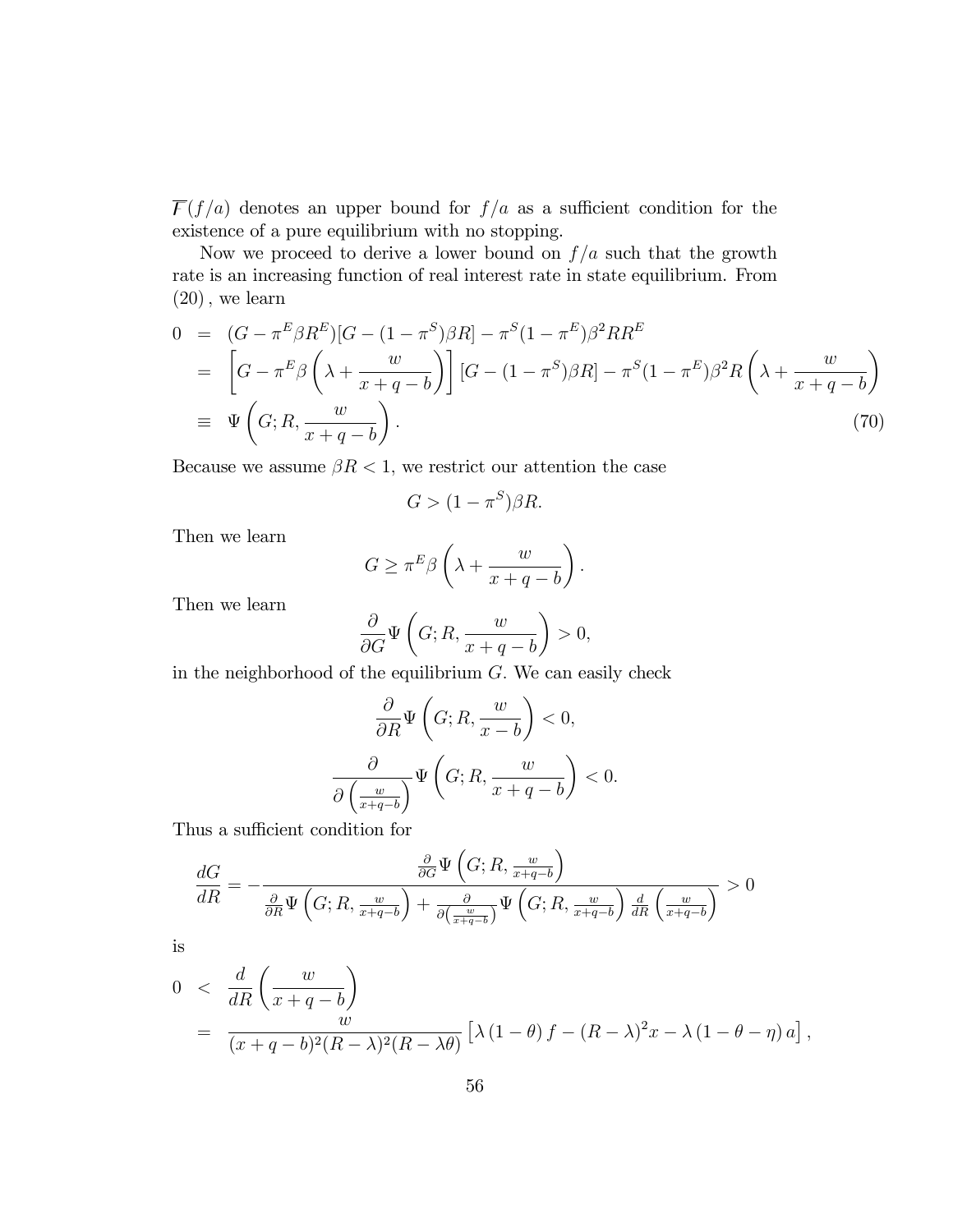or

$$
\lambda (1 - \theta) f > (R - \lambda)^2 x + \lambda (1 - \theta - \eta) a. \tag{71}
$$

If  $\pi^S = 0$ , then from (20), we have  $G = \pi^E \beta \left( \lambda + \frac{w}{\tau + a} \right)$  $x+q-b$  $\big)$ , or

$$
x = F(R, G) = \frac{a - f - w}{R - \lambda} + \frac{\beta \pi^E}{G - \beta \lambda \pi^E} w
$$

$$
= \frac{a - f}{R - \lambda} - \frac{G - \beta R \pi^E}{(R - \lambda) (G - \beta \lambda \pi^E)} w.
$$

Because  $F_G < 0$ ,  $dG/dR > 0$  if and only if  $F_R > 0$ . And because

$$
(R - \lambda)F_R = -\frac{a - f - w}{R - \lambda} + \frac{G - \beta R \pi^E}{G - \beta \lambda \pi^E} \frac{a \eta \lambda}{(R - \theta \lambda)^2},
$$

 $dG/dR > 0$  iff

$$
f/a > \frac{R - (\theta + \eta)\lambda}{R - \theta\lambda} - \frac{G - \beta R\pi^E}{G - \beta\lambda\pi^E} \frac{\eta\lambda (R - \lambda)}{(R - \theta\lambda)^2} \equiv \underline{F}(f/a)
$$

when  $\pi^S = 0$ . For the growth-enhancing effect of interest rate in Region P, we need

$$
\overline{F}(f/a) - \underline{F}(f/a) > 0
$$

or

$$
\frac{\overline{F}(f/a) - \underline{F}(f/a)}{R - \lambda} = \frac{R(1 - \theta - \eta) - \lambda(1 - \theta)(\theta + \eta)}{\lambda(1 - \theta)(R - \theta\lambda)} \n- \frac{1 - \theta - \eta}{\lambda(1 - \theta)} \left(1 - \frac{\theta\lambda}{R}\right)^{\frac{\eta}{1 - \theta - \eta}} + \frac{G - \beta R\pi^E}{G - \beta\lambda\pi^E} \frac{\eta\lambda}{(R - \theta\lambda)^2} > 0.
$$

Suppose both R and  $\lambda$  are close to 1,

$$
\frac{\overline{F}(f/a) - \underline{F}(f/a)}{R - \lambda} \approx \frac{1 - \theta - \eta - (1 - \theta)(\theta + \eta)}{(1 - \theta)^2} - \frac{1 - \theta - \eta}{(1 - \theta)} (1 - \theta)^{\frac{\eta}{1 - \theta - \eta}} + \frac{\eta}{(1 - \theta)^2}
$$

$$
= \frac{1 - \theta - \eta}{1 - \theta} \left[ 1 - (1 - \theta)^{\frac{\eta}{1 - \theta - \eta}} \right]
$$

$$
> 0.
$$

This proves that for any  $f/a$ , there exists an open set of interest rates and depreciation rates, both of which are close to 1, where we have the property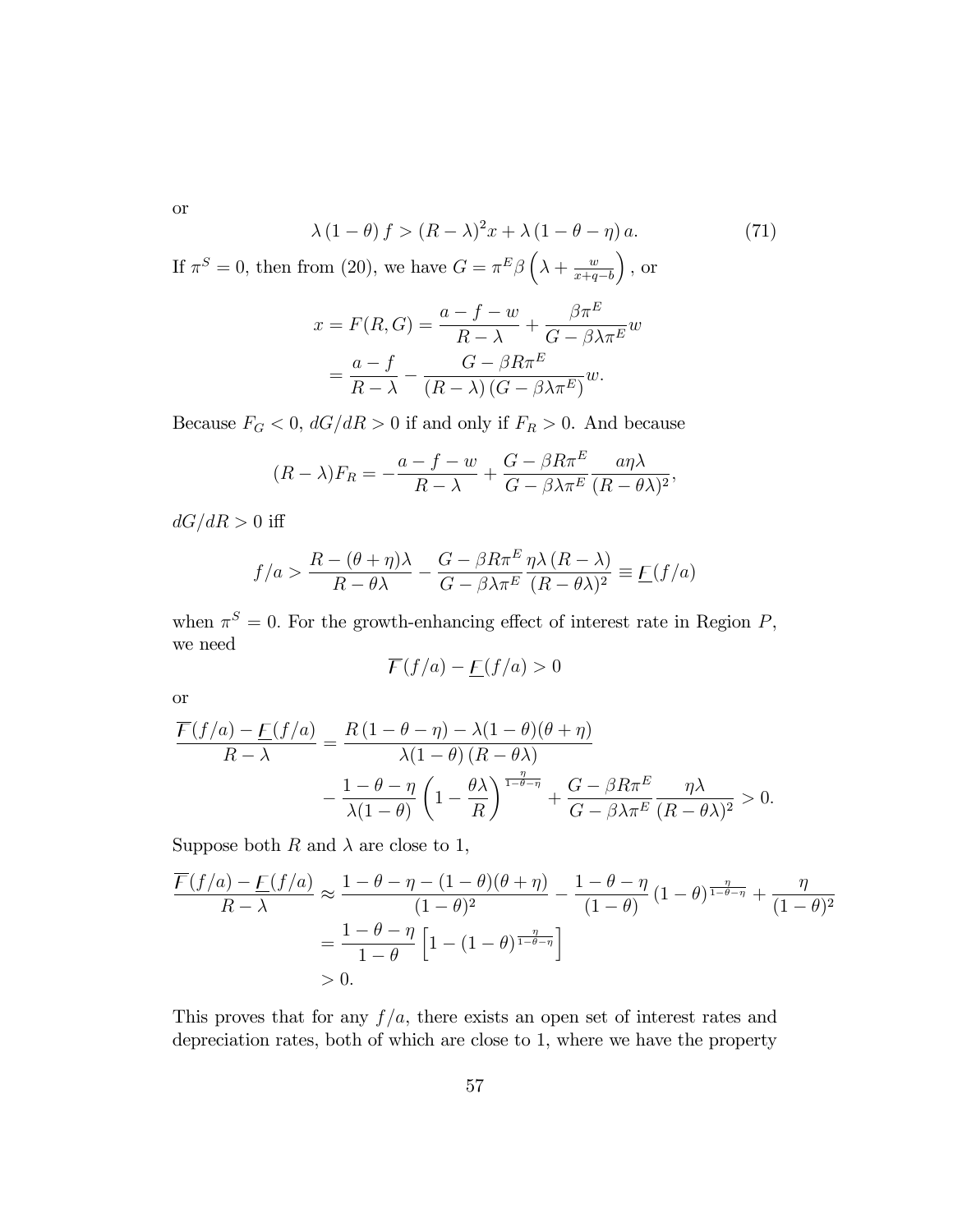that the growth rate is an increasing function of the interest rate in Region P.

To examine the effect of an unanticipated fall in real interest rate on welfare in the pure non-stopping region, we use  $(35a, 35b, 36, 37)$ . Continue to assume  $\pi^S = 0$ . Then we have

$$
\frac{dV^E}{dR} = \frac{1}{1-\beta} \frac{d}{dR} (\ln n^E)
$$
  
 
$$
+ \frac{\beta}{(1-\beta)(1-\beta\pi^E)} \frac{d}{dR} \left[ \ln \left( \frac{w + \lambda(x+q-b)}{x+q-b} \right) \right]
$$
  
 
$$
+ \frac{\beta^2 (1-\pi^E)}{(1-\beta)^2 (1-\beta\pi^E)} \frac{d}{dR} \ln R.
$$
 (72)

From  $(55a, 55b)$ , we have

$$
\frac{dw}{dR} = -\frac{w}{R - \lambda\theta},
$$
  
\n
$$
\frac{db}{dR} = \frac{1}{R - \lambda} \left( \frac{w}{R - \lambda\theta} - b \right).
$$

Then we get

$$
\frac{d}{dR}\ln\left[w+\lambda(x+q-b)\right] = \frac{1}{w+\lambda(x+q-b)}\frac{1}{(R-\lambda)^2}\left(a-f-\frac{R^2-\lambda^2\theta}{(R-\lambda\theta)^2}\eta a\right),
$$
  

$$
\frac{d}{dR}\ln\left(\lambda+\frac{w}{x+q-b}\right) = \frac{w}{[w+\lambda(x+q-b)](x+q-b)(R-\lambda)^2(R-\lambda\theta)^2}
$$
  

$$
\cdot\left[\lambda\eta a-\lambda(1-\theta)(a-f)-(R-\lambda)^2x\right].
$$

When  $\pi^S = 0$ ,  $n^E = [w + \lambda(x + q - b)] h$ . Then from (72), we have

$$
(1 - \beta)(1 - \beta \pi^{E})(R - \lambda)^{2}(R - \lambda \theta)^{2}[w + \lambda(x + q - b)] \frac{dV^{E}}{dR} / \lambda
$$
  
= 
$$
(1 - \beta \pi^{E}) [(R - \lambda \theta)^{2}(a - f) - (R^{2} - \lambda^{2}\theta)\eta a]
$$

$$
+ \frac{\beta a \eta}{x - b} [\lambda \eta a - \lambda (1 - \theta)(a - f) - (R - \lambda)^{2}x]
$$

$$
+ \frac{\beta^{2}(1 - \pi^{E})}{1 - \beta} \frac{(R - \lambda)(R - \lambda \theta)}{R} \{(R - \lambda \theta) [(R - \lambda)x - (a - f)] + R\eta a\}.
$$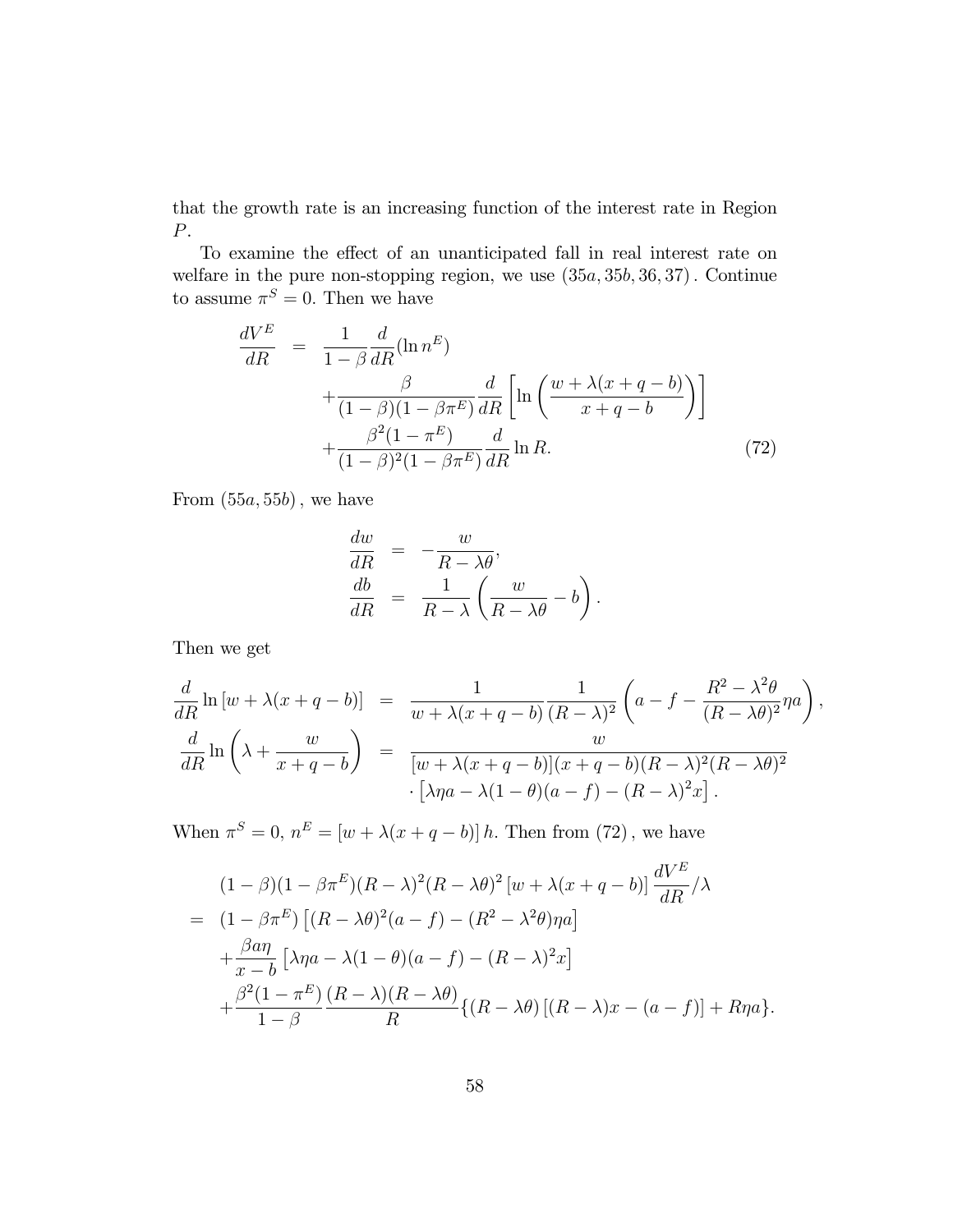### 9.4 Welfare effect of policy

From  $(35a, 35b, 36, 37)$ , we learn that the welfare of a continuing engineer, retiring engineer, new engineer, and continuing saver are

$$
V^{EE} = \beta \frac{(1 - \beta + \beta \pi^S) \ln R^E + \beta (1 - \pi^E) \ln R}{(1 - \beta)^2 (1 + \beta \pi^S - \beta \pi^E)} + \frac{\ln[w + \lambda (x + q - b - s)]}{1 - \beta} h + \text{constant},
$$
  
\n
$$
V^{ES} = \beta \frac{\beta \pi^S \ln R^E + (1 - \beta \pi^E) \ln R}{(1 - \beta)^2 (1 + \beta \pi^S - \beta \pi^E)} + \frac{\ln[w + \lambda (x + q - b - s)]}{1 - \beta} h + \text{constant},
$$
  
\n
$$
V^{SE} = \beta \frac{(1 - \beta + \beta \pi^S) \ln R^E + \beta (1 - \pi^E) \ln R}{(1 - \beta)^2 (1 + \beta \pi^S - \beta \pi^E)} + \frac{\ln d}{1 - \beta} + \text{constant},
$$
  
\n
$$
V^{SS} = \beta \frac{\beta \pi^S \ln R^E + (1 - \beta \pi^E) \ln R}{(1 - \beta)^2 (1 + \beta \pi^S - \beta \pi^E)} + \frac{\ln d}{1 - \beta} + \text{constant},
$$

where  $h$  is the number of tools and  $d$  is financial asset held from the last period. Notice that government tax-subsidy does not affect the value of plant b and thus it does not affect d. From  $(25, 26, 28)$ , we see that in the neighborhood of  $\tau = 0$ ,

$$
\frac{\partial}{\partial \tau} \ln R^{E} = \frac{w}{[w + \lambda(x + q - b)](G - \lambda)} (R^{E} - G),
$$

$$
\frac{\partial}{\partial \tau} \ln [w + \lambda(x + q - b - s)] = -\frac{w}{[w + \lambda(x + q - b)](G - \lambda)} G.
$$

In steady state, we learn that the fractions of population of engineers and savers,  $(m_E, m_S)$ , satisfy

$$
\pi^S m_S = (1 - \pi^E) m_E,
$$

where the LHS is the flow of savers to become engineers and the RHS is the flow of retiring engineers. Thus

$$
m_E = \frac{\pi^S}{\pi^S + 1 - \pi^E}
$$
, and  $m_S = \frac{1 - \pi^E}{\pi^S + 1 - \pi^E}$ .

We consider a welfare measure as the population-weighted average of the welfare of each type of agents:

$$
V = m_E \left[ \pi^E V^{EE} + (1 - \pi^E) V^{ES} \right] + m_S \left[ \pi^S V^{EE} + (1 - \pi^S) V^{SS} \right].
$$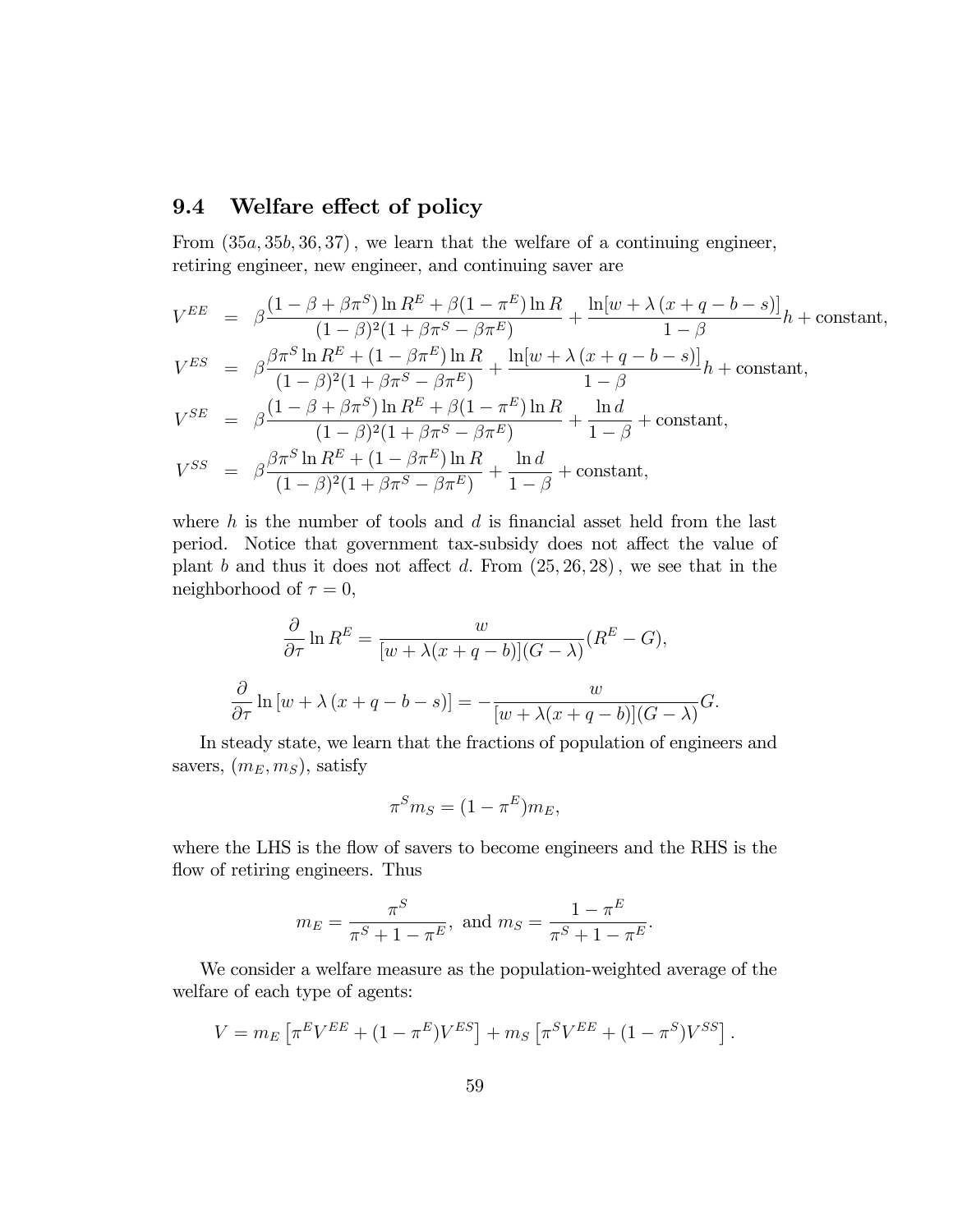Using the above expressions, we learn

$$
V = \frac{\pi^S \nu^E + (1 - \pi^E) \nu^E}{\pi^S + 1 - \pi^E} + \frac{\pi^S \ln[w + \lambda(x + q - b)]}{\pi^S + 1 - \pi^E} + \text{constant}
$$
  
= 
$$
\frac{\pi^S}{(\pi^S + 1 - \pi^E)(1 - \beta)^2} \left\{ \beta \ln R^E + (1 - \beta) \ln[w + \lambda(x + q - b)] \right\} + \text{constant}.
$$

Therefore the effect of a tax and subsidy on the social welfare is

$$
\frac{\partial V}{\partial \tau} = \frac{\pi^S}{(\pi^S + 1 - \pi^E)(1 - \beta)^2} \frac{w}{[w + \lambda(x + q - b)](G - \lambda)} \left[ \beta(R^E - G) - (1 - \beta)G \right]
$$
  
\n
$$
= \frac{\pi^S}{(\pi^S + 1 - \pi^E)(1 - \beta)^2} \frac{w}{[w + \lambda(x + q - b)](G - \lambda)} (\beta R^E - G)
$$
  
\n
$$
> 0.
$$

The last inequality is obtained because the growth rate of economy is the weighted average of growth rate of engineers  $\beta R^{E}$  and savers  $\beta R$  and  $R^{E} > R$ in our economy.

Individually, if  $\pi^S$  is close to zero, we learn

$$
\frac{\partial V^{EE}}{\partial \tau} > 0, \frac{\partial V^{ES}}{\partial \tau} < 0, \frac{\partial V^{SE}}{\partial \tau} > 0, \frac{\partial V^{SS}}{\partial \tau} > 0.
$$

For the continuing engineer, because the welfare gain from the higher rates of return dominates the loss from the lower new worth, welfare increases,  $\frac{\partial V^{EE}}{\partial \tau}$  > 0. For the retiring engineer, the loss from lower net worth dominates the gain from the higher rates of return when she becomes an engineer in the future, and thus welfare decreases,  $\frac{\partial V^{ES}}{\partial \tau} < 0$ . For those who were the savers in the previous period, there is no capital loss and only gains from the higher rates of return, and welfare increases,  $\frac{\partial V^{SE}}{\partial \tau}$ ,  $\frac{\partial V^{SS}}{\partial \tau} > 0$ .

### 9.5 Calibration strategy

We choose the following parameter values,  $\theta$ ,  $\eta$ ,  $\lambda$ ,  $\beta$ ,  $\pi^{E}$  and  $\pi^{S}$ . We normalize the productivity of plant productivity a to be 1.

We solve for f such that the economy is at the boundary between Region P and Region M at  $R = 1.015$ . We design an algorithm to solve for the infinum of the set of f for which a plant owner stops in a finite number of periods.